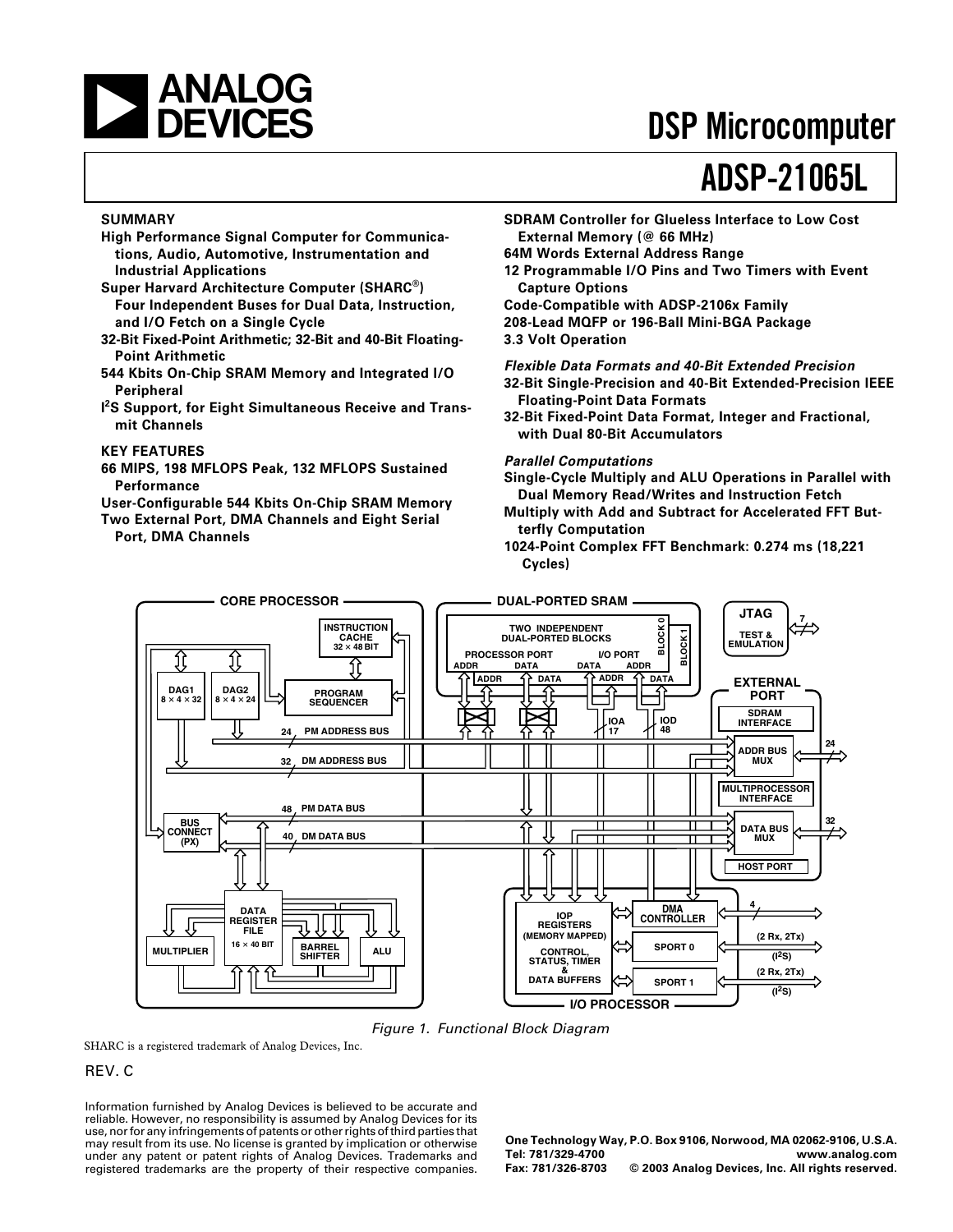### **544 Kbits Configurable On-Chip SRAM**

**Dual-Ported for Independent Access by Core Processor and DMA**

**Configurable in Combinations of 16-, 32-, 48-Bit Data and Program Words in Block 0 and Block 1**

### **DMA Controller**

**Ten DMA Channels—Two Dedicated to the External Port and Eight Dedicated to the Serial Ports Background DMA Transfers at up to 66 MHz, in Parallel**

**with Full Speed Processor Execution**

**Performs Transfers Between:**

**Internal RAM and Host**

**Internal RAM and Serial Ports**

**Internal RAM and Master or Slave SHARC**

**Internal RAM and External Memory or I/O Devices**

**External Memory and External Devices**

### **Host Processor Interface**

**Efficient Interface to 8-, 16-, and 32-Bit Microprocessors Host Can Directly Read/Write ADSP-21065L IOP Registers**

#### **Multiprocessing**

**Distributed On-Chip Bus Arbitration for Glueless, Parallel Bus Connect Between Two ADSP-21065Ls Plus Host**

**132 Mbytes/s Transfer Rate Over Parallel Bus**

### **Serial Ports**

**Independent Transmit and Receive Functions**

**Programmable 3-Bit to 32-Bit Serial Word Width**

**I 2S Support Allowing Eight Transmit and Eight Receive Channels**

**Glueless Interface to Industry Standard Codecs**

**TDM Multichannel Mode with**  $\mu$ **-Law/A-Law Hardware Companding**

**Multichannel Signaling Protocol**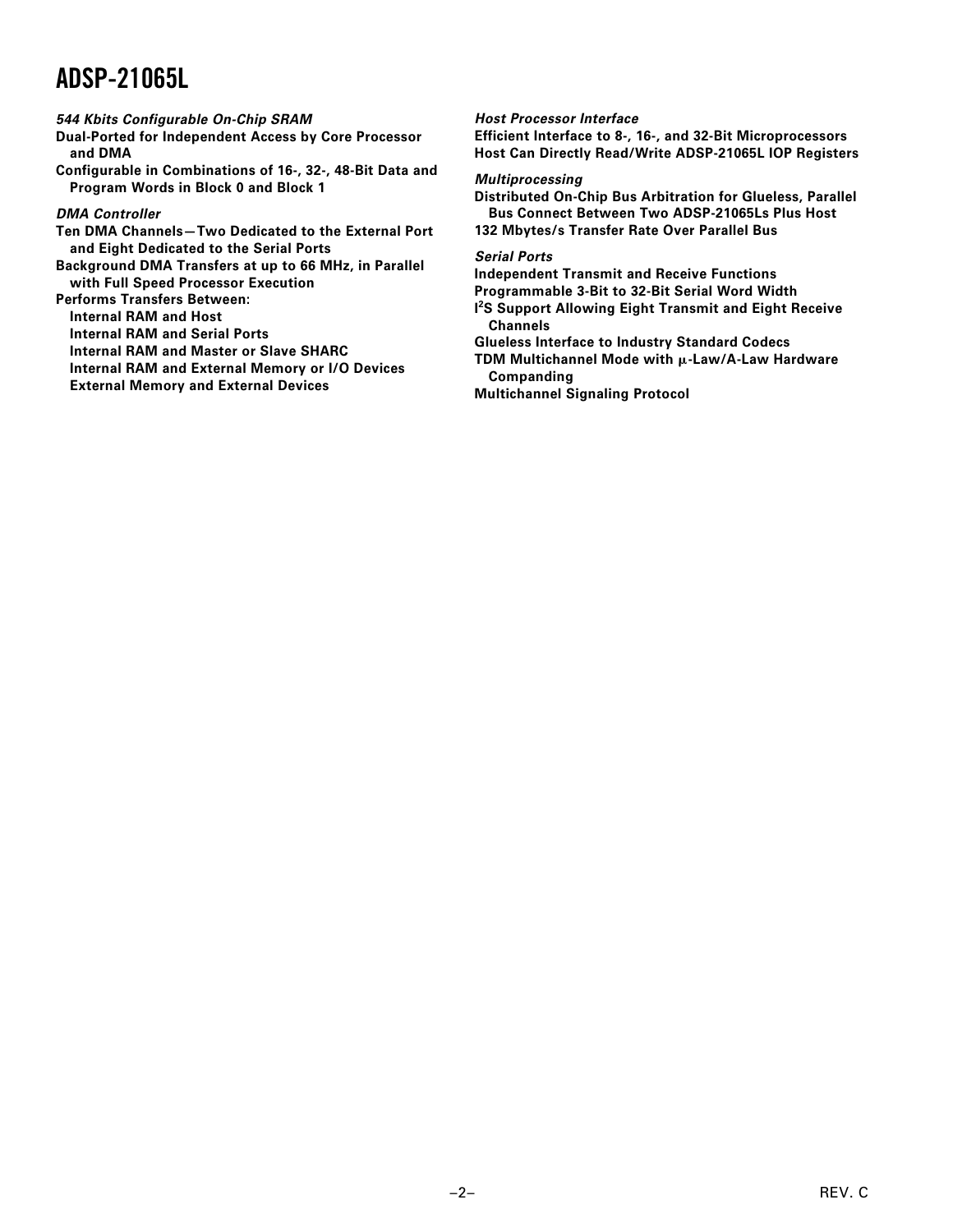### **GENERAL DESCRIPTION**

The ADSP-21065L is a powerful member of the SHARC family of 32-bit processors optimized for cost sensitive applications. The SHARC—Super Harvard Architecture—offers the highest levels of performance and memory integration of any 32-bit DSP in the industry—they are also the only DSP in the industry that offer both fixed and floating-point capabilities, without compromising precision or performance.

The ADSP-21065L is fabricated in a high speed, low power CMOS process,  $0.35 \mu m$  technology. With its on-chip instruction cache, the processor can execute every instruction in a single cycle. Table I lists the performance benchmarks for the ADSP-21065L.

The ADSP-21065L SHARC combines a floating-point DSP core with integrated, on-chip system features, including a 544 Kbit SRAM memory, host processor interface, DMA controller, SDRAM controller, and enhanced serial ports.

Figure 1 shows a block diagram of the ADSP-21065L, illustrating the following architectural features:

Computation Units (ALU, Multiplier, and Shifter) with a Shared Data Register File Data Address Generators (DAG1, DAG2) Program Sequencer with Instruction Cache Timers with Event Capture Modes On-Chip, dual-ported SRAM External Port for Interfacing to Off-Chip Memory and Peripherals Host Port and SDRAM Interface DMA Controller Enhanced Serial Ports JTAG Test Access Port

### **Table I. Performance Benchmarks**

| <b>Benchmark</b>                                                                                        | Timing               | Cycles  |
|---------------------------------------------------------------------------------------------------------|----------------------|---------|
| Cycle Time                                                                                              | $15.00$ ns           | 1       |
| 1024-Pt. Complex FFT<br>(Radix 4, with Digit Reverse)                                                   | $0.274$ ns           | 18221   |
| Matrix Multiply (Pipelined)<br>$[3 \times 3] \times [3 \times 1]$<br>$[4 \times 4] \times [4 \times 1]$ | $135$ ns<br>$240$ ns | 9<br>16 |
| FIR Filter (per Tap)                                                                                    | $15$ ns              |         |
| IIR Filter (per Biquad)                                                                                 | $60$ ns              | 4       |
| Divide Y/X                                                                                              | $90$ ns              | 6       |
| Inverse Square Root $(1/\sqrt{x})$                                                                      | $135$ ns             | 9       |
| <b>DMA</b> Transfers                                                                                    | 264 Mbytes/sec.      |         |

#### **ADSP-21000 FAMILY CORE ARCHITECTURE**

The ADSP-21065L is code and function compatible with the ADSP-21060/ADSP-21061/ADSP-21062. The ADSP-21065L includes the following architectural features of the SHARC family core.



Figure 2. ADSP-21065L Single-Processor System

### **Independent, Parallel Computation Units**

The arithmetic/logic unit (ALU), multiplier, and shifter all perform single-cycle instructions. The three units are arranged in parallel, maximizing computational throughput. Single multifunction instructions execute parallel ALU and multiplier operations. These computation units support IEEE 32-bit single-precision floating-point, extended precision 40-bit floatingpoint, and 32-bit fixed-point data formats.

### **Data Register File**

A general-purpose data register file is used for transferring data between the computation units and the data buses, and for storing intermediate results. This 10-port, 32-register (16 primary, 16 secondary) register file, combined with the ADSP-21000 Harvard architecture, allows unconstrained data flow between computation units and internal memory.

#### **Single-Cycle Fetch of Instruction and Two Operands**

The ADSP-21065L features an enhanced Super Harvard Architecture in which the data memory (DM) bus transfers data and the program memory (PM) bus transfers both instructions and data (see Figure 1). With its separate program and data memory buses, and on-chip instruction cache, the processor can simultaneously fetch two operands and an instruction (from the cache), all in a single cycle.

#### **Instruction Cache**

The ADSP-21065L includes an on-chip instruction cache that enables three-bus operation for fetching an instruction and two data values. The cache is selective—only the instructions that fetches conflict with PM bus data accesses are cached. This allows full-speed execution of core, looped operations such as digital filter multiply-accumulates and FFT butterfly processing.

**Data Address Generators with Hardware Circular Buffers** The ADSP-21065L's two data address generators (DAGs) implement circular data buffers in hardware. Circular buffers allow efficient programming of delay lines and other data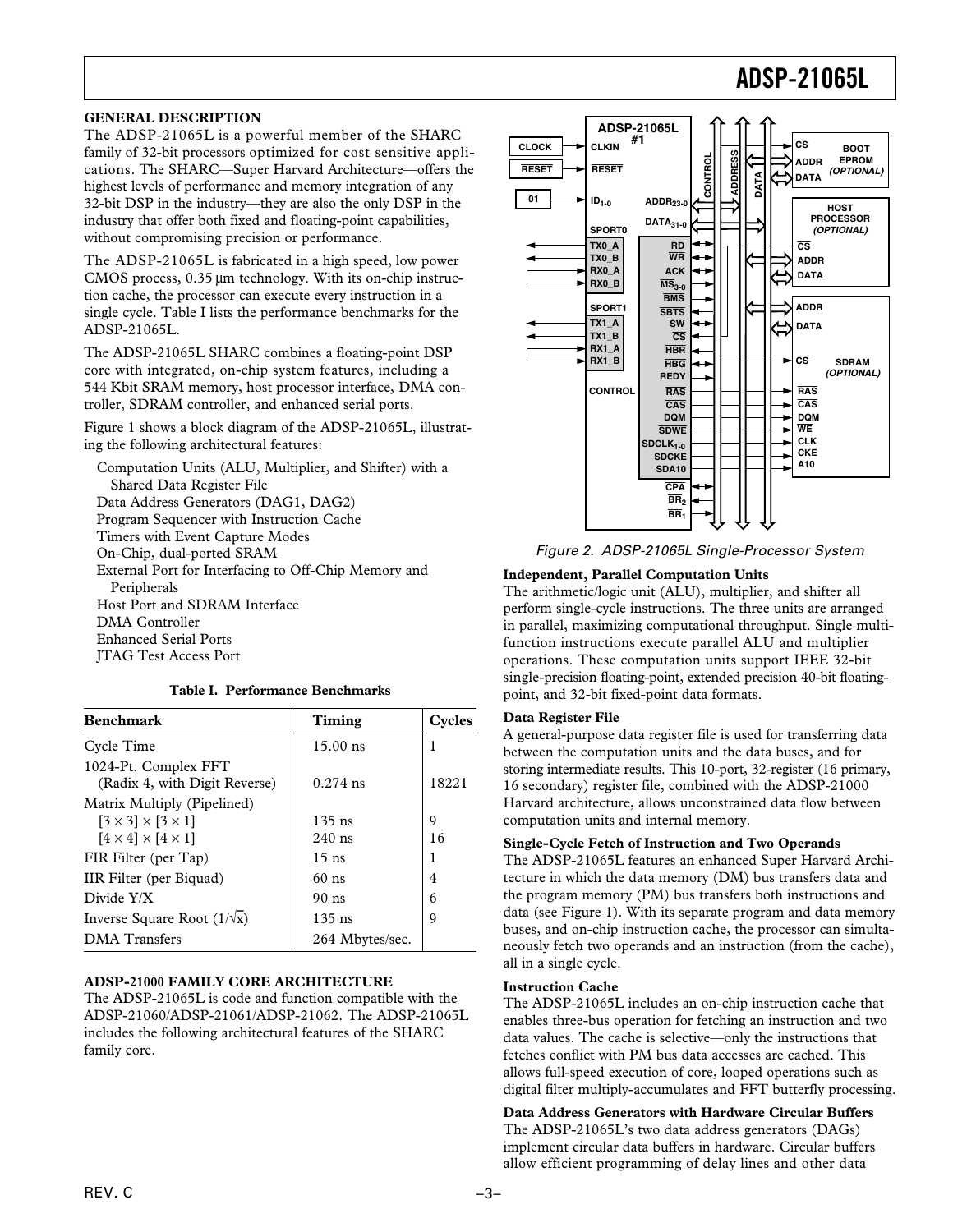structures required in digital signal processing, and are commonly used in digital filters and Fourier transforms. The ADSP-21065L's two DAGs contain sufficient registers to allow the creation of up to 32 circular buffers (16 primary register sets, 16 secondary). The DAGs automatically handle address pointer wraparound, reducing overhead, increasing performance, and simplifying implementation. Circular buffers can start and end at any memory location.

### **Flexible Instruction Set**

The 48-bit instruction word accommodates a variety of parallel operations, for concise programming. For example, the ADSP-21065L can conditionally execute a multiply, an add, a subtract and a branch, all in a single instruction.

### **ADSP-21065L FEATURES**

The ADSP-21065L is designed to achieve the highest system throughput to enable maximum system performance. It can be clocked by either a crystal or a TTL-compatible clock signal. The ADSP-21065L uses an input clock with a frequency equal to half the instruction rate—a 33 MHz input clock yields a 15 ns processor cycle (which is equivalent to 66 MHz). Interfaces on the ADSP-21065L operate as shown below. Hereafter in this document,  $1x = input clock frequency$ , and  $2x = processor's$ instruction rate.

The following clock operation ratings are based on  $1x = 33 \text{ MHz}$  $(instruction rate/core = 66 MHz):$ 

| <b>SDRAM</b>         | 66 MHz |
|----------------------|--------|
| <b>External SRAM</b> | 33 MHz |
| Serial Ports         | 33 MHz |
| Multiprocessing      | 33 MHz |
| Host (Asynchronous)  | 33 MHz |

Augmenting the ADSP-21000 family core, the ADSP-21065L adds the following architectural features:

### **Dual-Ported On-Chip Memory**

The ADSP-21065L contains 544 Kbits of on-chip SRAM, organized into two banks: Bank 0 has 288 Kbits, and Bank 1 has 256 Kbits. Bank 0 is configured with 9 columns of  $2K \times 16$  bits, and Bank 1 is configured with 8 columns of  $2K \times 16$  bits. Each memory block is dual-ported for single-cycle, independent accesses by the core processor and I/O processor or DMA controller. The dual-ported memory and separate on-chip buses allow two data transfers from the core and one from I/O, all in a single cycle (see Figure 4 for the ADSP-21065L Memory Map).

On the ADSP-21065L, the memory can be configured as a maximum of 16K words of 32-bit data, 34K words for 16-bit data, 10K words of 48-bit instructions (and 40-bit data) or combinations of different word sizes up to 544 Kbits. All the memory can be accessed as 16-bit, 32-bit or 48-bit.

While each memory block can store combinations of code and data, accesses are most efficient when one block stores data, using the DM bus for transfers, and the other block stores instructions and data, using the PM bus for transfers. Using the DM and PM busses in this way, with one dedicated to each memory block, assures single-cycle execution with two data transfers. In this case, the instruction must be available in the cache. Single-cycle execution is also maintained when one of the data operands is transferred to or from off-chip, via the ADSP-21065L's external port.

#### **Off-Chip Memory and Peripherals Interface**

The ADSP-21065L's external port provides the processor's interface to off-chip memory and peripherals. The 64M words, off-chip address space is included in the ADSP-21065L's unified address space. The separate on-chip buses—for program memory, data memory and I/O—are multiplexed at the external port to create an external system bus with a single 24-bit address bus, four memory selects, and a single 32-bit data bus. The on-chip Super Harvard Architecture provides three bus performance, while the off-chip unified address space gives flexibility to the designer.

### **SDRAM Interface**

The SDRAM interface enables the ADSP-21065L to transfer data to and from synchronous DRAM (SDRAM) at 2x clock frequency. The synchronous approach coupled with 2x clock frequency supports data transfer at a high throughput—up to 220 Mbytes/sec.

The SDRAM interface provides a glueless interface with standard SDRAMs—16 Mb, 64 Mb, and 128 Mb—and includes options to support additional buffers between the ADSP-21065L and SDRAM. The SDRAM interface is extremely flexible and provides capability for connecting SDRAMs to any one of the ADSP-21065L's four external memory banks.

Systems with several SDRAM devices connected in parallel may require buffering to meet overall system timing requirements. The ADSP-21065L supports pipelining of the address and control signals to enable such buffering between itself and multiple SDRAM devices.

### **Host Processor Interface**

The ADSP-21065L's host interface provides easy connection to standard microprocessor buses—8-, 16-, and 32-bit—requiring little additional hardware. Supporting asynchronous transfers at speeds up to 1x clock frequency, the host interface is accessed through the ADSP-21065L's external port. Two channels of DMA are available for the host interface; code and data transfers are accomplished with low software overhead.

The host processor requests the ADSP-21065L's external bus with the host bus request (*HBR*), host bus grant (*HBG*), and ready (REDY) signals. The host can directly read and write the IOP registers of the ADSP-21065L and can access the DMA channel setup and mailbox registers. Vector interrupt support enables efficient execution of host commands.

### **DMA Controller**

The ADSP-21065L's on-chip DMA controller allows zerooverhead, nonintrusive data transfers without processor intervention. The DMA controller operates independently and invisibly to the processor core, allowing DMA operations to occur while the core is simultaneously executing its program instructions.

DMA transfers can occur between the ADSP-21065L's internal memory and either external memory, external peripherals, or a host processor. DMA transfers can also occur between the ADSP-21065L's internal memory and its serial ports. DMA transfers between external memory and external peripheral devices are another option. External bus packing to 16-, 32-, or 48-bit internal words is performed during DMA transfers.

Ten channels of DMA are available on the ADSP-21065L eight via the serial ports, and two via the processor's external port (for either host processor, other ADSP-21065L, memory or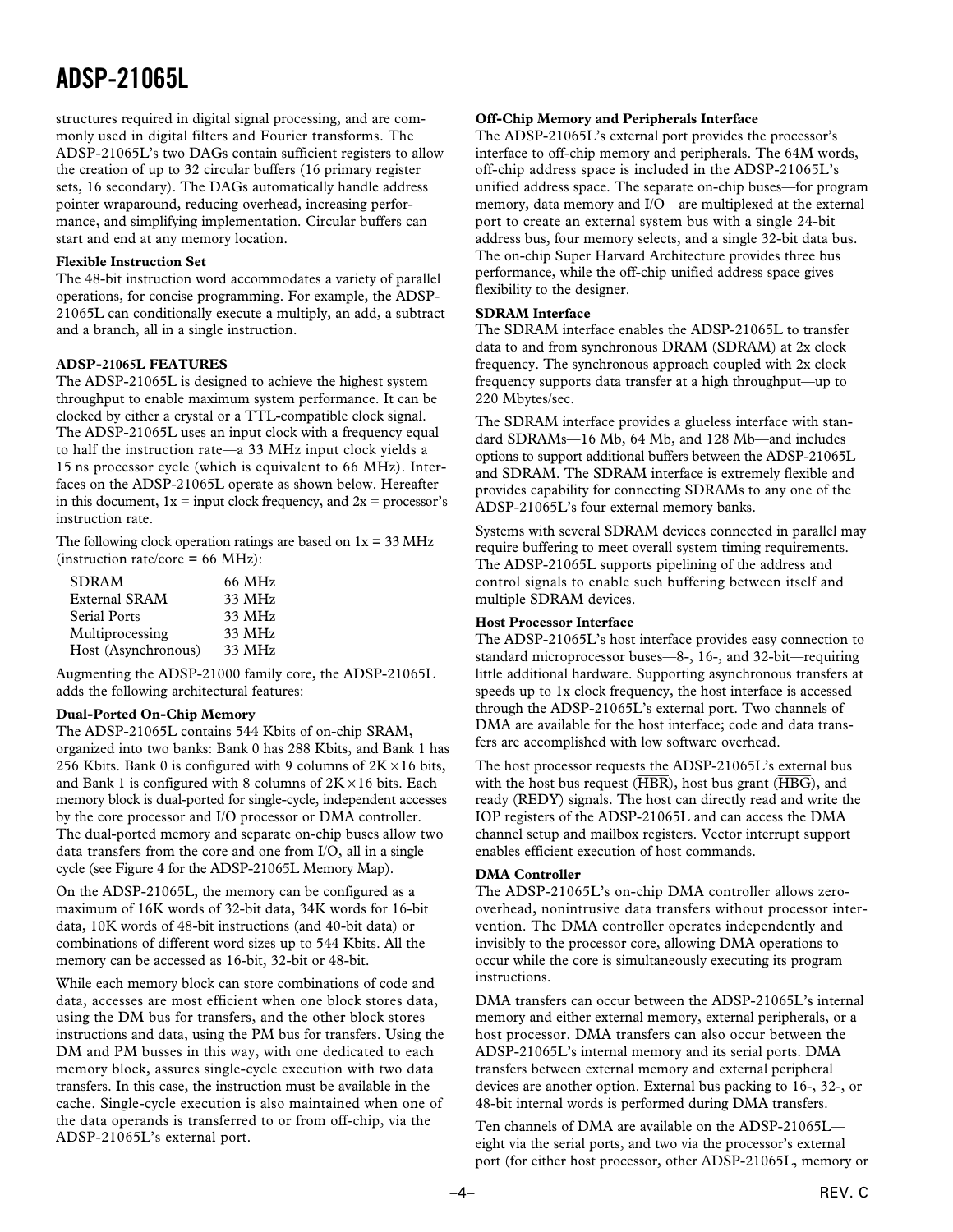I/O transfers). Programs can be downloaded to the ADSP-21065L using DMA transfers. Asynchronous off-chip peripherals can control two DMA channels using DMA Request/Grant lines (*DMAR*1-2, *DMAG*1-2). Other DMA features include interrupt generation on completion of DMA transfers and DMA chaining for automatically linked DMA transfers.

### **Serial Ports**

The ADSP-21065L features two synchronous serial ports that provide an inexpensive interface to a wide variety of digital and mixed-signal peripheral devices. The serial ports can operate at 1x clock frequency, providing each with a maximum data rate of 33 Mbit/s. Each serial port has a primary and a secondary set of transmit and receive channels. Independent transmit and receive functions provide greater flexibility for serial communications. Serial port data can be automatically transferred to and from on-chip memory via DMA. Each of the serial ports supports three operation modes: DSP serial port mode,  $I^2S$  mode (an interface commonly used by audio codecs), and TDM (Time Division Multiplex) multichannel mode.

The serial ports can operate with little-endian or big-endian transmission formats, with selectable word lengths of 3 bits to 32 bits. They offer selectable synchronization and transmit modes and optional  $\mu$ -law or A-law companding. Serial port clocks and frame syncs can be internally or externally generated. The serial ports also include keyword and keymask features to enhance interprocessor communication.

### **Programmable Timers and General-Purpose I/O Ports**

The ADSP-21065L has two independent timer blocks, each of which performs two functions—Pulsewidth Generation and Pulse Count and Capture.

In Pulsewidth Generation mode, the ADSP-21065L can generate a modulated waveform with an arbitrary pulsewidth within a maximum period of 71.5 secs.

In Pulse Counter mode, the ADSP-21065L can measure either the high or low pulsewidth and the period of an input waveform.

The ADSP-21065L also contains twelve programmable, general purpose I/O pins that can function as either input or output. As output, these pins can signal peripheral devices; as input, these pins can provide the test for conditional branching.

### **Program Booting**

The internal memory of the ADSP-21065L can be booted at system power-up from an 8-bit EPROM, a host processor, or external memory. Selection of the boot source is controlled by the *BMS* (Boot Memory Select) and BSEL (EPROM Boot) pins. Either 8-, 16-, or 32-bit host processors can be used for booting. For details, see the descriptions of the *BMS* and BSEL pins in the Pin Descriptions section of this data sheet.

### **Multiprocessing**

The ADSP-21065L offers powerful features tailored to multiprocessing DSP systems. The unified address space allows direct interprocessor accesses of both ADSP-21065L's IOP registers. Distributed bus arbitration logic is included on-chip for simple, glueless connection of systems containing a maximum of two ADSP-21065Ls and a host processor. Master processor changeover incurs only one cycle of overhead. Bus lock allows indivisible read-modify-write sequences for semaphores. A vector interrupt is provided for interprocessor commands. Maximum throughput for interprocessor data transfer is 132 Mbytes/sec over the external port.

### **DEVELOPMENT TOOLS**

The ADSP-21065L is supported with a complete set of software and hardware development tools, including the EZ-ICE® In-Circuit Emulator and development software.

The same EZ-ICE hardware that you use for the ADSP-21060/ ADSP-21062 also fully emulates the ADSP-21065L.

Both the SHARC Development Tools family and the VisualDSP® integrated project management and debugging environment support the ADSP-21065L. The VisualDSP project management environment enables you to develop and debug an application from within a single integrated program.

The SHARC Development Tools include an easy to use Assembler that is based on an algebraic syntax; an Assembly library/ librarian; a linker; a loader; a cycle-accurate, instruction-level simulator; a C compiler; and a C run-time library that includes DSP and mathematical functions.

Debugging both C and Assembly programs with the Visual DSP debugger, you can:

- View Mixed C and Assembly Code
- Insert Break Points
- Set Watch Points
- Trace Bus Activity
- Profile Program Execution
- Fill and Dump Memory
- Create Custom Debugger Windows

The Visual IDE enables you to define and manage multiuser projects. Its dialog boxes and property pages enable you to configure and manage all of the SHARC Development Tools. This capability enables you to:

- Control how the development tools process inputs and generate outputs.
- Maintain a one-to-one correspondence with the tool's command line switches.

The EZ-ICE Emulator uses the IEEE 1149.1 JTAG test access port of the ADSP-21065L processor to monitor and control the target board processor during emulation. The EZ-ICE provides full-speed emulation, allowing inspection and modification of memory, registers, and processor stacks. Nonintrusive in-circuit emulation is assured by the use of the processor's JTAG interface—the emulator does not affect target system loading or timing.

In addition to the software and hardware development tools available from Analog Devices, third parties provide a wide range of tools supporting the SHARC processor family. Hardware tools include SHARC PC plug-in cards multiprocessor SHARC VME boards, and daughter and modules with multiple SHARCs and additional memory. These modules are based on the SHARCPAC™ module specification. Third Party software tools include an Ada compiler, DSP libraries, operating systems, and block diagram design tools.

### *Additional Information*

For detailed information on the ADSP-21065L instruction set and architecture, see the *ADSP-21065L SHARC User's Manual*, Third Edition, and the *ADSP-21065L SHARC Technical Reference.*

EZ-ICE and VisualDSP are registered trademarks of Analog Devices, Inc. SHARCPAC is a trademark of Analog Devices, Inc.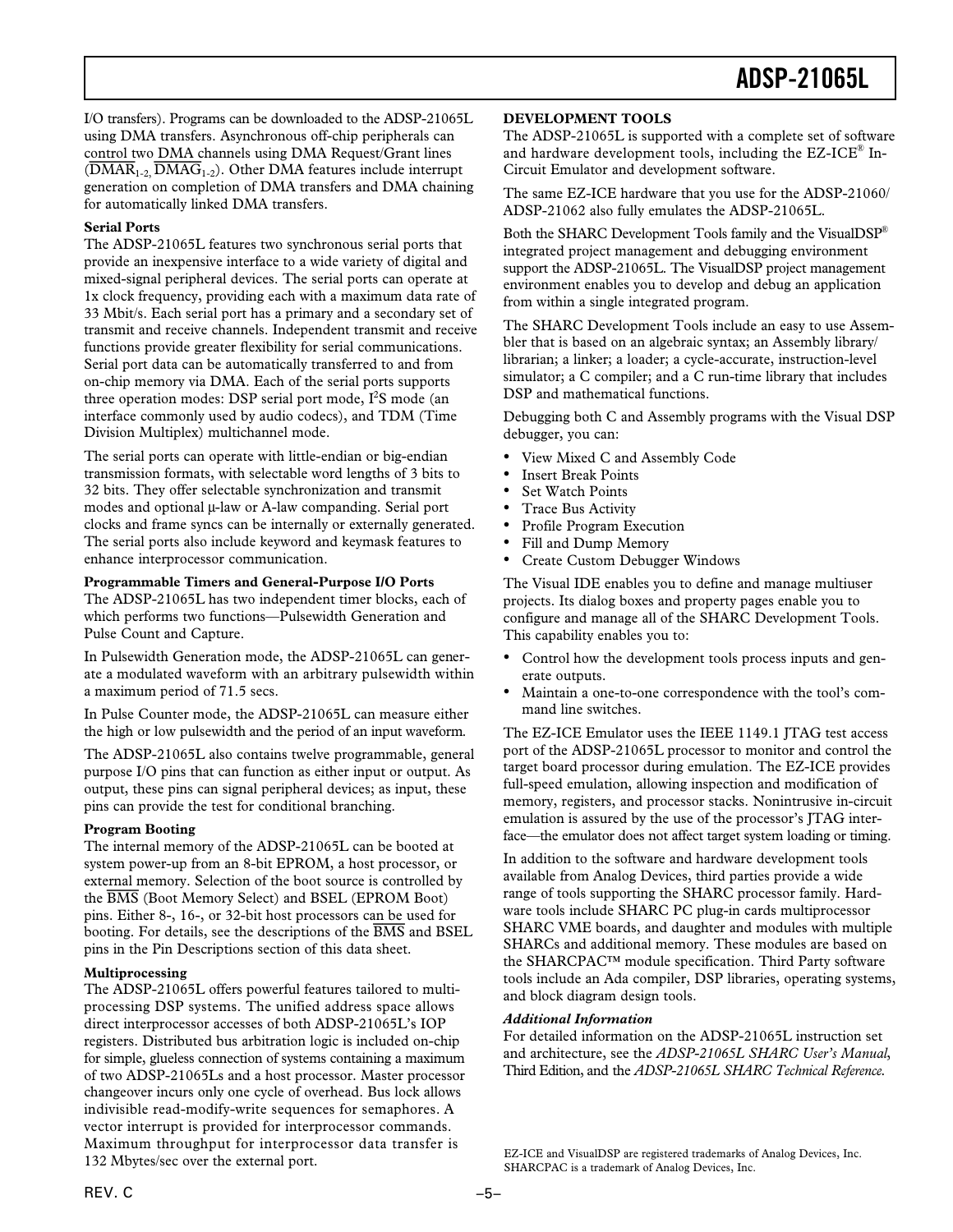

Figure 3. Multiprocessing System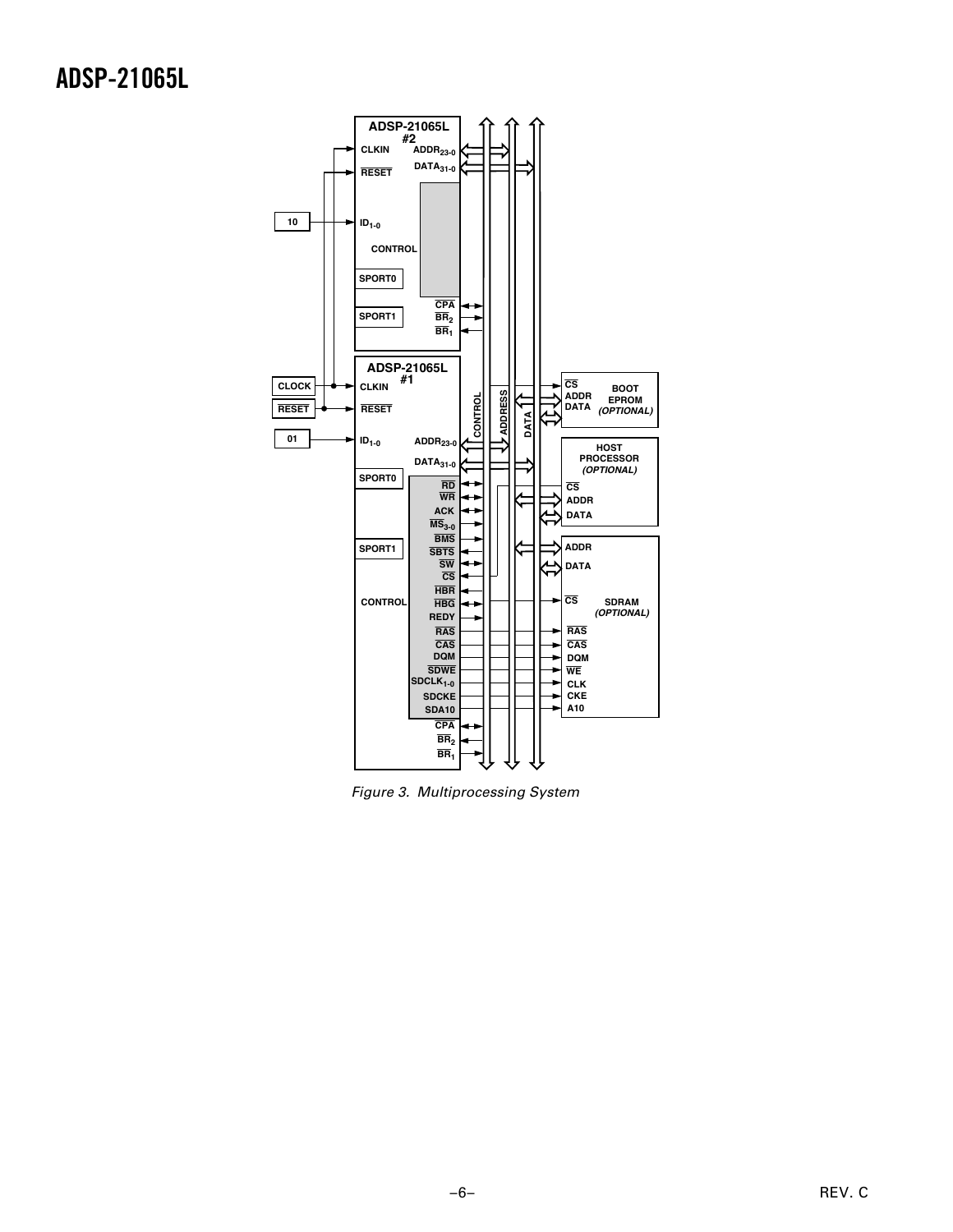### **PIN DESCRIPTIONS**

ADSP-21065L pin definitions are listed below. Inputs identified as synchronous (S) must meet timing requirements with respect to CLKIN (or with respect to TCK for TMS, TDI). Inputs identified as asynchronous (A) can be asserted asynchronously to CLKIN (or to TCK for *TRST*).

Unused inputs should be tied or pulled to VDD or GND, except for ADDR<sub>23-0</sub>, DATA<sub>31-0</sub>, FLAG<sub>11-0</sub>,  $\overline{SW}$ , and inputs that have internal pull-up or pull-down resistors (*CPA*, ACK, DTxX, DRxX, TCLKx, RCLKx, TMS, and TDI)—these pins can be left floating. These pins have a logic-level hold circuit that prevents the input from floating internally.

| $I = Input$                                                                      | $S =$ Synchronous  | $P = Power$ Supply | $(O/D) = Open Drain$   |
|----------------------------------------------------------------------------------|--------------------|--------------------|------------------------|
| $O =$ Output                                                                     | $A =$ Asynchronous | $G =$ Ground       | $(A/D)$ = Active Drive |
| $T =$ Three-state (when SBTS is asserted, or when the ADSP-2106x is a bus slave) |                    |                    |                        |

| Pin                           | <b>Type</b>               | Function                                                                                                                                                                                                                                                                                                                                                                                                                                                                                                                                                                                                                                                                                                                                                                                     |
|-------------------------------|---------------------------|----------------------------------------------------------------------------------------------------------------------------------------------------------------------------------------------------------------------------------------------------------------------------------------------------------------------------------------------------------------------------------------------------------------------------------------------------------------------------------------------------------------------------------------------------------------------------------------------------------------------------------------------------------------------------------------------------------------------------------------------------------------------------------------------|
| $ADDR23-0$                    | $\rm I/O/T$               | External Bus Address. The ADSP-21065L outputs addresses for external memory and<br>peripherals on these pins. In a multiprocessor system the bus master outputs addresses for read/<br>writes of the IOP registers of the other ADSP-21065L. The ADSP-21065L inputs addresses<br>when a host processor or multiprocessing bus master is reading or writing its IOP registers.                                                                                                                                                                                                                                                                                                                                                                                                                |
| $DATA31-0$                    | $\rm I/O/T$               | <b>External Bus Data</b> . The ADSP-21065L inputs and outputs data and instructions on these<br>pins. The external data bus transfers 32-bit single-precision floating-point data and 32-bit fixed-<br>point data over bits 31-0. 16-bit short word data is transferred over bits 15-0 of the bus. Pull-up<br>resistors on unused DATA pins are not necessary.                                                                                                                                                                                                                                                                                                                                                                                                                               |
| $\overline{\text{MS}}_{3-0}$  | $\rm I/O/T$               | Memory Select Lines. These lines are asserted as chip selects for the corresponding banks of<br>external memory. Internal ADDR <sub>25-24</sub> are decoded into $\overline{\text{MS}}_{3-0}$ . The $\overline{\text{MS}}_{3-0}$ lines are decoded<br>memory address lines that change at the same time as the other address lines. When no external<br>memory access is occurring the $\overline{\text{MS}}_{3-0}$ lines are inactive; they are active, however, when a condi-<br>tional memory access instruction is executed, whether or not the condition is true. Additionally,<br>an $MS_{3-0}$ line which is mapped to SDRAM may be asserted even when no SDRAM access is<br>active. In a multiprocessor system, the $\overline{\text{MS}}_{3-0}$ lines are output by the bus master. |
| $\overline{RD}$               | I/O/T                     | Memory Read Strobe. This pin is asserted when the ADSP-21065L reads from external memory<br>devices or from the IOP register of another ADSP-21065L. External devices (including another<br>ADSP-21065L) must assert $\overline{\text{RD}}$ to read from the ADSP-21065L's IOP registers. In a multipro-<br>cessor system, $\overline{RD}$ is output by the bus master and is input by another ADSP-21065L.                                                                                                                                                                                                                                                                                                                                                                                  |
| $\overline{\text{WR}}$        | I/O/T                     | Memory Write Strobe. This pin is asserted when the ADSP-21065L writes to external memory<br>devices or to the IOP register of another ADSP-21065L. External devices must assert $\overline{WR}$ to<br>write to the ADSP-21065L's IOP registers. In a multiprocessor system, $\overline{WR}$ is output by the bus<br>master and is input by the other ADSP-21065L.                                                                                                                                                                                                                                                                                                                                                                                                                            |
| $\overline{\text{SW}}$        | I/O/T                     | Synchronous Write Select. This signal interfaces the ADSP-21065L to synchronous memory<br>devices (including another ADSP-21065L). The ADSP-21065L asserts $\overline{SW}$ to provide an early<br>indication of an impending write cycle, which can be aborted if $\overline{WR}$ is not later asserted (e.g., in<br>a conditional write instruction). In a multiprocessor system, $\overline{SW}$ is output by the bus master and<br>is input by the other ADSP-21065L to determine if the multiprocessor access is a read or write.<br>SW is asserted at the same time as the address output.                                                                                                                                                                                              |
| <b>ACK</b>                    | I/O/S                     | Memory Acknowledge. External devices can deassert ACK to add wait states to an external<br>memory access. ACK is used by I/O devices, memory controllers, or other peripherals to hold<br>off completion of an external memory access. The ADSP-21065L deasserts ACK as an output<br>to add wait states to a synchronous access of its IOP registers. In a multiprocessor system, a<br>slave ADSP-21065L deasserts the bus master's ACK input to add wait state(s) to an access of<br>its IOP registers. The bus master has a keeper latch on its ACK pin that maintains the input at<br>the level to which it was last driven.                                                                                                                                                              |
| <b>SBTS</b>                   | $\mathbf{I} / \mathbf{S}$ | <b>Suspend Bus Three-State.</b> External devices can assert <b>SBTS</b> to place the external bus address,<br>data, selects, and strobes—but not SDRAM control pins—in a high impedance state for the<br>following cycle. If the ADSP-21065L attempts to access external memory while $\overline{SBTS}$ is as-<br>serted, the processor will halt and the memory access will not finish until SBTS is deasserted.<br>SBTS should only be used to recover from host processor/ADSP-21065L deadlock.                                                                                                                                                                                                                                                                                           |
| $\overline{\text{IRQ}}_{2-0}$ | I/A                       | Interrupt Request Lines. May be either edge-triggered or level-sensitive.                                                                                                                                                                                                                                                                                                                                                                                                                                                                                                                                                                                                                                                                                                                    |
| $FLAG11-0$                    | I/O/A                     | Flag Pins. Each is configured via control bits as either an input or an output. As an input, it can<br>be tested as a condition. As an output, it can be used to signal external peripherals.                                                                                                                                                                                                                                                                                                                                                                                                                                                                                                                                                                                                |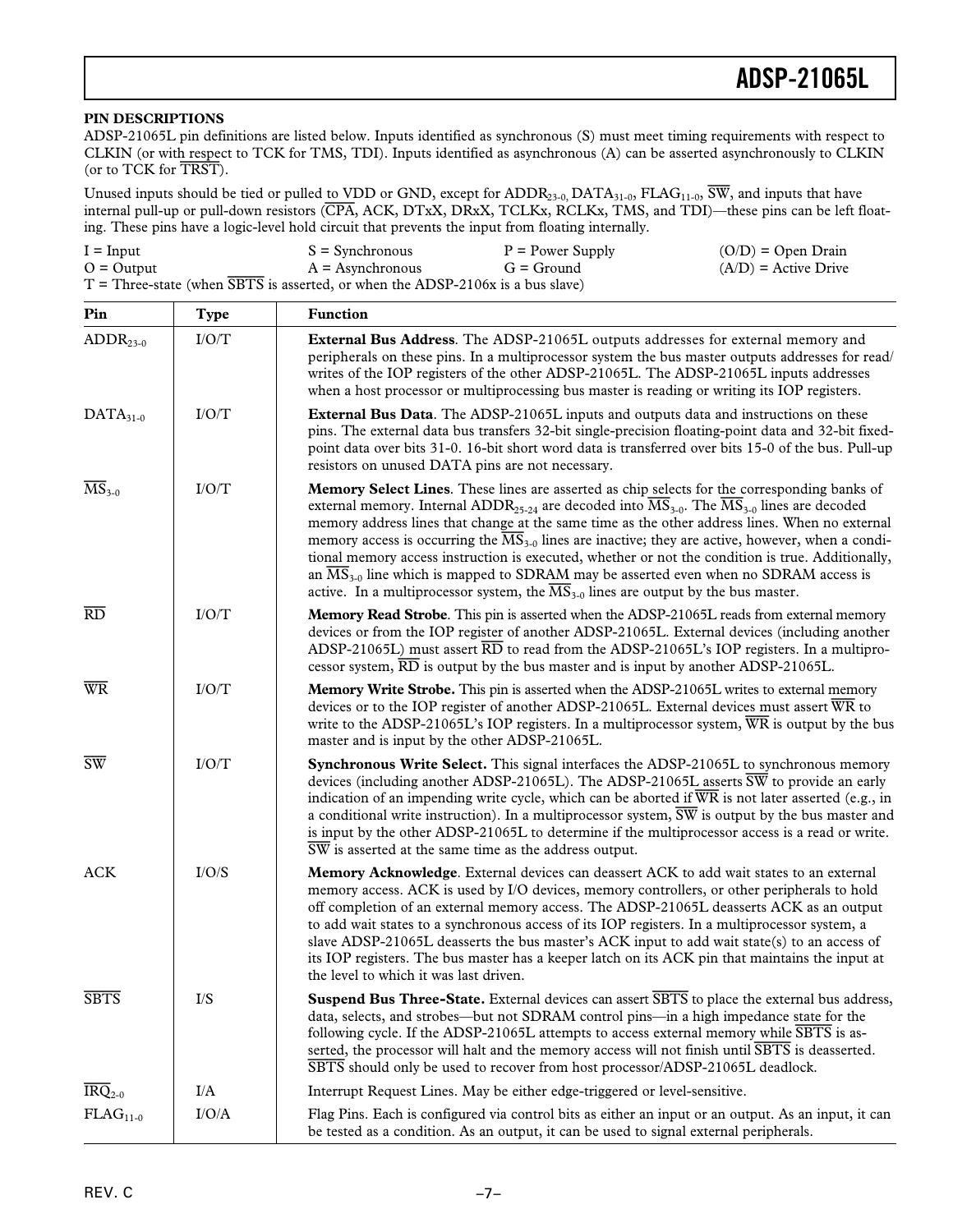| Pin                          | <b>Type</b>   | <b>Function</b>                                                                                                                                                                                                                                                                                                                                                                                                                                                                                                                         |
|------------------------------|---------------|-----------------------------------------------------------------------------------------------------------------------------------------------------------------------------------------------------------------------------------------------------------------------------------------------------------------------------------------------------------------------------------------------------------------------------------------------------------------------------------------------------------------------------------------|
| $\overline{\text{HBR}}$      | I/A           | Host Bus Request. Must be asserted by a host processor to request control of the ADSP-<br>21065L's external bus. When HBR is asserted in a multiprocessing system, the ADSP-21065L<br>that is bus master will relinquish the bus and assert HBG. To relinquish the bus, the ADSP-<br>21065L places the address, data, select, and strobe lines in a high impedance state. It does,<br>however, continue to drive the SDRAM control pins. HBR has priority over all ADSP-21065L<br>bus requests $(BR_{2-1})$ in a multiprocessor system. |
| $\overline{\text{HBG}}$      | I/O           | <b>Host Bus Grant.</b> Acknowledges an HBR bus request, indicating that the host processor may<br>take control of the external bus. $\overline{HBG}$ is asserted by the ADSP-21065L until $\overline{HBR}$ is released.<br>In a multiprocessor system, $\overline{\text{HBG}}$ is output by the ADSP-21065L bus master.                                                                                                                                                                                                                 |
| $\overline{\text{CS}}$       | I/A           | Chip Select. Asserted by host processor to select the ADSP-21065L.                                                                                                                                                                                                                                                                                                                                                                                                                                                                      |
| REDY (O/D)                   | $\mathbf{O}$  | Host Bus Acknowledge. The ADSP-21065L deasserts REDY to add wait states to an asyn-<br>chronous access of its internal memory or IOP registers by a host. Open drain output (O/D) by<br>default; can be programmed in ADREDY bit of SYSCON register to be active drive (A/D).<br>REDY will only be output if the $\overline{CS}$ and $\overline{HBR}$ inputs are asserted.                                                                                                                                                              |
| $\overline{\text{DMAR}}_1$   | I/A           | DMA Request 1 (DMA Channel 9).                                                                                                                                                                                                                                                                                                                                                                                                                                                                                                          |
| $\overline{\text{DMAR}}_2$   | I/A           | DMA Request 2 (DMA Channel 8).                                                                                                                                                                                                                                                                                                                                                                                                                                                                                                          |
| $\overline{\text{DMAG}}_1$   | O/T           | DMA Grant 1 (DMA Channel 9).                                                                                                                                                                                                                                                                                                                                                                                                                                                                                                            |
| $\overline{\text{DMAG}}_2$   | O/T           | DMA Grant 2 (DMA Channel 8).                                                                                                                                                                                                                                                                                                                                                                                                                                                                                                            |
| $\overline{\text{BR}}_{2-1}$ | I/O/S         | Multiprocessing Bus Requests. Used by multiprocessing ADSP-21065Ls to arbitrate for bus<br>mastership. An ADSP-21065L drives its own $\overline{B}Rx$ line (corresponding to the value of its ID <sub>2-0</sub><br>inputs) only and monitors all others. In a uniprocessor system, tie both $\overline{BRx}$ pins to VDD.                                                                                                                                                                                                               |
| $ID_{1-0}$                   | I             | <b>Multiprocessing ID.</b> Determines which multiprocessor bus request $(\overline{BR_1-BR_2})$ is used by<br>ADSP-21065L. ID = 01 corresponds to $\overline{BR}_1$ , ID = 10 corresponds to $\overline{BR}_2$ . ID = 00 in single-<br>processor systems. These lines are a system configuration selection which should be hard-wired<br>or changed only at reset.                                                                                                                                                                      |
| $\overline{CPA}$ (O/D)       | I/O           | <b>Core Priority Access.</b> Asserting its $\overline{CPA}$ pin allows the core processor of an ADSP-21065L<br>bus slave to interrupt background DMA transfers and gain access to the external bus. $\overline{CPA}$ is an<br>open drain output that is connected to both ADSP-21065Ls in the system. The CPA pin has an<br>internal 5 k $\Omega$ pull-up resistor. If core access priority is not required in a system, leave the $\overline{CPA}$<br>pin unconnected.                                                                 |
| <b>DTxX</b>                  | $\mathcal{O}$ | <b>Data Transmit</b> (Serial Ports 0, 1; Channels A, B). Each DTxX pin has a 50 k $\Omega$ internal pull-<br>up resistor.                                                                                                                                                                                                                                                                                                                                                                                                               |
| <b>DRxX</b>                  | I             | Data Receive (Serial Ports 0, 1; Channels A, B). Each DRxX pin has a 50 k $\Omega$ internal pull-up<br>resistor.                                                                                                                                                                                                                                                                                                                                                                                                                        |
| <b>TCLKx</b>                 | I/O           | <b>Transmit Clock</b> (Serial Ports 0, 1). Each TCLK pin has a 50 $k\Omega$ internal pull-up resistor.                                                                                                                                                                                                                                                                                                                                                                                                                                  |
| <b>RCLKx</b>                 | I/O           | Receive Clock (Serial Ports 0, 1). Each RCLK pin has a 50 k $\Omega$ internal pull-up resistor.                                                                                                                                                                                                                                                                                                                                                                                                                                         |
| <b>TFSx</b>                  | I/O           | Transmit Frame Sync (Serial Ports 0, 1).                                                                                                                                                                                                                                                                                                                                                                                                                                                                                                |
| <b>RFSx</b>                  | I/O           | <b>Receive Frame Sync</b> (Serial Ports 0, 1).                                                                                                                                                                                                                                                                                                                                                                                                                                                                                          |
| <b>BSEL</b>                  | I             | <b>EPROM Boot Select.</b> When BSEL is high, the ADSP-21065L is configured for booting from<br>an 8-bit EPROM. When BSEL is low, the BSEL and <b>BMS</b> inputs determine booting mode. See<br>BMS for details. This signal is a system configuration selection which should be hardwired.                                                                                                                                                                                                                                              |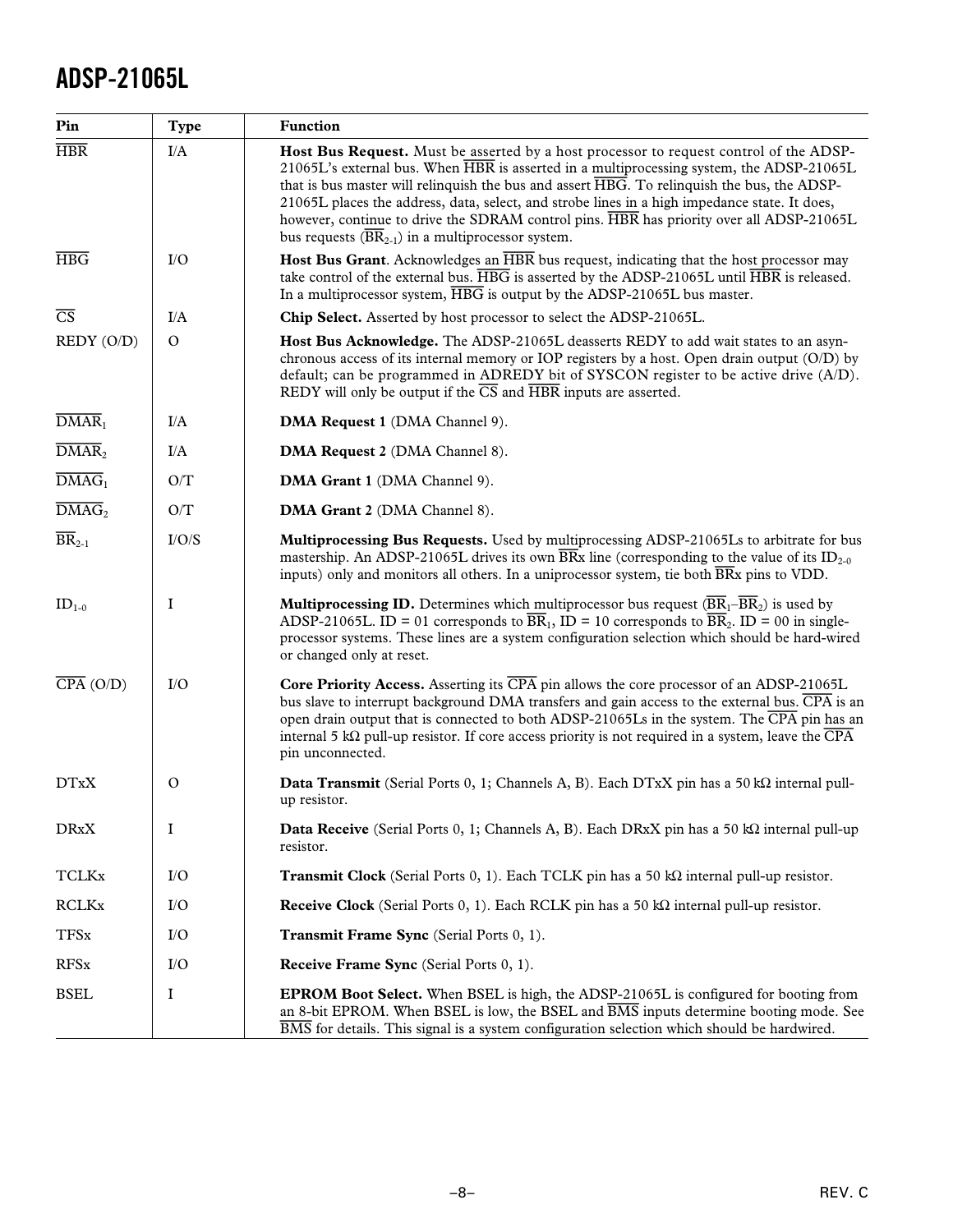| Pin                           | Type         | <b>Function</b>                                                                                                                                                                                                                                                                                                                                                                                                              |  |  |
|-------------------------------|--------------|------------------------------------------------------------------------------------------------------------------------------------------------------------------------------------------------------------------------------------------------------------------------------------------------------------------------------------------------------------------------------------------------------------------------------|--|--|
| $\overline{BMS}$              | $I/O/T^*$    | <b>Boot Memory Select.</b> Output: used as chip select for boot EPROM devices (when BSEL = 1).<br>In a multiprocessor system, $\overline{BMS}$ is output by the bus master. Input: When low, indicates that<br>no booting will occur and that the ADSP-21065L will begin executing instructions from exter-<br>nal memory. See following table. This input is a system configuration selection which should be<br>hardwired. |  |  |
|                               |              | *Three-statable only in EPROM boot mode (when $\overline{BMS}$ is an output).                                                                                                                                                                                                                                                                                                                                                |  |  |
|                               |              | <b>BSEL</b><br>$\overline{\text{BMS}}$<br><b>Booting Mode</b>                                                                                                                                                                                                                                                                                                                                                                |  |  |
|                               |              | EPROM (connect BMS to EPROM chip select).<br>Output<br>1<br>$1$ (Input)<br>Host processor (HBW [SYSCON] bit selects host bus width).<br>0<br>$0$ (Input)<br>No booting. Processor executes from external memory.<br>$\mathbf{0}$                                                                                                                                                                                             |  |  |
| <b>CLKIN</b>                  | $\mathbf I$  | Clock In. Used in conjunction with XTAL, configures the ADSP-21065L to use either its<br>internal clock generator or an external clock source. The external crystal should be rated at 1x<br>frequency.                                                                                                                                                                                                                      |  |  |
|                               |              | Connecting the necessary components to CLKIN and XTAL enables the internal clock genera-<br>tor. The ADSP-21065L's internal clock generator multiplies the 1x clock to generate 2x clock<br>for its core and SDRAM. It drives 2x clock out on the SDCLKx pins for the SDRAM interface<br>to use. See also SDCLKx.                                                                                                            |  |  |
|                               |              | Connecting the 1x external clock to CLKIN while leaving XTAL unconnected configures the<br>ADSP-21065L to use the external clock source. The instruction cycle rate is equal to 2x CLKIN.<br>CLKIN may not be halted, changed, or operated below the specified frequency.                                                                                                                                                    |  |  |
| <b>RESET</b>                  | I/A          | <b>Processor Reset.</b> Resets the ADSP-21065L to a known state and begins execution at the<br>program memory location specified by the hardware reset vector address. This input must be<br>asserted at power-up.                                                                                                                                                                                                           |  |  |
| <b>TCK</b>                    | $\bf{I}$     | Test Clock (JTAG). Provides an asynchronous clock for JTAG boundary scan.                                                                                                                                                                                                                                                                                                                                                    |  |  |
| <b>TMS</b>                    | $\rm I/S$    | Test Mode Select (JTAG). Used to control the test state machine. TMS has a 20 $k\Omega$ internal<br>pull-up resistor.                                                                                                                                                                                                                                                                                                        |  |  |
| TDI                           | $\rm I/S$    | Test Data Input (JTAG). Provides serial data for the boundary scan logic. TDI has a 20 $k\Omega$<br>internal pull-up resistor.                                                                                                                                                                                                                                                                                               |  |  |
| <b>TDO</b>                    | $\mathbf{O}$ | Test Data Output (JTAG). Serial scan output of the boundary scan path.                                                                                                                                                                                                                                                                                                                                                       |  |  |
| <b>TRST</b>                   | I/A          | Test Reset (JTAG). Resets the test state machine. TRST must be asserted (pulsed low) after<br>power-up or held low for proper operation of the ADSP-21065L. TRST has a 20 kQ internal<br>pull-up resistor.                                                                                                                                                                                                                   |  |  |
| $\overline{\text{EMU}}$ (O/D) | Ω            | Emulation Status. Must be connected to the ADSP-21065L EZ-ICE target board connector<br>only.                                                                                                                                                                                                                                                                                                                                |  |  |
| <b>BMSTR</b>                  | $\mathbf{O}$ | Bus Master Output. In a multiprocessor system, indicates whether the ADSP-21065L is cur-<br>rent bus master of the shared external bus. The ADSP-21065L drives BMSTR high only while<br>it is the bus master. In a single-processor system $(ID = 00)$ , the processor drives this pin high.                                                                                                                                 |  |  |
| $\overline{CAS}$              | I/O/T        | <b>SDRAM Column Access Strobe.</b> Provides the column address. In conjunction with RAS,<br>$\overline{\text{MSx}}$ , $\overline{\text{SDWE}}$ , SDCLKx, and sometimes SDA10, defines the operation for the SDRAM to perform.                                                                                                                                                                                                |  |  |
| <b>RAS</b>                    | I/O/T        | <b>SDRAM Row Access Strobe.</b> Provides the row address. In conjunction with $\overline{CAS}$ , $\overline{MS}x$ ,<br>SDWE, SDCLKx, and sometimes SDA10, defines the operation for the SDRAM to perform.                                                                                                                                                                                                                    |  |  |
| <b>SDWE</b>                   | I/O/T        | <b>SDRAM Write Enable.</b> In conjunction with $\overline{CAS}$ , $\overline{RAS}$ , $\overline{MS}$ x, SDCLKx, and sometimes<br>SDA10, defines the operation for the SDRAM to perform.                                                                                                                                                                                                                                      |  |  |
| <b>DQM</b>                    | O/T          | <b>SDRAM Data Mask.</b> In write mode, DQM has a latency of zero and is used to block write<br>operations.                                                                                                                                                                                                                                                                                                                   |  |  |
| $SDCLK1-0$                    | I/O/S/T      | <b>SDRAM 2x Clock Output.</b> In systems with multiple SDRAM devices connected in parallel,<br>supports the corresponding increased clock load requirements, eliminating need of off-chip<br>clock buffers. Either $SDCLK1$ or both $SDCLKx$ pins can be three-stated.                                                                                                                                                       |  |  |
| <b>SDCKE</b>                  | I/O/T        | <b>SDRAM Clock Enable.</b> Enables and disables the CLK signal. For details, see the data sheet<br>supplied with your SDRAM device.                                                                                                                                                                                                                                                                                          |  |  |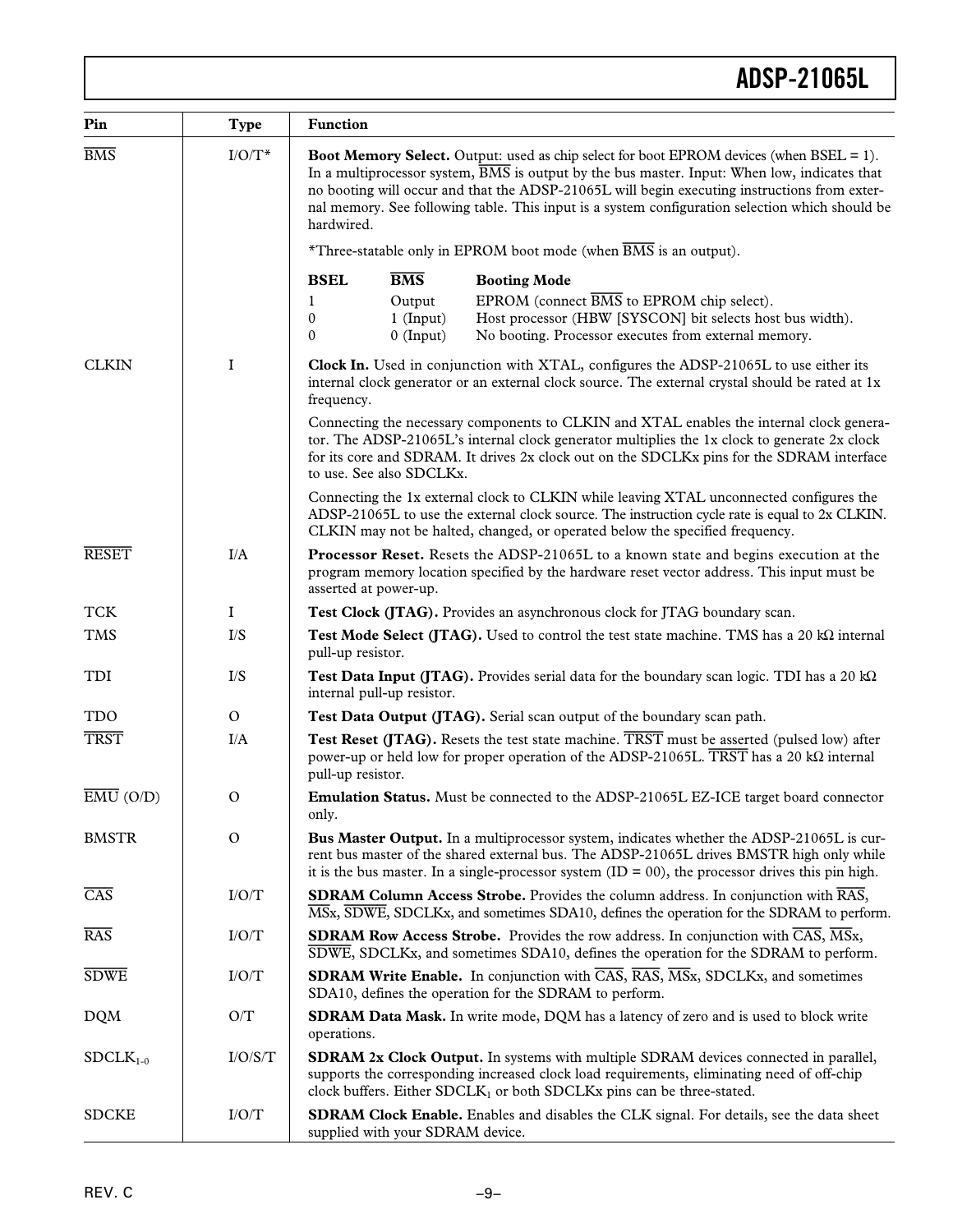| Pin                                    | Type     | <b>Function</b>                                                                                                                                                                           |  |
|----------------------------------------|----------|-------------------------------------------------------------------------------------------------------------------------------------------------------------------------------------------|--|
| SDA10                                  | O/T      | <b>SDRAM A10 Pin.</b> Enables applications to refresh an SDRAM in parallel with a host access.                                                                                            |  |
| <b>XTAL</b>                            | $\Omega$ | Crystal Oscillator Terminal. Used in conjunction with CLKIN to enable the ADSP-21065L's<br>internal clock generator or to disable it to use an external clock source. See CLKIN.          |  |
| $\overline{\mathrm{PWM\_EVENT}}_{1-0}$ | I/O/A    | <b>PWM Output/Event Capture.</b> In PWMOUT mode, is an output pin and functions as a timer<br>counter. In WIDTH_CNT mode, is an input pin and functions as a pulse counter/event capture. |  |
| <b>VDD</b>                             | P        | <b>Power Supply;</b> nominally $+3.3$ V dc. (33 pins)                                                                                                                                     |  |
| <b>GND</b>                             | G        | <b>Power Supply Return.</b> (37 pins)                                                                                                                                                     |  |
| NC                                     |          | <b>Do Not Connect.</b> Reserved pins that must be left open and unconnected. (7 pins)                                                                                                     |  |

### **CLOCK SIGNALS**

The ADSP-21065L can use an external clock or a crystal. See CLKIN pin description. You can configure the ADSP-21065L to use its internal clock generator by connecting the necessary components to CLKIN and XTAL. You can use either a crystal operating in the fundamental mode or a crystal operating at an overtone. Figure 4 shows the component connections used for a crystal operating in fundamental mode, and Figure 5 shows the component connections used for a crystal operating at an overtone.



Figure 4. 30 MHz Operation (Fundamental Mode Crystal)



Figure 5. 30 MHz Operation (3rd Overtone Crystal)

### **TARGET BOARD CONNECTOR FOR EZ-ICE PROBE**

The ADSP-2106x EZ-ICE emulator uses the IEEE 1149.1 JTAG test access port of the ADSP-2106x to monitor and control the target board processor during emulation. The EZ-ICE probe requires the ADSP-2106x's CLKIN, TMS, TCK, *TRST*, TDI, TDO, *EMU* and GND signals be made accessible on the target system via a 14-pin connector (a 2 row x 7 pin strip header) such as that shown in Figure 6. The EZ-ICE probe plugs directly onto this connector for chip-on-board emulation. You must add this connector to your target board design if you, intend to use the ADSP-2106x EZ-ICE.

The total trace length between the EZ-ICE connector and the furthest device sharing the EZ-ICE JTAG pins should be limited to 15 inches maximum for guaranteed operation. This restriction on length must include EZ-ICE JTAG signals, which are routed to one or more 2106x devices or to a combination of 2106xs and other JTAG devices on the chain.

The 14-pin, 2-row pin strip header is keyed at the Pin 3 location—you must remove Pin 3 from the header. The pins must be 0.025 inch square and at least 0.20 inch in length. Pin spacing should be  $0.1 \times 0.1$  inches. Pin strip headers are available from vendors such as 3M, McKenzie and Samtec.



Figure 6. Target Board Connector for ADSP-2106x EZ-ICE (JTAG Header)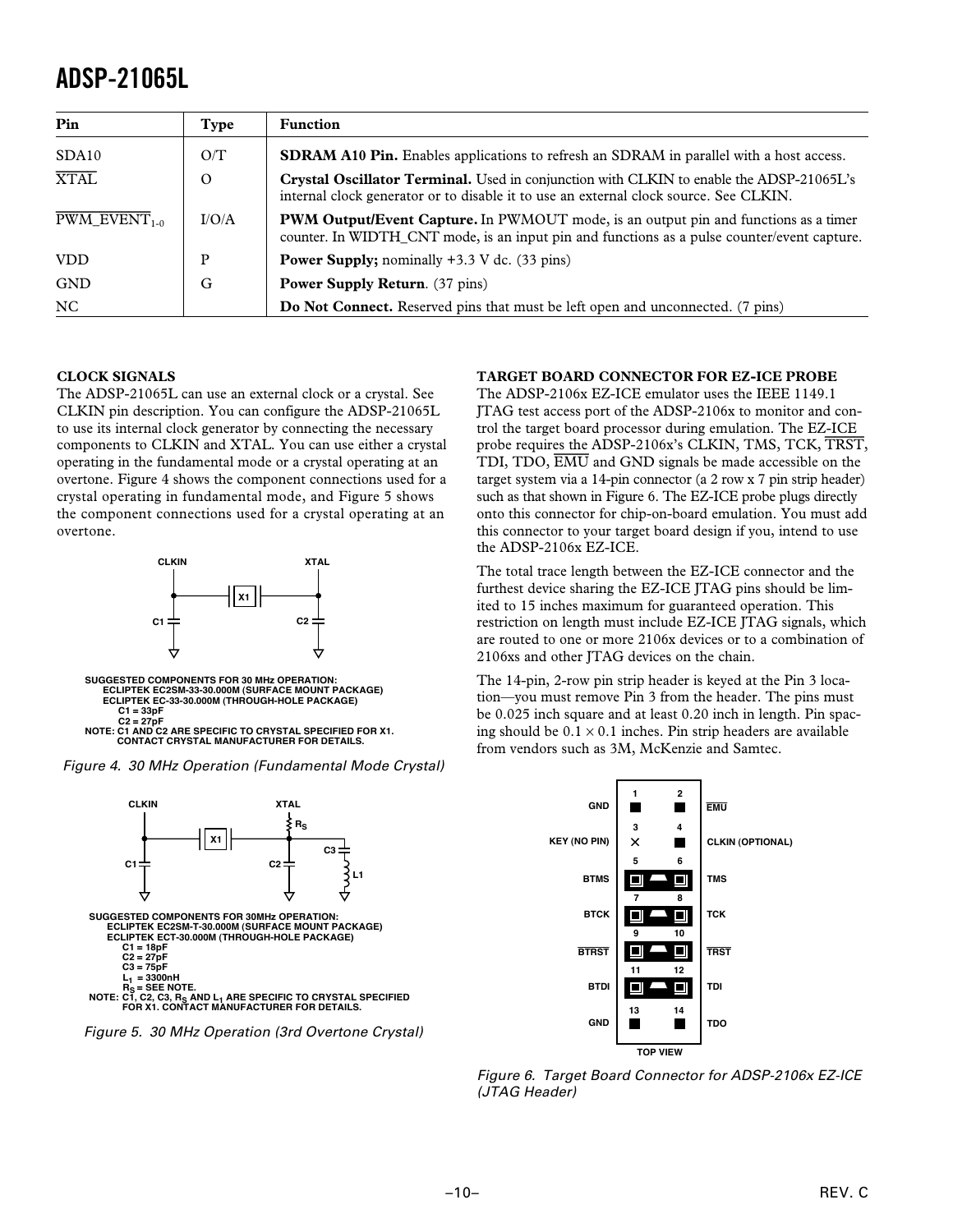The BTMS, BTCK, *BTRST* and BTDI signals are provided so that the test access port can also be used for board-level testing. When the connector is not being used for emulation, place jumpers between the Bxxx pins and the xxx pins. If you are not going to use the test access port for board testing, tie *BTRST* to GND and tie or pull-up BTCK to V<sub>DD</sub>. The **TRST** pin must be asserted after power-up (through *BTRST* on the connector) or held low for proper operation of the ADSP-2106x. None of the Bxxx pins (Pins 5, 7, 9, 11) are connected on the EZ-ICE probe.

The JTAG signals are terminated on the EZ-ICE probe as follows:

| Signal       | <b>Termination</b>                                  |
|--------------|-----------------------------------------------------|
| <b>TMS</b>   | Driven through 22 $\Omega$ resistor (16 mA driver)  |
| <b>TCK</b>   | Driven at 10 MHz through 22 $\Omega$ resistor       |
|              | $(16 \text{ mA driver})$                            |
| TRST*        | Driven through 22 $\Omega$ resistor (16 mA driver)  |
|              | (pulled up by on-chip 20 k $\Omega$ resistor)       |
| <b>TDI</b>   | Driven by 22 $\Omega$ resistor (16 mA driver)       |
| <b>TDO</b>   | One TTL load, Split Termination (160/220)           |
| <b>CLKIN</b> | One TTL load, Split Termination (160/220).          |
|              | (Caution: Do not connect to CLKIN if                |
|              | internal XTAL oscillator is used.)                  |
| <b>EMU</b>   | Active Low 4.7 k $\Omega$ pull-up resistor, one TTL |
|              | load (open-drain output from ADSP-2106xs)           |

\**TRST* is driven low until the EZ-ICE probe is turned on by the emulator at software start-up. After software start-up, *TRST* is driven high.

Connecting CLKIN to Pin 4 of the EZ-ICE header is optional. The emulator only uses CLKIN when directed to perform operations such as starting, stopping, and single-stepping two ADSP-21065Ls in a synchronous manner. If you do not need these operations to occur synchronously on the two processors, simply tie Pin 4 of the EZ-ICE header to ground.

For systems which use the internal clock generator and an external discrete crystal, do not directly connect the CLKIN pin to the JTAG probe. This will load the oscillator circuit and possibly cause it to fail to oscillate. Instead the JTAG probe's CLKIN can be driven by the XTAL pin through a high impedance buffer.

If synchronous multiprocessor operations are needed and CLKIN is connected, clock skew between multiple ADSP-2106x processors and the CLKIN pin on the EZ-ICE header must be minimal. If the skew is too large, synchronous operations may be off by one cycle between processors. For synchronous multiprocessor operation TCK, TMS, CLKIN and *EMU* should be treated as critical signals in terms of skew, and should be laid out as short as possible on your board.

If synchronous multiprocessor operations are not needed (i.e., CLKIN is not connected), just use appropriate parallel termination on TCK and TMS. TDI, TDO, *EMU* and *TRST* are not critical signals in terms of skew.

For complete information on the SHARC EZ-ICE, see the *ADSP-21000 Family JTAG EZ-ICE User's Guide and Reference*.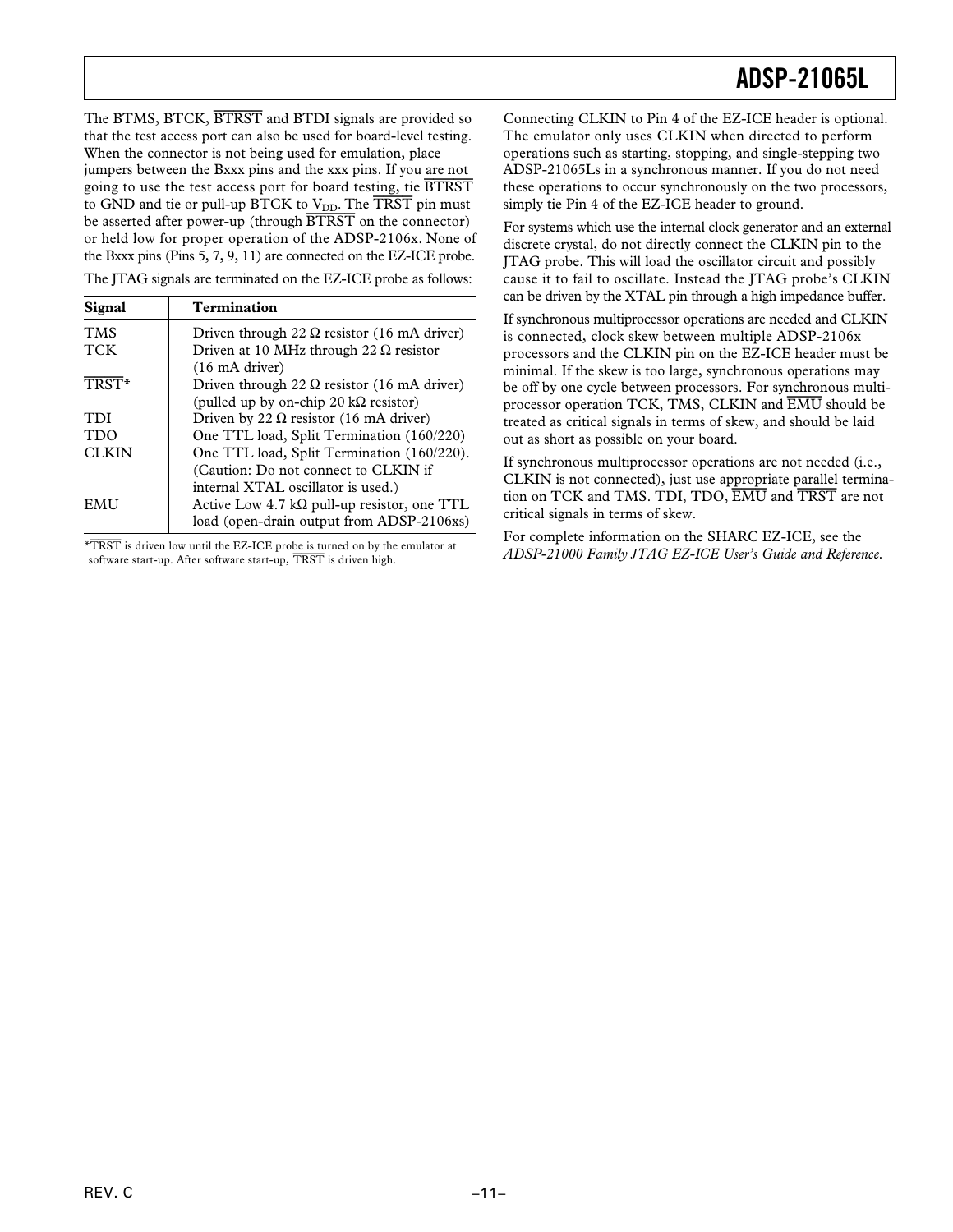## **ADSP-21065L–SPECIFICATIONS RECOMMENDED OPERATING CONDITIONS**

|                                        |                                                                                                          | Test                                                                                               |                         | C Grade                      | K Grade                 |                              |                 |
|----------------------------------------|----------------------------------------------------------------------------------------------------------|----------------------------------------------------------------------------------------------------|-------------------------|------------------------------|-------------------------|------------------------------|-----------------|
| Parameter                              |                                                                                                          | <b>Conditions</b>                                                                                  | Min                     | Max                          | Min                     | Max                          | Unit            |
| $V_{DD}$<br>$T_{\rm CASE}$             | Supply Voltage<br><b>Case Operating Temperature</b>                                                      |                                                                                                    | 3.13<br>$-40$           | 3.60<br>$+100$               | 3.13                    | 3.60<br>$+85$                | $\rm ^{\circ}C$ |
| $\rm V_{IH}$<br>$V_{IL1}$<br>$V_{IL2}$ | High Level Input Voltage<br>Low Level Input Voltage <sup>1</sup><br>Low Level Input Voltage <sup>2</sup> | $\omega$ V <sub>DD</sub> = max<br>$\omega$ V <sub>DD</sub> = min<br>$\omega$ V <sub>DD</sub> = min | 2.0<br>$-0.5$<br>$-0.5$ | $V_{DD}$ + 0.5<br>0.8<br>0.7 | 2.0<br>$-0.5$<br>$-0.5$ | $V_{DD}$ + 0.5<br>0.8<br>0.7 |                 |

NOTE

See Environmental Conditions for information on thermal specifications.

### **ELECTRICAL CHARACTERISTICS**

|                 |                                                    |                                                       |     | C and K Grades |      |
|-----------------|----------------------------------------------------|-------------------------------------------------------|-----|----------------|------|
| Parameter       |                                                    | <b>Test Conditions</b>                                | Min | Max            | Unit |
| $V_{OH}$        | High Level Output Voltage <sup>3</sup>             | @ $V_{DD}$ = min, $I_{OH}$ = -2.0 mA <sup>4</sup>     | 2.4 |                | v    |
| $V_{OL}$        | Low Level Output Voltage <sup>3</sup>              | @ $V_{DD} = min$ , $I_{OL} = 4.0$ mA <sup>4</sup>     |     | 0.4            |      |
| $I_{IH}$        | High Level Input Current <sup>5</sup>              | @ $V_{DD}$ = max, $V_{IN}$ = $V_{DD}$ max             |     | 10             | μA   |
| $I_{IL}$        | Low Level Input Current <sup>5</sup>               | @ $V_{DD}$ = max, $V_{IN}$ = 0 V                      |     | 10             | μA   |
| $I_{ILP}$       | Low Level Input Current <sup>6</sup>               | @ $V_{DD}$ = max, $V_{IN}$ = 0 V                      |     | 150            | μA   |
| $I_{OZH}$       | Three-State Leakage Current <sup>7, 8, 9, 10</sup> | @ $V_{DD}$ = max, $V_{IN}$ = $V_{DD}$ max             |     | 10             | μA   |
| $I_{OZL}$       | Three-State Leakage Current <sup>7</sup>           | @ $V_{DD}$ = max, $V_{IN}$ = 0 V                      |     | 8              | μA   |
| $I_{OZLS}$      | Three-State Leakage Current <sup>8</sup>           | @ $V_{DD}$ = max, $V_{IN}$ = 0 V                      |     | 150            | μA   |
| $I_{OZLA}$      | Three-State Leakage Current <sup>11</sup>          | @ $V_{DD}$ = max, $V_{IN}$ = 1.5 V                    |     | 350            | μA   |
| $I_{OZLAR}$     | Three-State Leakage Current <sup>10</sup>          | @ $V_{DD}$ = max, $V_{IN}$ = 0 V                      |     | 4              | mA   |
| $I_{\rm OZLC}$  | Three-State Leakage Current <sup>9</sup>           | @ $V_{DD}$ = max, $V_{IN}$ = 0 V                      |     | 1.5            | mA   |
| $C_{\text{IN}}$ | Input Capacitance <sup>12, 13</sup>                | $f_{IN}$ = 1 MHz, $T_{CASE}$ = 25°C, $V_{IN}$ = 2.5 V |     | 8              | pF   |

**NOTES** 

<sup>1</sup> Applies to input and bidirectional pins: DATA31-0, ADDR23-0, BSEL, *RD*, *WR*, *SW*, ACK, *SBTS*, *IRQ*2-0, FLAG11-0, *HBG*, *CS*, *DMAR1*, *DMAR2*, *BR*2-1, *ID*2-0, RPBA, *CPA*, TFS0, TFS1, RFS0, RFS1, *BMS*, TMS, TDI, TCK, *HBR*, DR0A, DR1A, DR0B, DR1B, TCLK0, TCLK1, RCLK0, RCLK1, *RESET*, *TRST*, PWM\_EVENT0, PWM\_EVENT1, *RAS*, *CAS*, *SDWE*, *SDCKE*.

<sup>2</sup> Applies to input pin CLKIN.

<sup>3</sup> Applies to output and bidirectional pins: DATA<sub>31-0</sub>, ADDR<sub>23-0</sub>, MS<sub>3-0</sub>, *RD*, *WR*, *SW*, *ACK*, *FLAG*<sub>11-0</sub>, *HBG*, *REDY*, *DMAG1*, *DMAG2*, *BR*<sub>2-1</sub>, *CPA*, *TCLK0*, TCLK1, RCLK0, RCLK1, TFS0, TFS1, RFS0, RFS1, DT0A, DT1A, DT0B, DT1B, XTAL, *BMS*, TDO, *EMU*, BMSTR, PWM\_EVENT0, PWM\_EVENT1, *RAS*, *CAS*, DQM, *SDWE*, SDCLK0, SDCLK1, *SDCKE*, SDA10.

<sup>4</sup> See Output Drive Currents for typical drive current capabilities.

<sup>5</sup> Applies to input pins: ACK,  $\overline{\rm SBTS}$ ,  $\overline{\rm IRQ}_{2-0}$ ,  $\overline{\rm HBR}$ ,  $\overline{\rm CS}$ ,  $\overline{\rm DMARI}$ ,  $\overline{\rm DMAR2}$ , ID<sub>1-0</sub>, BSEL, CLKIN,  $\overline{\rm RESET}$ , TCK (Note that ACK is pulled up internally with 2 kΩ during reset in a multiprocessor system, when  $ID_{1-0} = 01$  and another ADSP-21065L is not requesting bus mastership.)

<sup>6</sup>Applies to input pins with internal pull-ups: DR0A, DR1A, DR0B, DR1B, TRST, TMS, TDI.<br><sup>7</sup>Applies to three-statable pins: DATA<sub>31-0</sub>, ADDR<sub>23-0</sub>, MS<sub>3-0</sub>, RD, WR, SW, ACK, FLAG<sub>11-0</sub>, REDY, <del>HBG</del>, DMAG<sub>1</sub>, DMAG<sub>2</sub>, BMS,  $S\overline{DWE}$ , SDCLK0, SDCLK1, SDCKE, SDA10, and EMU (Note that ACK is pulled up internally with 2 kΩ during reset in a multiprocessor system, when ID<sub>1-0</sub> = 01 and another ADSP-21065L is not requesting bus mastership).

<sup>8</sup> Applies to three-statable pins with internal pull-ups: DT0A, DT1A, DT0B, DT1B, TCLK0, TCLK1, RCLK0, RCLK1.

<sup>9</sup>Applies to CPA pin.

<sup>10</sup>Applies to ACK pin when pulled up.

 $11$ Applies to ACK pin when keeper latch enabled.

<sup>12</sup>Guaranteed but not tested.

<sup>13</sup> Applies to all signal pins.

Specifications subject to change without notice.

### **ABSOLUTE MAXIMUM RATINGS\***

| Load Capacitance $\dots \dots \dots \dots \dots \dots \dots \dots \dots \dots 200$ pF |  |
|---------------------------------------------------------------------------------------|--|
| Junction Temperature Under Bias  130°C                                                |  |

| Storage Temperature Range $\dots\dots\dots\dots-65^{\circ}C$ to +150 °C        |
|--------------------------------------------------------------------------------|
| Lead Temperature (5 seconds) $\ldots \ldots \ldots \ldots \ldots \ldots$ 280°C |

\*Stresses greater than those listed above may cause permanent damage to the device. These are stress ratings only; functional operation of the device at these or any other conditions greater than those indicated in the operational sections of this specification is not implied. Exposure to absolute maximum rating conditions for extended periods may affect device reliability.

### **ESD SENSITIVITY**

ESD (electrostatic discharge) sensitive device. Electrostatic charges as high as 4000 V readily accumulate on the human body and test equipment and can discharge without detection. Although the ADSP-21065L features proprietary ESD protection circuitry, permanent damage may occur on devices subjected to high energy electrostatic discharges. Therefore, proper ESD precautions are recommended to avoid performance degradation or loss of functionality.

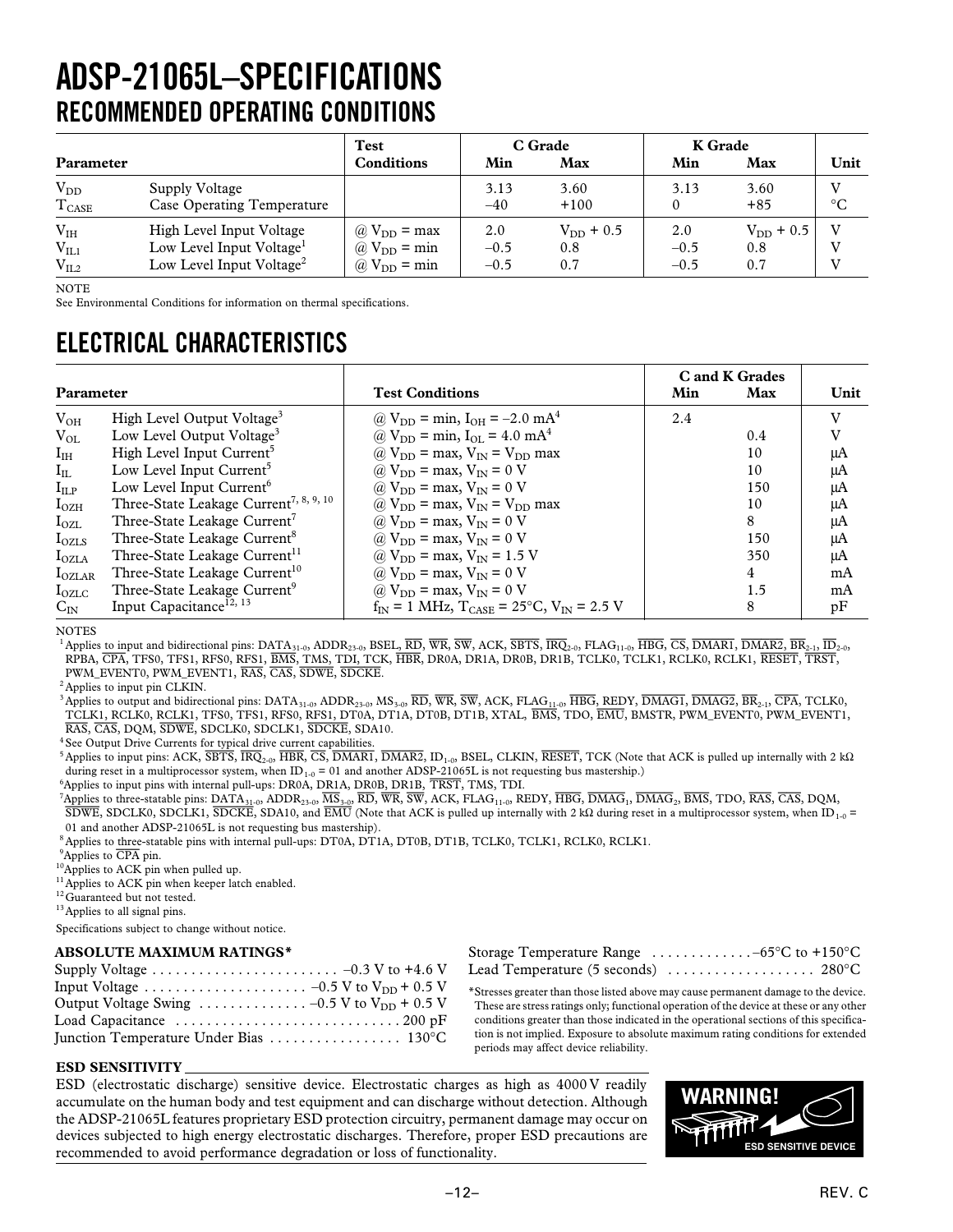#### **POWER DISSIPATION ADSP-21065L**

These specifications apply to the internal power portion of V<sub>DD</sub> only. See the Power Dissipation section of this data sheet for calculation of external supply current and total supply current. For a complete discussion of the code used to measure power dissipation, see the technical note SHARC Power Dissipation Measurements.

Specifications are based on the following operating scenarios:

|  |  |  | <b>Table II. Internal Current Measurements</b> |
|--|--|--|------------------------------------------------|
|--|--|--|------------------------------------------------|

| <b>Operation</b>           | <b>Peak Activity</b><br>$(I_{DDINPEAK})$ | <b>High Activity</b><br>$(I_{DDINHIGH})$ | Low Activity $(I_{DDINLOW})$ |
|----------------------------|------------------------------------------|------------------------------------------|------------------------------|
| <b>Instruction Type</b>    | Multifunction                            | Multifunction                            | Single Function              |
| <b>Instruction Fetch</b>   | Cache                                    | Internal Memory                          | Internal Memory              |
| Core Memory Access         | 2 per Cycle (DM and PM)                  | 1 per Cycle (DM)                         | None                         |
| <b>Internal Memory DMA</b> | 1 per Cycle                              | 1 per 2 Cycles                           | 1 per 2 Cycles               |

To estimate power consumption for a specific application, use the following equation where % is the amount of time your program spends in that state:

%*PEAK* ¥ *IDDINPEAK* + %*HIGH* ¥ *IDDINHIGH* + %*LOW* ¥ *IDDINLOW* + %*IDLE* ¥ *IDDIDLE* = *POWER CONSUMPTION* (See note 4 below Table III.)

OR %*PEAK* ¥ *IDDINPEAK* + %*HIGH* ¥ *IDDINHIGH* + %*LOW* ¥ *IDDINLOW* + %*IDLE*16 ¥ *IDDIDLE*<sup>16</sup> = *POWER CONSUMPTION* (See note 5 below Table III.)

**Table III. Internal Current Measurement Scenarios**

| Parameter            |                                        | <b>Test Conditions</b>           | Max | Unit |
|----------------------|----------------------------------------|----------------------------------|-----|------|
| <b>I</b> DDINPEAK    | Supply Current $(Internal)^T$          | $t_{CK}$ = 33 ns, $V_{DD}$ = max | 470 | mA   |
|                      |                                        | $t_{CK}$ = 30 ns, $V_{DD}$ = max | 510 | mA   |
| <b>I</b> DDINHIGH    | Supply Current (Internal) <sup>2</sup> | $t_{CK}$ = 33 ns, $V_{DD}$ = max | 275 | mA   |
|                      |                                        | $t_{CK}$ = 30 ns, $V_{DD}$ = max | 300 | mA   |
| I <sub>DDINLOW</sub> | Supply Current (Internal) <sup>3</sup> | $t_{CK}$ = 33 ns, $V_{DD}$ = max | 240 | mA   |
|                      |                                        | $t_{CK}$ = 30 ns, $V_{DD}$ = max | 260 | mA   |
| $I_{DDIDLE}$         | Supply Current $(IDLE)^4$              | $t_{CK}$ = 33 ns, $V_{DD}$ = max | 150 | mA   |
|                      |                                        | $t_{CK}$ = 30 ns, $V_{DD}$ = max | 155 | mA   |
| $I_{DDIDLE16}$       | Supply Current $(IDLE16)^5$            | $V_{DD}$ = max                   | 50  | mA   |

**NOTES** 

<sup>1</sup>The test program used to measure I<sub>DDINPEAK</sub> represents worst-case processor operation and is not sustainable under normal application conditions. Actual internal power measurements made using typical applications are less than specified.

 ${}^{2}I_{\text{DDINHIGH}}$  is a composite average based on a range of high activity code.

 ${}^{3}I_{DDINLOW}$  is a composite average based on a range of low activity code.

<sup>4</sup>IDLE denotes ADSP-21065L state during execution of IDLE instruction.

5IDLE16 denotes ADSP-21065L state during execution of IDLE16 instruction.

### **TIMING SPECIFICATIONS**

#### **General Notes**

Two speed grades of the ADSP-21065L are offered, 60 MHz and 66 MHz instruction rates. The specifications shown are based on a CLKIN frequency of 30 MHz ( $t_{CK}$  = 33.3 ns). The DT derating allows specifications at other CLKIN frequencies (within the min– max range of the  $t_{CK}$  specification; see Clock Input below). DT is the difference between the actual CLKIN period and a CLKIN period of 33.3 ns:

$$
DT = (t_{CK} - 33.3)/32
$$

Use the exact timing information given. Do not attempt to derive parameters from the addition or subtraction of others. While addition or subtraction would yield meaningful results for an individual device, the values given in this data sheet reflect statistical variations and worst cases. Consequently, you cannot meaningfully add parameters to derive longer times.

See Figure 27 in Equivalent Device Loading for AC Measurements (Includes All Fixtures) for voltage reference levels.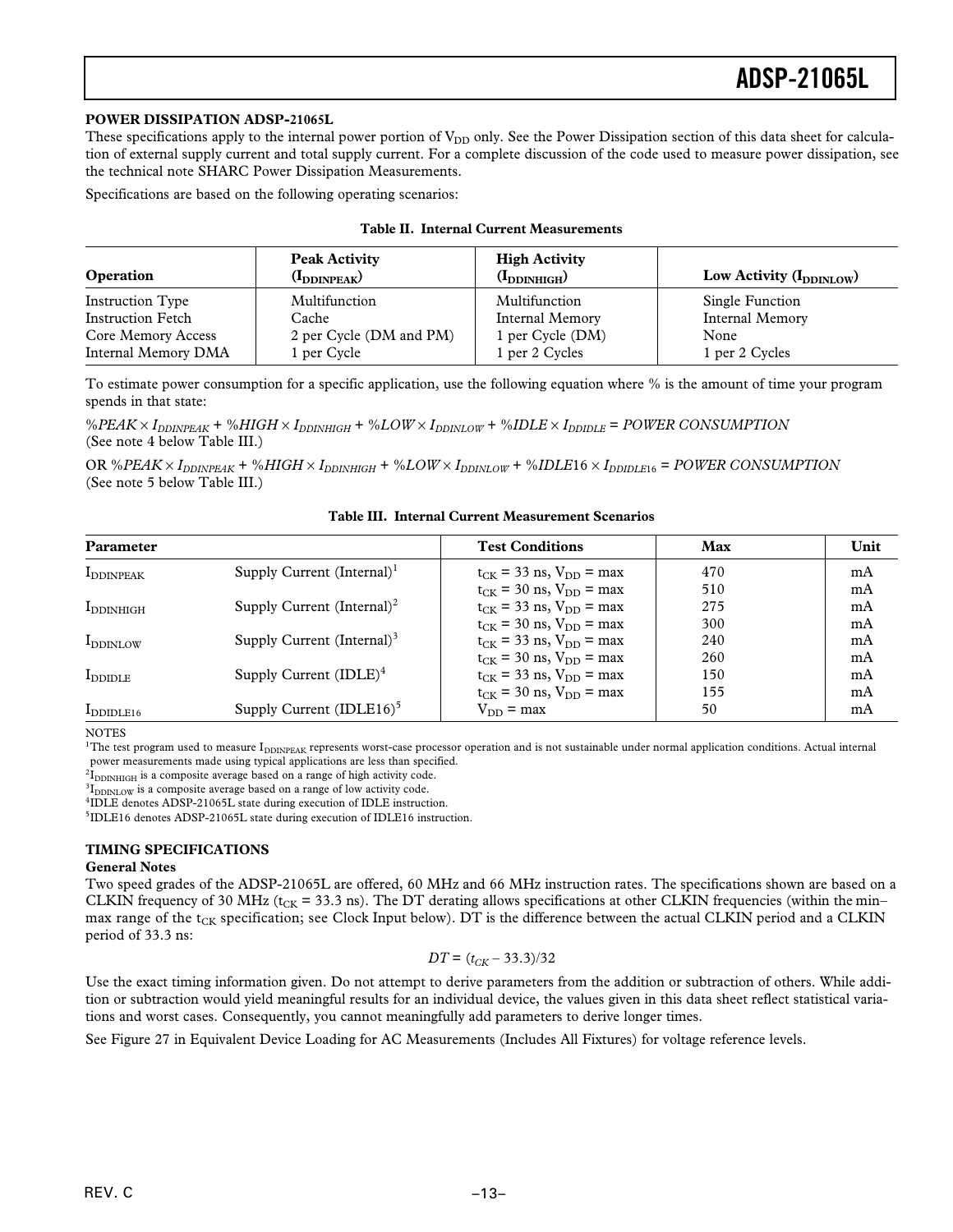*Switching Characteristics* specify how the processor changes its signals. You have no control over this timing—circuitry external to the processor must be designed for compatibility with these signal characteristics. Switching characteristics tell you what the processor will do in a given circumstance. You can also use switching characteristics to ensure that any timing requirement of a device connected to the processor (such as memory) is satisfied.

*Timing Requirements* apply to signals that are controlled by circuitry external to the processor, such as the data input for a read operation. Timing requirements guarantee that the processor operates correctly with other devices.

### $(O/D) = Open Drain$  $(A/D)$  = Active Drive

|                    |                                 |       | <b>66 MHz</b> |       | <b>60 MHz</b> |      |
|--------------------|---------------------------------|-------|---------------|-------|---------------|------|
| Parameter          |                                 | Min   | Max           | Min   | Max           | Unit |
| <b>Clock Input</b> |                                 |       |               |       |               |      |
|                    | Timing Requirements:            |       |               |       |               |      |
| $t_{CK}$           | <b>CLKIN</b> Period             | 30.00 | 100           | 33.33 | 100           | ns   |
| $t_{CKL}$          | <b>CLKIN Width Low</b>          | 7.0   |               | 7.0   |               | ns   |
| $t_{CKH}$          | CLKIN Width High                | 5.0   |               | 5.0   |               | ns   |
| $t_{CKRF}$         | CLKIN Rise/Fall $(0.4 V-2.0 V)$ |       | 3.0           |       | 3.0           | ns   |



Figure 7. Clock Input

| Parameter                     |                                                                                 | Min                                   | Max | Unit     |
|-------------------------------|---------------------------------------------------------------------------------|---------------------------------------|-----|----------|
| Reset<br>Timing Requirements: |                                                                                 |                                       |     |          |
| twrst<br>$t_{S\text{RST}}$    | RESET Pulsewidth Low <sup>1</sup><br>RESET Setup Before CLKIN High <sup>2</sup> | $2 t_{CK}$<br>$23.5 + 24$ DT $t_{CK}$ |     | ns<br>ns |

NOTES

<sup>1</sup>Applies after the power-up sequence is complete. At power-up, the processor's internal phase-locked loop requires no more than 3000 CLKIN cycles while *RESET* is low, assuming stable  $\mathrm{V_{DD}}$  and CLKIN (not including start-up time of external clock oscillator).

2 Only required if multiple ADSP-2106xs must come out of reset synchronous to CLKIN with program counters (PC) equal (i.e., for a SIMD system). Not required for multiple ADSP-2106xs communicating over the shared bus (through the external port), because the bus arbitration logic synchronizes itself automatically after reset.



Figure 8. Reset

| <b>Parameter</b> |                                                                         | Min              | Max           | Unit |
|------------------|-------------------------------------------------------------------------|------------------|---------------|------|
| Interrupts       | Timing Requirements:                                                    |                  |               |      |
| $t_{\rm SIR}$    | $\overline{\text{IRQ}}$ 2-0 Setup Before CLKIN High or Low <sup>1</sup> | $11.0 + 12$ DT   |               | ns   |
| $t_{\rm HIR}$    | $\overline{\text{IRQ}}$ 2-0 Hold Before CLKIN High or Low <sup>1</sup>  |                  | $0.0 + 12$ DT | ns   |
| $t_{IPW}$        | $\overline{\text{IRQ}}$ 2-0 Pulsewidth <sup>2</sup>                     | $2.0 + t_{CK}/2$ |               | ns   |

**NOTES** 

<sup>1</sup>Only required for  $\overline{\text{IRQ}}$ x recognition in the following cycle.

<sup>2</sup>Applies only if  $t_{SIR}$  and  $t_{HIR}$  requirements are not met.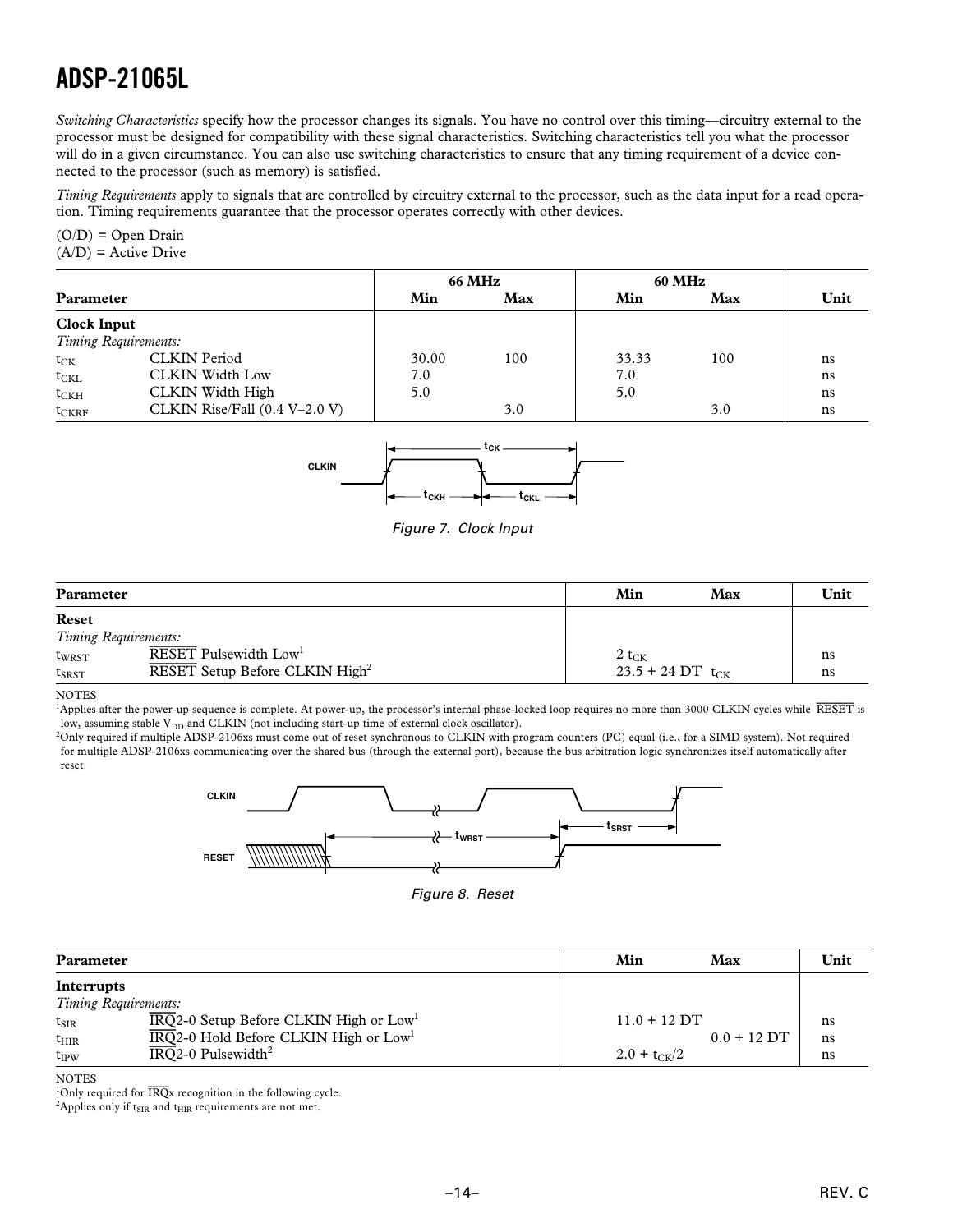

Figure 9. Interrupts

| <b>Parameter</b>  |                                                       | Min    | Max     | Unit |
|-------------------|-------------------------------------------------------|--------|---------|------|
| <b>Timer</b>      |                                                       |        |         |      |
|                   | Timing Requirements:                                  |        |         |      |
| $t_{STI}$         | Timer Setup Before SDCLK High                         | 0.0    |         | ns   |
| $t_{\text{HTI}}$  | Timer Hold After SDCLK High                           | 6.0    |         | ns   |
|                   | Switching Characteristics:                            |        |         |      |
| $t_{\text{DTEX}}$ | Timer Delay After SDCLK High                          |        | 1.0     | ns   |
| $t_{\rm HTEX}$    | Timer Hold After SDCLK High                           | $-5.0$ |         | ns   |
| Parameter         |                                                       | Min    | Max     | Unit |
| <b>Flags</b>      |                                                       |        |         |      |
|                   | Timing Requirements:                                  |        |         |      |
| $t_{\rm SFI}$     | $FLAG_{11-0}$ IN Setup Before SDCLK High <sup>1</sup> | $-2.0$ |         | ns   |
| $t_{\rm HFI}$     | $FLAG_{11-0}$ IN Hold After SDCLK High <sup>1</sup>   | 6.0    |         | ns   |
|                   | Switching Characteristics:                            |        |         |      |
| $t_{\rm DFO}$     | $FLAG11-0OUT$ Delay After SDCLK High                  |        | 1.0     | ns   |
| $t_{\text{HFO}}$  | $FLAG_{11-0}$ OUT Hold After SDCLK High               | $-4.0$ |         | ns   |
| $t_{DFOE}$        | SDCLK High to $FLAG_{11-0}OUT$ Enable                 | $-4.0$ |         | ns   |
| $t_{\rm DFOD}$    | SDCLK High to $FLAG_{11-0}OUT$ Disable                |        | $-1.75$ | ns   |

NOTE

1 Flag inputs meeting these setup and hold times will affect conditional instructions in the following instruction cycle.



Figure 10. Flags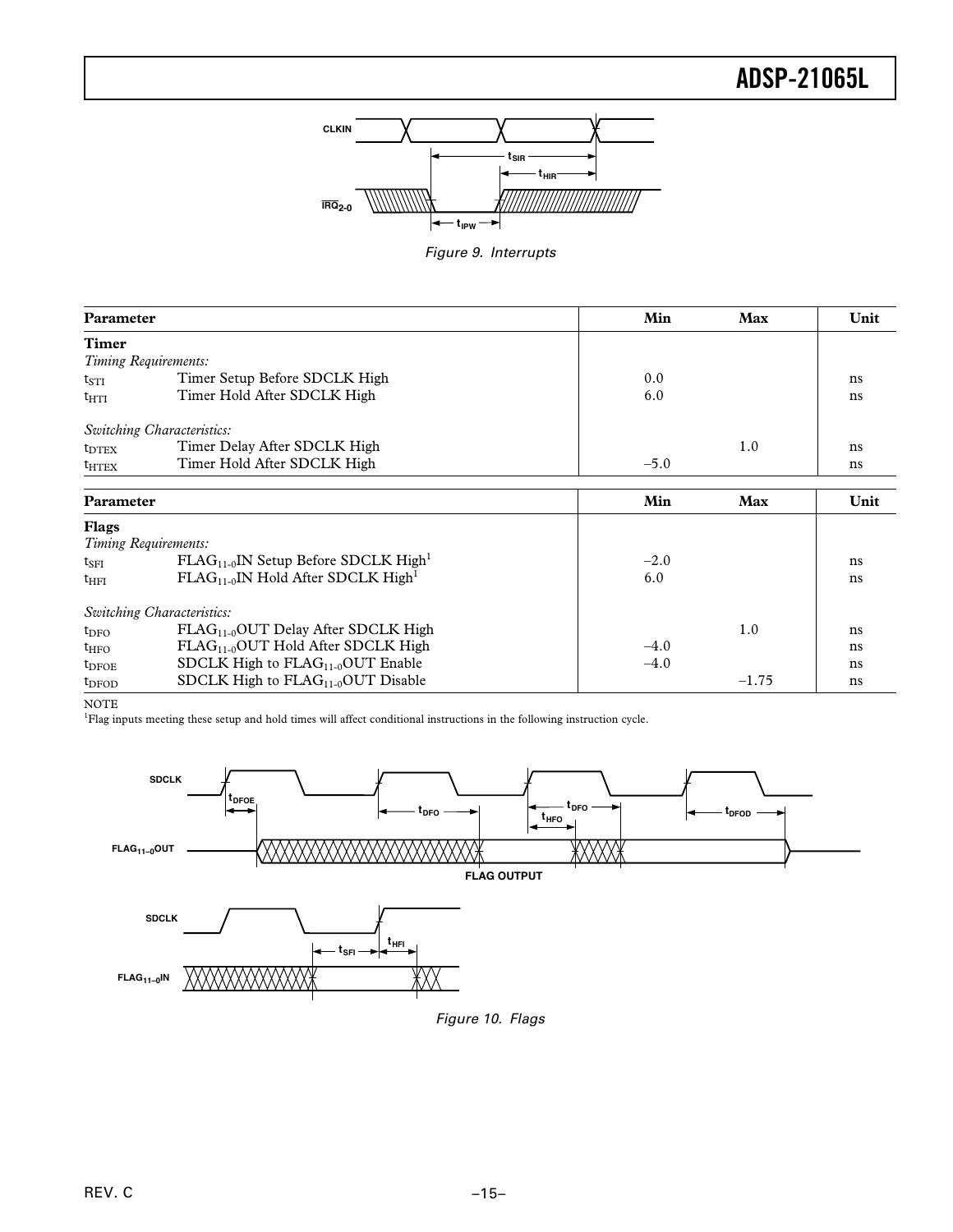### **Memory Read—Bus Master**

Use these specifications for asynchronous interfacing to memories (and memory-mapped peripherals) without reference to CLKIN. These specifications apply when the ADSP-21065L is the bus master when accessing external memory space. These switching characteristics also apply for bus master synchronous read/write timing (see Synchronous Read/Write—Bus Master below). If these timing requirements are met, the synchronous read/write timing can be ignored (and vice versa). An exception to this is the ACK pin timing requirements as described in the note below.

| Parameter            |                                                                                 | Min                 | Max                | Unit |
|----------------------|---------------------------------------------------------------------------------|---------------------|--------------------|------|
| Timing Requirements: |                                                                                 |                     |                    |      |
| t <sub>DAD</sub>     | Address, Selects Delay to Data Valid <sup>1, 2</sup>                            |                     | $28.0 + 32 DT + W$ | ns   |
| t <sub>DRLD</sub>    | $\overline{\text{RD}}$ Low to Data Valid <sup>1</sup>                           |                     | $24.0 + 26$ DT + W | ns   |
| $t_{\text{HDA}}$     | Data Hold from Address Selects <sup>3</sup>                                     | 0.0                 |                    | ns   |
| $t_{\rm HDRH}$       | Data Hold from $\overline{\text{RD}}$ High <sup>3</sup>                         | 0.0                 |                    | ns   |
| $t_{\rm DAAK}$       | ACK Delay from Address, Selects <sup>2, 3</sup>                                 |                     | $24.0 + 30 DT + W$ | ns   |
| $t_{DSAK}$           | ACK Delay from $\overline{\text{RD}}$ Low <sup>3</sup>                          |                     | $19.5 + 24 DT + W$ | ns   |
|                      | Switching Characteristics:                                                      |                     |                    |      |
| $t_{DRHA}$           | Address, Selects Hold After RD High                                             | $-1.0 + H$          |                    | ns   |
| $t_{\rm DARL}$       | Address, Selects to $\overline{\text{RD}}$ Low <sup>2</sup>                     | $3.0 + 6$ DT        |                    | ns   |
| $t_{RW}$             | RD Pulsewidth                                                                   | $25.0 + 26$ DT + W  |                    | ns   |
| $t_{RWR}$            | $\overline{\text{RD}}$ High to $\overline{\text{WR}}, \overline{\text{RD}}$ Low | $4.5 + 6 DT + HI$   |                    | ns   |
| $t_{\text{RDGL}}$    | $\overline{\text{RD}}$ High to $\overline{\text{DMAGx}}$ Low                    | $11.0 + 12 DT + HI$ |                    | ns   |

 $W =$  (number of wait states specified in WAIT register)  $\times t_{CK}$ .

HI = t<sub>CK</sub> (if an address hold cycle or bus idle cycle occurs, as specified in WAIT register; otherwise HI = 0).

 $H = t_{CK}$  (if an address hold cycle occurs as specified in WAIT register; otherwise  $H = 0$ ).

**NOTES** 

<sup>1</sup>Data Delay/Setup: User must meet t<sub>DAD</sub> or to t<sub>DRLD</sub> or synchronous specification t<sub>SSDATI</sub>.

2 The falling edge of *MS*x, *SW*, *BMS*, are referenced.

3 ACK is not sampled on external memory accesses that use the *Internal* wait state mode. For the first CLKIN cycle of a new external memory access, ACK must be valid by t<sub>DAAK</sub> or t<sub>DSAK</sub> or synchronous specification t<sub>SACKC</sub> for wait state modes *External*, *Either*, or *Both* (*Both*, if the internal wait state is zero). For the second and subsequent cycles of a wait stated external memory access, synchronous specifications t<sub>SACKC</sub> and t<sub>HACKC</sub> must be met for wait state modes *External*, *Either*, or *Both* (*Both*, after internal wait states have completed).



Figure 11. Memory Read—Bus Master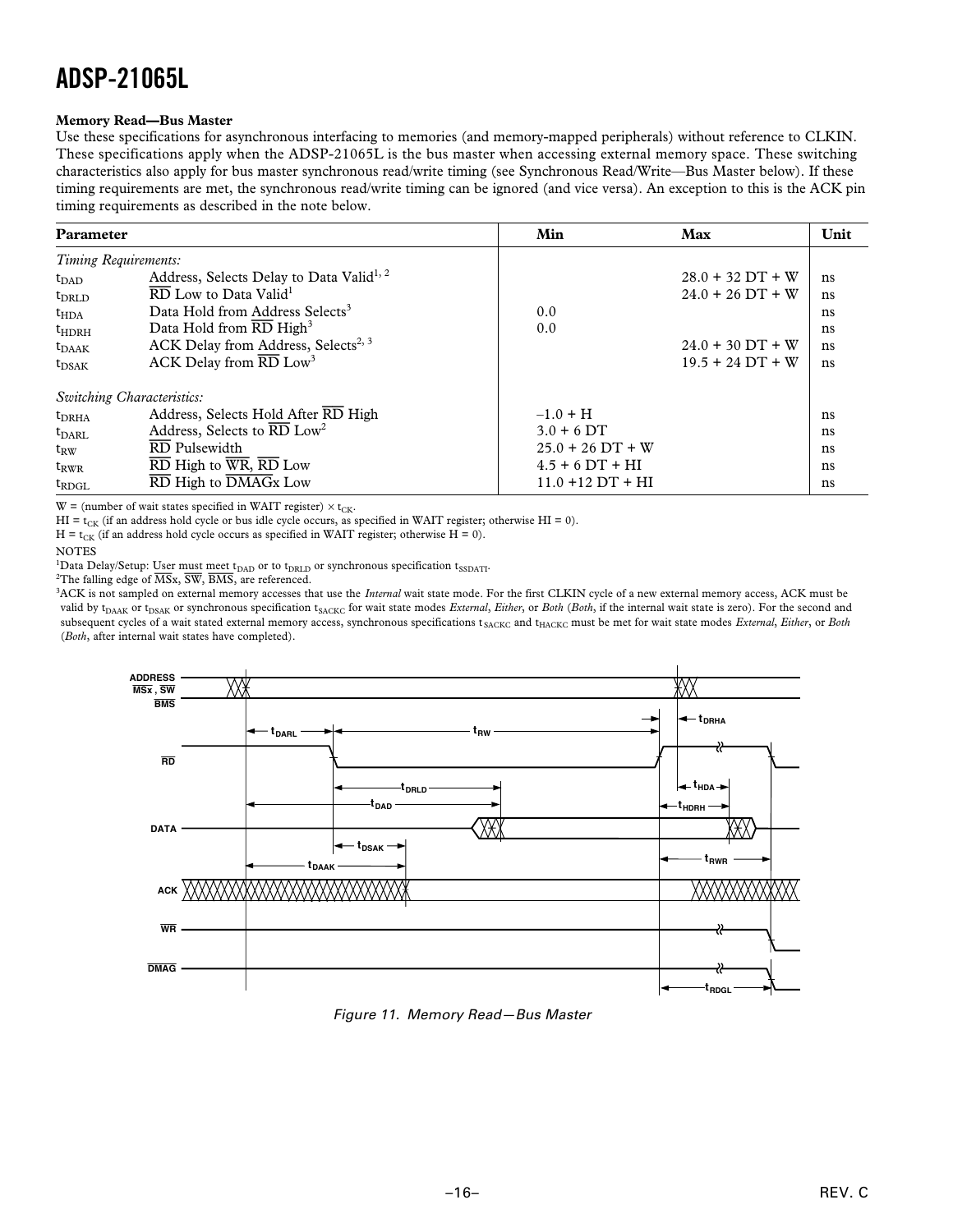### **Memory Write—Bus Master**

Use these specifications for asynchronous interfacing to memories (and memory-mapped peripherals) without reference to CLKIN. These specifications apply when the ADSP-21065L is the bus master when accessing external memory space. These switching characteristics also apply for bus master synchronous read/write timing (see Synchronous Read/Write—Bus Master below). If these timing requirements are met, the synchronous read/write timing can be ignored (and vice versa). An exception to this is the ACK pin timing requirements as described in the note below.

| Parameter                  |                                                                                    | Min                | Max                | Unit |
|----------------------------|------------------------------------------------------------------------------------|--------------------|--------------------|------|
| Timing Requirements:       |                                                                                    |                    |                    |      |
| $t_{\rm DAAK}$             | ACK Delay from Address <sup>1, 2</sup>                                             |                    | $24.0 + 30 DT + W$ | ns   |
| $t_{DSAK}$                 | ACK Delay from $\overline{\text{WR}}$ Low <sup>1</sup>                             |                    | $19.5 + 24 DT + W$ | ns   |
| Switching Characteristics: |                                                                                    |                    |                    |      |
| $t_{DAWH}$                 | Address, Selects to WR Deasserted <sup>2</sup>                                     | $29.0 + 31 DT + W$ |                    | ns   |
| $t_{\rm DAWL}$             | Address, Selects to WR Low <sup>2</sup>                                            | $3.5 + 6$ DT       |                    | ns   |
| $t_{WW}$                   | <b>WR</b> Pulsewidth                                                               | $24.5 + 25$ DT + W |                    | ns   |
| $t_{DDWH}$                 | Data Setup Before WR High                                                          | $15.5 + 19$ DT + W |                    | ns   |
| $t_{\rm DWHA}$             | Address Hold After WR Deasserted                                                   | $0.0 + 1 DT + H$   |                    | ns   |
| $t_{\text{DATRWH}}$        | Data Disable After WR Deasserted <sup>3</sup>                                      | $1.0 + 1 DT + H$   | $4.0 + 1 DT + H$   | ns   |
| twwr                       | $\overline{\text{WR}}$ High to $\overline{\text{WR}}$ , $\overline{\text{RD}}$ Low | $4.5 + 7 DT + H$   |                    | ns   |
| $t_{WRDGL}$                | WR High to DMAGx Low                                                               | $11.0 + 13 DT + H$ |                    | ns   |
| $t_{DDWR}$                 | Data Disable Before WR or RD Low                                                   | $3.5 + 6 DT + I$   |                    | ns   |
| $t_{WDE}$                  | WR Low to Data Enabled                                                             | $4.5 + 6$ DT       |                    | ns   |

 $W =$  (number of wait states specified in WAIT register)  $\times t_{CK}$ .

 $H = t_{CK}$  (if an address hold cycle occurs, as specified in WAIT register; otherwise  $H = 0$ ).

 $I = t_{CK}$  (if a bus idle cycle occurs, as specified in WAIT register; otherwise  $I = 0$ ).

**NOTES** 

<sup>1</sup>ACK is not sampled on external memory accesses that use the *Internal* wait state mode. For the first CLKIN cycle of a new external memory access, ACK must be valid by t<sub>DAAK</sub> or t<sub>DSAK</sub> or synchronous specification t<sub>SACKC</sub> for wait state modes *External*, *Either*, or *Both* (*Both*, if the internal wait state is zero). For the second and subsequent cycles of a wait stated external memory access, synchronous specifications t<sub>SACKC</sub> and t<sub>HACKC</sub> must be met for wait state modes *External, Either*, or *Both* (*Both*, after internal wait states have completed).

2 The falling edge of *MS*x, *SW*, and *BMS* is referenced.

3 See System Hold Time Calculation under Test Conditions for calculation of hold times given capacitive and dc loads.



Figure 12. Memory Write—Bus Master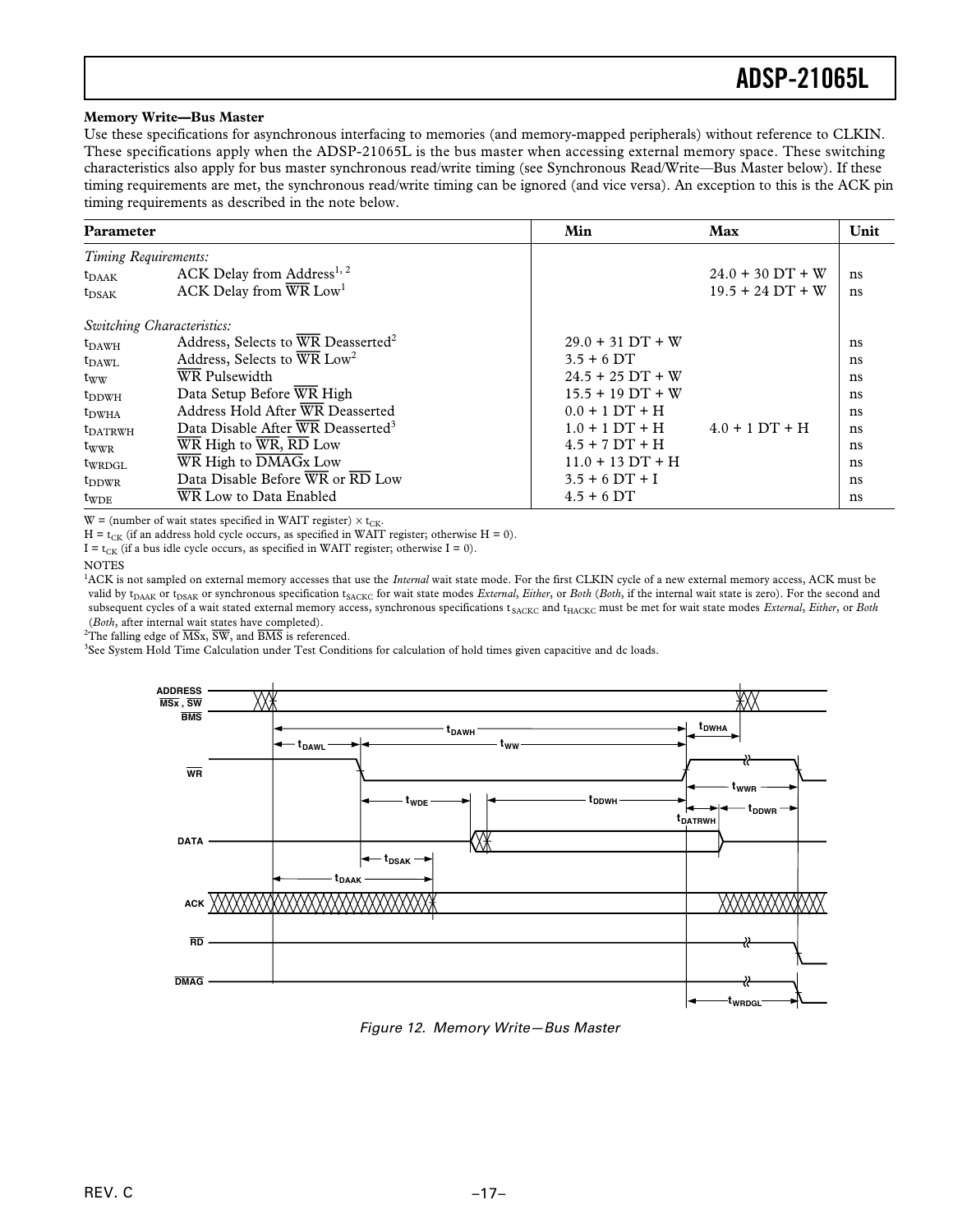### **Synchronous Read/Write—Bus Master**

Use these specifications for interfacing to external memory systems that require CLKIN-relative timing or for accessing a slave ADSP-21065L (in multiprocessor memory space). These synchronous switching characteristics are also valid during asynchronous memory reads and writes (see Memory Read—Bus Master and Memory Write—Bus Master).

When accessing a slave ADSP-21065L, these switching characteristics must meet the slave's timing requirements for synchronous read/writes (see Synchronous Read/Write—Bus Slave). The slave ADSP-21065L must also meet these (bus master) timing requirements for data and acknowledge setup and hold times.

| Parameter            |                                                                                                                     | Min             | Max                | Unit |
|----------------------|---------------------------------------------------------------------------------------------------------------------|-----------------|--------------------|------|
| Timing Requirements: |                                                                                                                     |                 |                    |      |
| <b>t</b> ssdati      | Data Setup Before CLKIN                                                                                             | $0.25 + 2DT$    |                    | ns   |
| $t_{HSDATT}$         | Data Hold After CLKIN                                                                                               | $4.0 - 2DT$     |                    | ns   |
| $t_{\rm DAAK}$       | ACK Delay After Address, $\overline{\text{MS}}$ x, $\overline{\text{SW}}$ , $\overline{\text{BMS}}$ <sup>1, 2</sup> |                 | $24.0 + 30$ DT + W | ns   |
| $t_{SACKC}$          | ACK Setup Before CLKIN <sup>1</sup>                                                                                 | $2.75 + 4DT$    |                    | ns   |
| $t_{HACK}$           | <b>ACK Hold After CLKIN</b>                                                                                         | $2.0 - 4$ DT    |                    | ns   |
|                      | Switching Characteristics:                                                                                          |                 |                    |      |
| $t_{\rm DADRO}$      | Address, MSx, BMS, SW Delay After CLKIN <sup>1</sup>                                                                |                 | $7.0 - 2DT$        | ns   |
| $t_{HADRO}$          | Address, MSx, BMS, SW Hold After CLKIN                                                                              | $0.5 - 2DT$     |                    | ns   |
| $t_{\rm DRDO}$       | RD High Delay After CLKIN                                                                                           | $0.5 - 2DT$     | $6.0 - 2DT$        | ns   |
| $t_{\text{DWRO}}$    | WR High Delay After CLKIN                                                                                           | $0.0 - 3 \, DT$ | $6.0 - 3$ DT       | ns   |
| t <sub>DRWL</sub>    | RD/WR Low Delay After CLKIN                                                                                         | $7.5 + 4DT$     | $11.75 + 4DT$      | ns   |
| <b>t</b> DDATO       | Data Delay After CLKIN                                                                                              |                 | $22.0 + 10 DT$     | ns   |
| $t_{\text{DATTR}}$   | Data Disable After CLKIN <sup>3</sup>                                                                               | $1.0 - 2DT$     | $7.0 - 2DT$        | ns   |
| $t_{DBM}$            | <b>BMSTR Delay After CLKIN</b>                                                                                      |                 | 3.0                | ns   |
| $t_{\rm HBM}$        | <b>BMSTR Hold After CLKIN</b>                                                                                       | $-4.0$          |                    | ns   |

 $W =$  (number of wait states specified in WAIT register)  $\times t_{CK}$ .

**NOTES** 

<sup>1</sup>Data Hold: User must meet t<sub>HDA</sub> or t<sub>HDRH</sub> or synchronous specification t<sub>HDATI</sub>. See system hold time calculation under test conditions for the calculation of hold times given capacitive and dc loads.

2 ACK is not sampled on external memory accesses that use the *Internal* wait state mode. For the first CLKIN cycle of a new external memory access, ACK must be valid by t<sub>DAAK</sub> or t<sub>DSAK</sub> or synchronous specification t<sub>SACKC</sub> for wait state modes *External*, *Either*, or *Both* (*Both*, if the internal wait state is zero). For the second and subsequent cycles of a wait stated external memory access, synchronous specifications t<sub>SACKC</sub> and t<sub>HACKC</sub> must be met for wait state modes *External*, *Either*, or *Both* (*Both*, after internal wait states have completed).

3 See System Hold Time Calculation under Test Conditions for calculation of hold times given capacitive and dc loads.

REV. C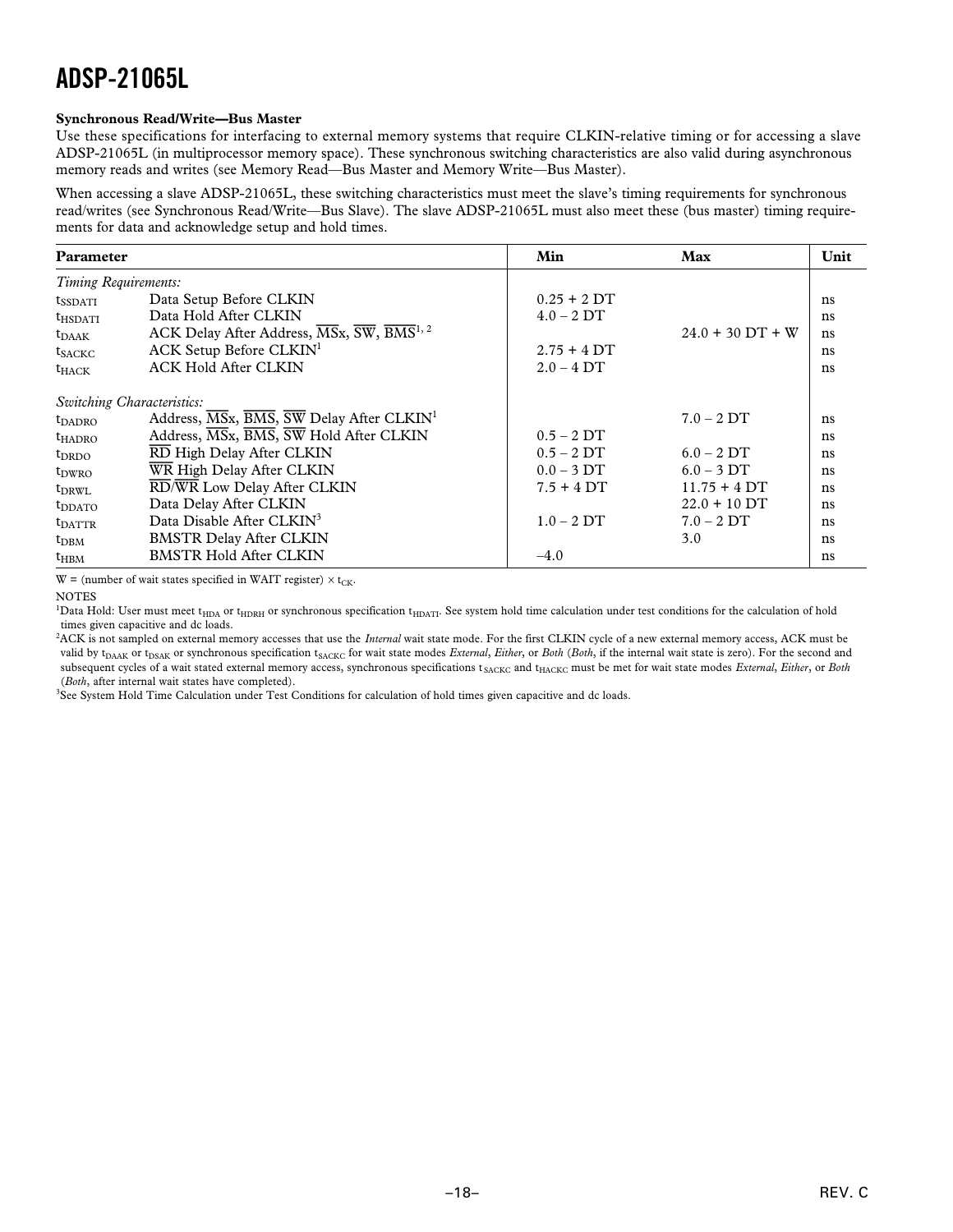

Figure 13. Synchronous Read/Write—Bus Master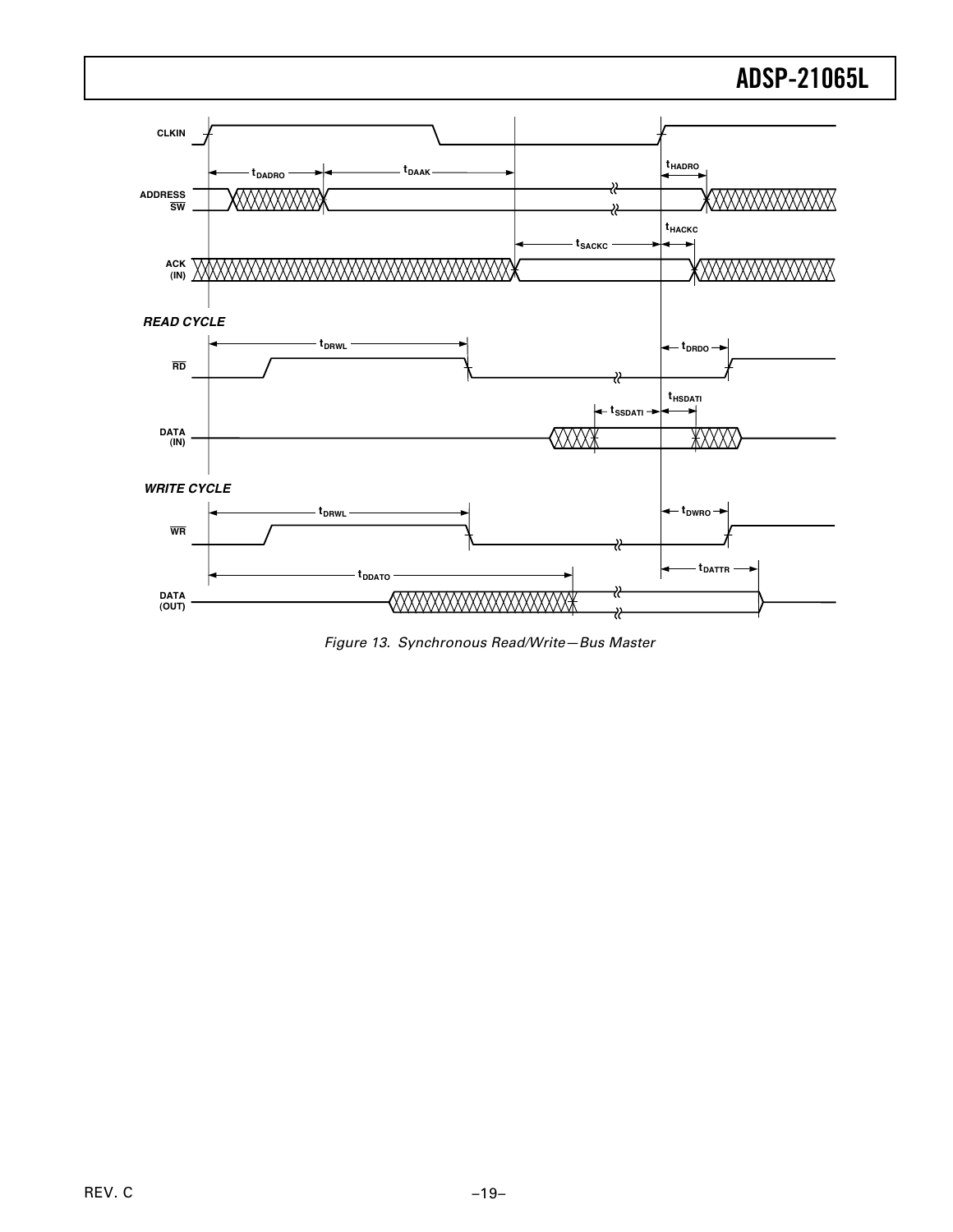### **Synchronous Read/Write—Bus Slave**

Use these specifications for ADSP-21065L bus master accesses of a slave's IOP registers or internal memory (in multiprocessor memory space). The bus master must meet these (bus slave) timing requirements.

| Parameter                  |                                                                                 | Min            | Max             | Unit |
|----------------------------|---------------------------------------------------------------------------------|----------------|-----------------|------|
| Timing Requirements:       |                                                                                 |                |                 |      |
| $t_{SADRI}$                | Address, $\overline{SW}$ Setup Before CLKIN                                     | $24.5 + 25$ DT |                 | ns   |
| $t_{HADRI}$                | Address, SW Hold Before CLKIN                                                   |                | $4.0 + 8$ DT    | ns   |
| $t_{SRWLI}$                | $\overline{\text{RD}}/\overline{\text{WR}}$ Low Setup Before CLKIN <sup>1</sup> | $21.0 + 21$ DT |                 | ns   |
| $t_{HRWLI}$                | RD/WR Low Hold After CLKIN                                                      | $-2.50 - 5$ DT | $7.5 + 7DT$     | ns   |
| $t_{RWHPI}$                | RD/WR Pulse High                                                                | 2.5            |                 | ns   |
| $t_{SDATWH}$               | Data Setup Before WR High                                                       | 4.5            |                 | ns   |
| $t_{HDATWH}$               | Data Hold After WR High                                                         | 0.0            |                 | ns   |
| Switching Characteristics: |                                                                                 |                |                 |      |
| $t_{SDDATA}$               | Data Delay After CLKIN                                                          |                | $31.75 + 21$ DT | ns   |
| $t_{\text{DATTR}}$         | Data Disable After CLKIN <sup>2</sup>                                           | $1.0 - 2DT$    | $7.0 - 2DT$     | ns   |
| $t_{\rm DACK}$             | <b>ACK Delay After CLKIN</b>                                                    |                | $29.5 + 20$ DT  | ns   |
| $t_{ACKTR}$                | ACK Disable After $CLKIN2$                                                      | $1.0 - 2DT$    | $6.0 - 2DT$     | ns   |

**NOTES** 

<sup>1</sup>t<sub>SRWLI</sub> is specified when Multiprocessor Memory Space Wait State (MMSWS bit in WAIT register) is disabled; when MMSWS is enabled, t<sub>SRWLI</sub> (min) = 17.5 + 18 DT. <sup>2</sup>See System Hold Time Calculation under Test Conditions for calculation of hold times given capacitive and dc loads.

For two ADSP-21065Ls to communicate synchronously as master and slave, certain master and slave specification combinations must be satisfied. Do not compare specification values directly to calculate master/slave clock skew margins for those specifications listed below. The following table shows the appropriate clock skew margin.

|--|

| <b>Master Specification</b> | <b>Slave Specification</b> | <b>Skew Margin</b>               |
|-----------------------------|----------------------------|----------------------------------|
| <b>t</b> ssdati             | <b>t</b> sddato            | $t_{CK}$ = 33.3 ns<br>$+2.25$ ns |
|                             |                            | $t_{CK}$ = 30.0 ns<br>$+1.50$ ns |
| <b>t</b> sackc              | $t_{\rm DACK}$             | $+3.00$ ns<br>$t_{CK}$ = 33.3 ns |
|                             |                            | $t_{CK}$ = 30.0 ns<br>$+2.25$ ns |
| <b><i>L</i>DADRO</b>        | <b>t</b> sadri             | N/A<br>$t_{CK}$ = 33.3 ns        |
|                             |                            | $t_{CK}$ = 30.0 ns<br>$+2.75$ ns |
| $t_{DRWI}$ (Max)            | t <sub>SRWLI</sub>         | $+1.50$ ns<br>$t_{CK}$ = 33.3 ns |
|                             |                            | $t_{CK}$ = 30.0 ns<br>$+1.25$ ns |
| $t_{DRDO}$ (Max)            | $t_{HRWLI}$ (Max)          | N/A<br>$t_{CK}$ = 33.3 ns        |
|                             |                            | $3.00$ ns<br>$t_{CK}$ = 30.0 ns  |
| $t_{DWRO}$ (Max)            | $t_{HRWLI}$ (Max)          | N/A<br>$t_{CK}$ = 33.3 ns        |
|                             |                            | $t_{CK}$ = 30.0 ns<br>$3.75$ ns  |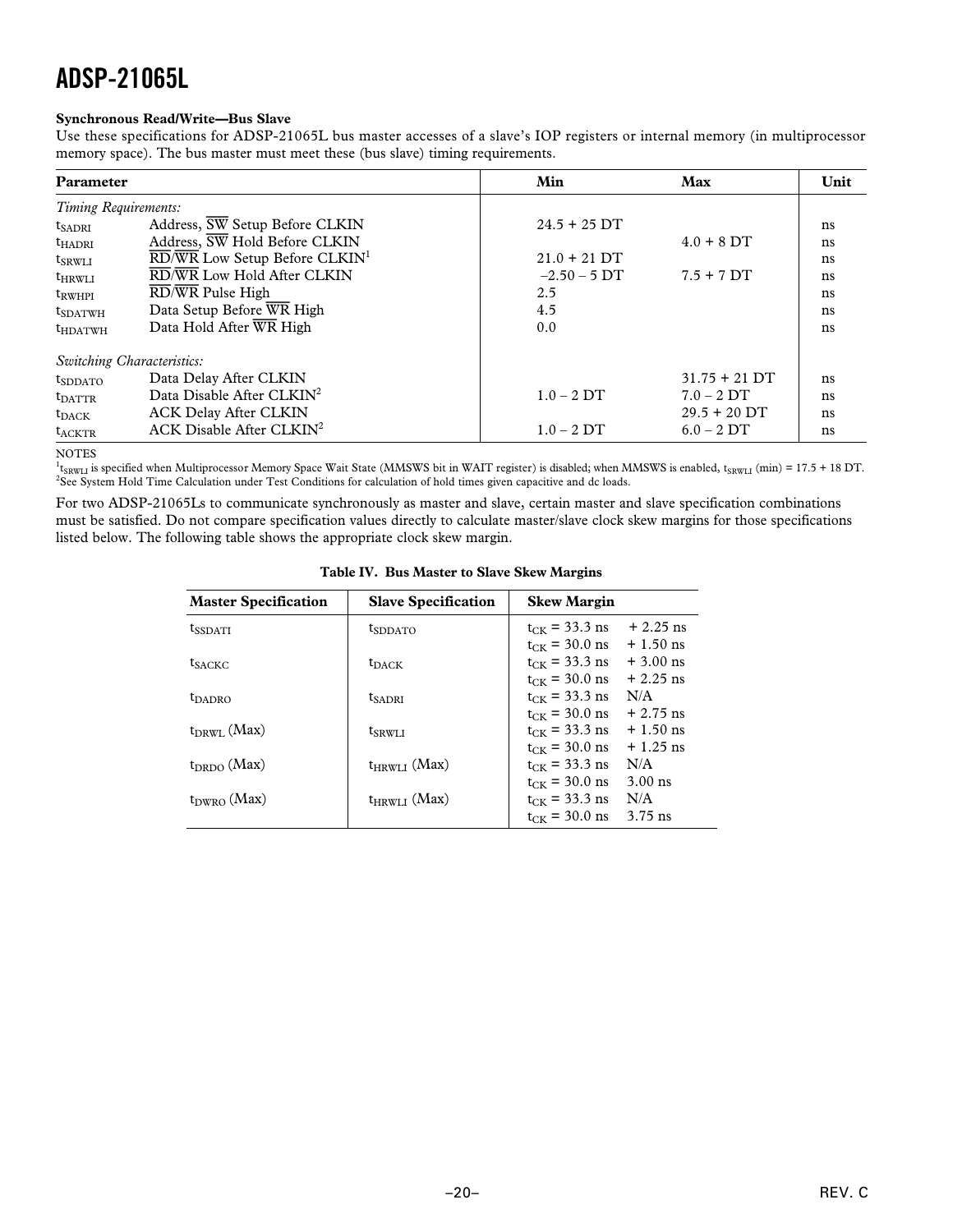

Figure 14. Synchronous Read/Write—Bus Slave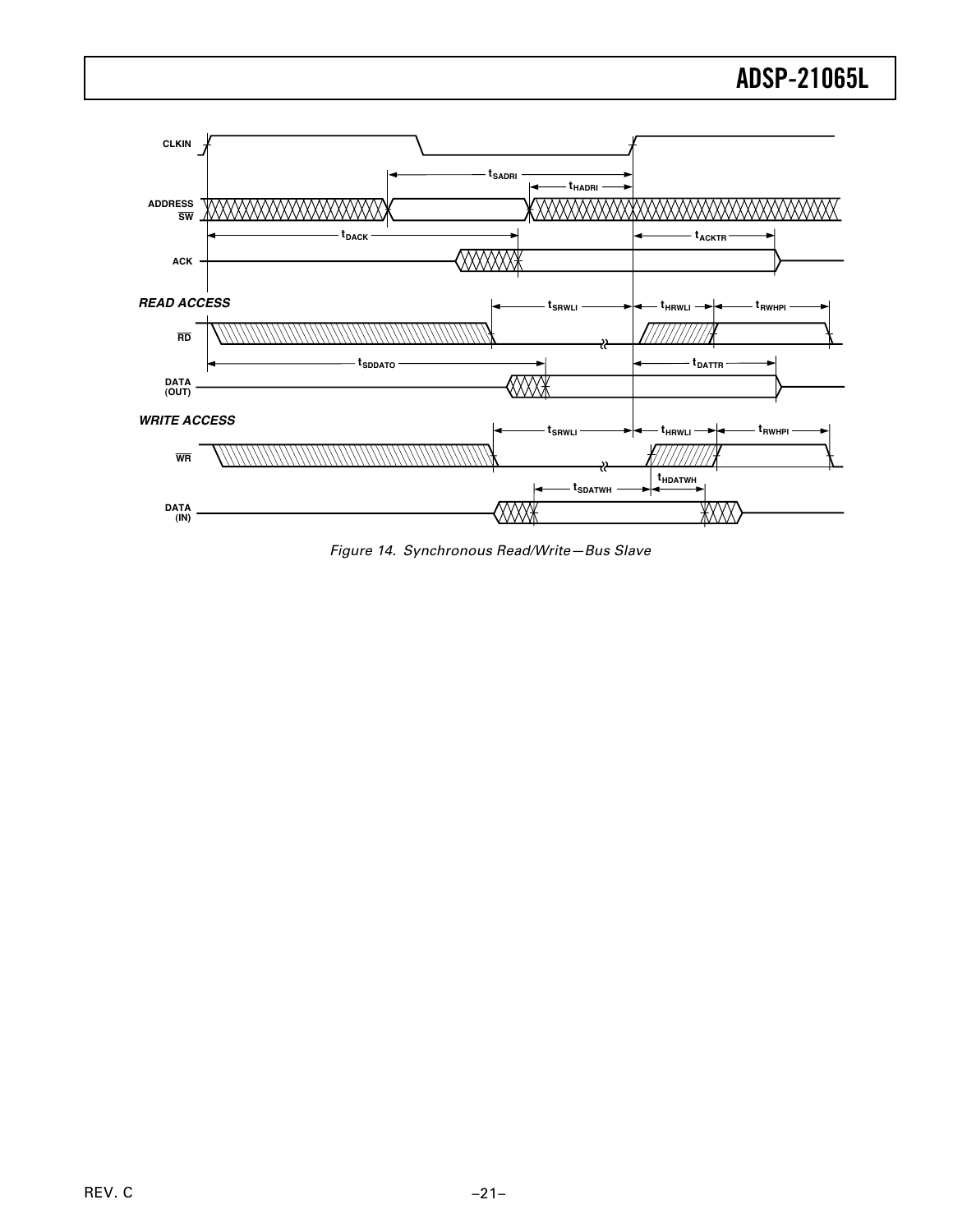### **Multiprocessor Bus Request and Host Bus Request**

Use these specifications for passing of bus mastership between multiprocessing ADSP-21065Ls (*BR*x) or a host processor (*HBR*, *HBG*).

| Parameter                  |                                                                                                         | Min            | Max            | Unit |
|----------------------------|---------------------------------------------------------------------------------------------------------|----------------|----------------|------|
| Timing Requirements:       |                                                                                                         |                |                |      |
| <b>t</b> HBGRCSV           | $\overline{\text{HBG}}$ Low to $\overline{\text{RD}/\text{WR}}/\overline{\text{CS}}$ Valid <sup>1</sup> |                | $20.0 + 36$ DT | ns   |
| $t_{\rm SHBRI}$            | $\overline{\text{HBR}}$ Setup Before CLKIN <sup>2</sup>                                                 | $12.0 + 12$ DT |                | ns   |
| $t_{HHBRI}$                | HBR Hold Before CLKIN <sup>2</sup>                                                                      |                | $6.0 + 12$ DT  | ns   |
| $t_{\rm SHBGI}$            | <b>HBG Setup Before CLKIN</b>                                                                           | $6.0 + 8$ DT   |                | ns   |
| $t_{HHBGI}$                | HBG Hold Before CLKIN High                                                                              |                | $1.0 + 8$ DT   | ns   |
| $t_{SBRI}$                 | $\overline{\text{BR}}$ x, $\overline{\text{CPA}}$ Setup Before CLKIN <sup>3</sup>                       | $7.0 + 8$ DT   |                | ns   |
| $t_{HRRI}$                 | BRx, CPA Hold Before CLKIN High                                                                         |                | $1.0 + 8$ DT   | ns   |
| Switching Characteristics: |                                                                                                         |                |                |      |
| $t_{DHBGO}$                | <b>HBG Delay After CLKIN</b>                                                                            |                | $8.0 - 2DT$    | ns   |
| $t_{HHBGO}$                | <b>HBG Hold After CLKIN</b>                                                                             | $1.0 - 2DT$    |                | ns   |
| $t_{DBRO}$                 | <b>BRx Delay After CLKIN</b>                                                                            |                | $7.0 - 2DT$    | ns   |
| $t_{\rm HBRO}$             | BRx Hold After CLKIN                                                                                    | $1.0 - 2DT$    |                | ns   |
| $t_{DCPAO}$                | <b>CPA Low Delay After CLKIN</b>                                                                        |                | $11.5 - 2DT$   | ns   |
| <b>t</b> TRCPA             | <b>CPA Disable After CLKIN</b>                                                                          | $1.0 - 2DT$    | $5.5 - 2DT$    | ns   |
| $t_{DRDYCS}$               | REDY (O/D) or (A/D) Low from $\overline{CS}$ and $\overline{HBR}$ Low <sup>4</sup>                      |                | 13.0           | ns   |
| t <sub>TRDYHG</sub>        | REDY (O/D) Disable or REDY (A/D) High from $\overline{\text{HBG}}^4$                                    | $44.0 + 43$ DT |                | ns   |
| <b>t</b> ARDYTR            | REDY (A/D) Disable from $\overline{CS}$ or $\overline{HBR}$ High <sup>4</sup>                           |                | 10.0           | ns   |

NOTES

 $^1$ For first asynchronous access after  $\overline{\text{HBR}}$  and  $\overline{\text{CS}}$  asserted, ADDR<sub>23-0</sub> must be a nonMMS value 1/2 t<sub>CK</sub> before  $\overline{\text{RD}}$  goes low or by t<sub>HBGRCSV</sub> after  $\overline{\text{HBG}}$  goes low. This is easily accomplished by driving an upper address signal high when  $\overline{\text{HBG}}$  is asserted. See the Host Processor Control of the ADSP-21065L section of the *ADSP-21065L SHARC User's Manual*, Second Edition.

<sup>2</sup>Only required for recognition in the current cycle.

3 *CPA* assertion must meet the setup to CLKIN; deassertion does not need to meet the setup to CLKIN.

 $^{4}$ (O/D) = open drain, (A/D) = active drive.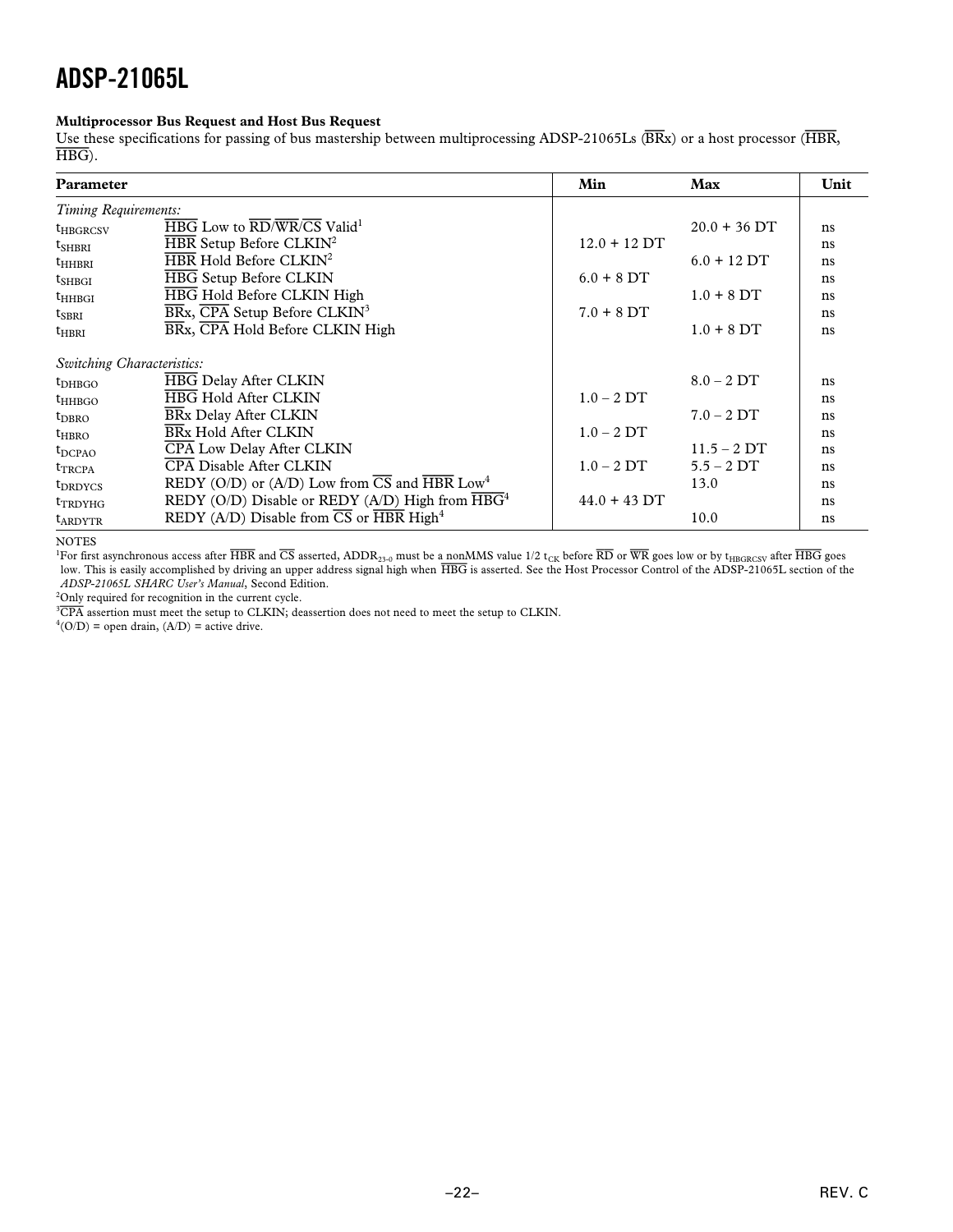

Figure 15. Multiprocessor Bus Request and Host Bus Request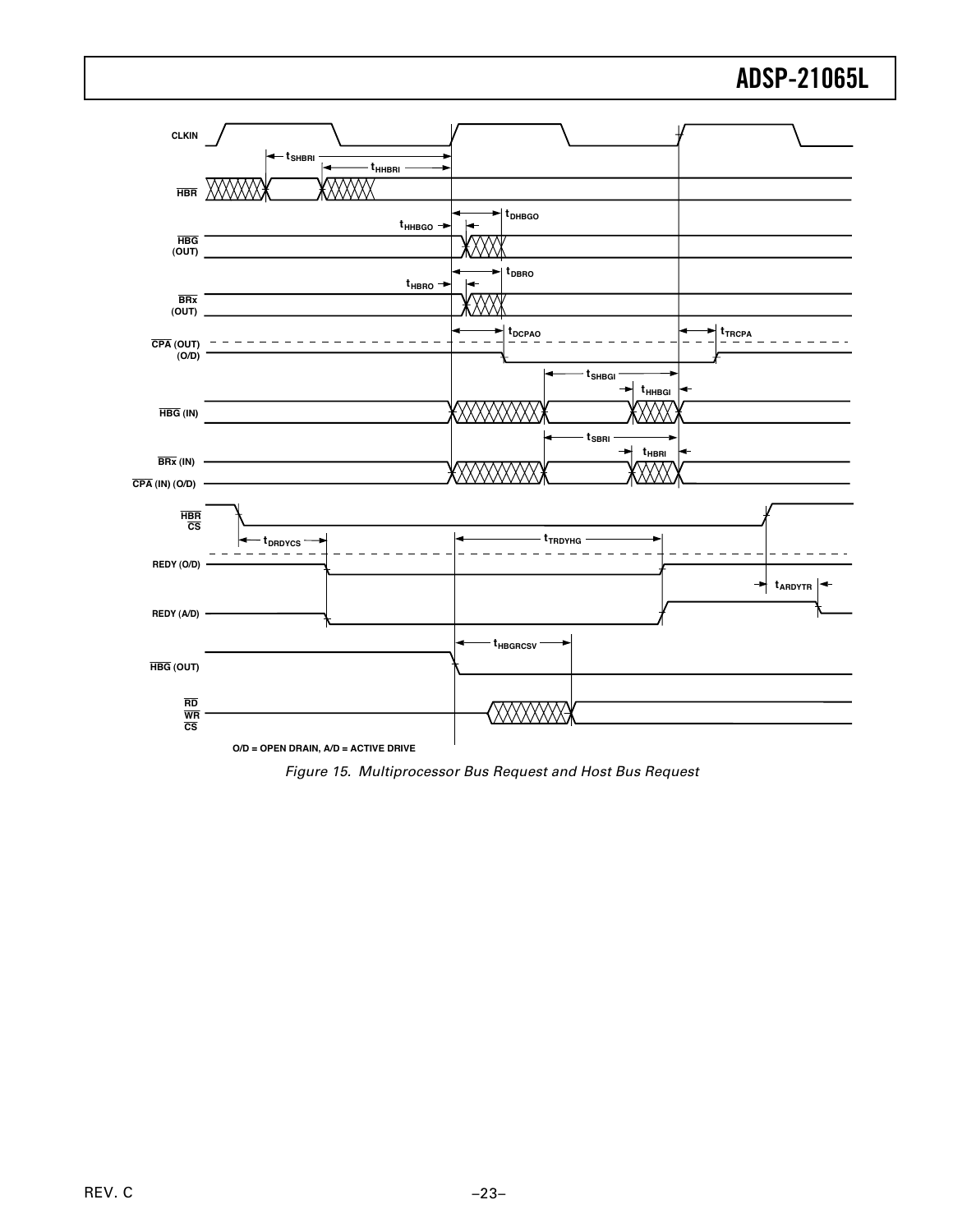### **Asynchronous Read/Write—Host to ADSP-21065L**

Use these specifications for asynchronous host processor accesses of an ADSP-21065L, after the host has asserted *CS* and *HBR* (low). After the ADSP-21065L returns *HBG*, the host can drive the *RD* and *WR* pins to access the ADSP-21065L's IOP registers.  $\overline{HBR}$  and  $\overline{HBG}$  are assumed low for this timing. Writes can occur at a minimum interval of (1/2) t<sub>CK</sub>.

| Parameter                   |                                                                              | Min         | Max  | Unit |
|-----------------------------|------------------------------------------------------------------------------|-------------|------|------|
| <b>Read Cycle</b>           |                                                                              |             |      |      |
| Timing Requirements:        |                                                                              |             |      |      |
| $t_{SADRDI}$                | Address Setup/ $\overline{\text{CS}}$ Low Before $\overline{\text{RD}}$ Low* | 0.0         |      | ns   |
| <b>t</b> HADRDH             | Address Hold/CS Hold Low After RD High                                       | 0.0         |      | ns   |
| $t_{\rm WRWH}$              | RD/WR High Width                                                             | 6.0         |      | ns   |
| t <sub>DRDHRDY</sub>        | RD High Delay After REDY (O/D) Disable                                       | 0.0         |      | ns   |
| <b>t</b> DRDHRDY            | RD High Delay After REDY (A/D) Disable                                       | 0.0         |      | ns   |
| Switching Characteristics:  |                                                                              |             |      |      |
| t <sub>SDATRDY</sub>        | Data Valid Before REDY Disable from Low                                      | 1.5         |      | ns   |
| t <sub>DRDYRDL</sub>        | REDY (O/D) or (A/D) Low Delay After $\overline{RD}$ Low                      |             | 13.5 | ns   |
| t <sub>rdyprd</sub>         | REDY (O/D) or (A/D) Low Pulsewidth for Read                                  | $28.0 + DT$ |      | ns   |
| $t_{HDARWH}$                | Data Disable After RD High                                                   | 2.0         | 10.0 | ns   |
| <b>Write Cycle</b>          |                                                                              |             |      |      |
| Timing Requirements:        |                                                                              |             |      |      |
| $t_{SCSWRL}$                | $\overline{\text{CS}}$ Low Setup Before $\overline{\text{WR}}$ Low           | 0.0         |      | ns   |
| $t_{HCSWRH}$                | $\overline{\text{CS}}$ Low Hold After $\overline{\text{WR}}$ High            | 0.0         |      | ns   |
| $t_{SADWRH}$                | Address Setup Before WR High                                                 | 5.0         |      | ns   |
| t <sub>HADWRH</sub>         | Address Hold After WR High                                                   | 2.0         |      | ns   |
| $t_{\text{WWRL}}$           | WR Low Width                                                                 | 7.0         |      | ns   |
| $t_{WRWH}$                  | RD/WR High Width                                                             | 6.0         |      | ns   |
| <i>t</i> <sub>DWRHRDY</sub> | $\overline{\text{WR}}$ High Delay After REDY (O/D) or (A/D) Disable          | 0.0         |      | ns   |
| $t_{SDATWH}$                | Data Setup Before WR High                                                    | 5.0         |      | ns   |
| $t_{HDATWH}$                | Data Hold After WR High                                                      | 1.0         |      | ns   |
| Switching Characteristics:  |                                                                              |             |      |      |
| t <sub>DRDYWRL</sub>        | REDY (O/D) or (A/D) Low Delay After $\overline{WR}$ /CS Low                  |             | 13.5 | ns   |
| t <sub>RDYPWR</sub>         | $REDY (O/D)$ or $(A/D)$ Low Pulsewidth for Write                             | 7.75        |      | ns   |

NOTE

\*Not required if *RD* and address are valid tHBGRCSV after *HBG* goes low. For first access after *HBR* asserted, ADDR23-0 must be a nonMMS value 1/2 tCLK before  $R$ D or WR goes low or by t<sub>HBGRCSV</sub> after  $H$ BG goes low. This is easily accomplished by driving an upper address signal high when  $H$ BG is asserted. See Host Interface, in the *ADSP-21065L SHARC User's Manual*, Second Edition.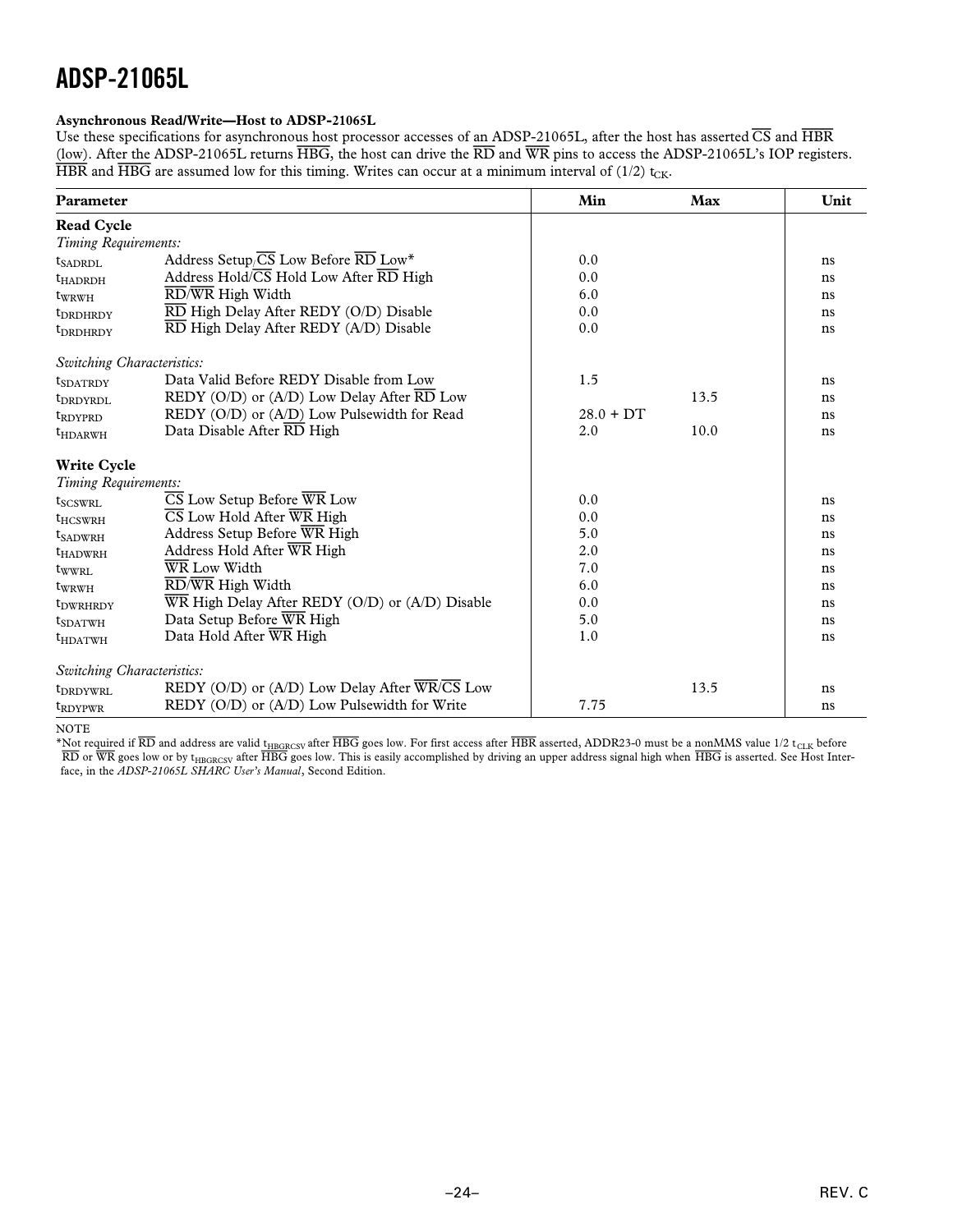

*WRITE CYCLE*



Figure 16. Asynchronous Read/Write—Host to ADSP-21065L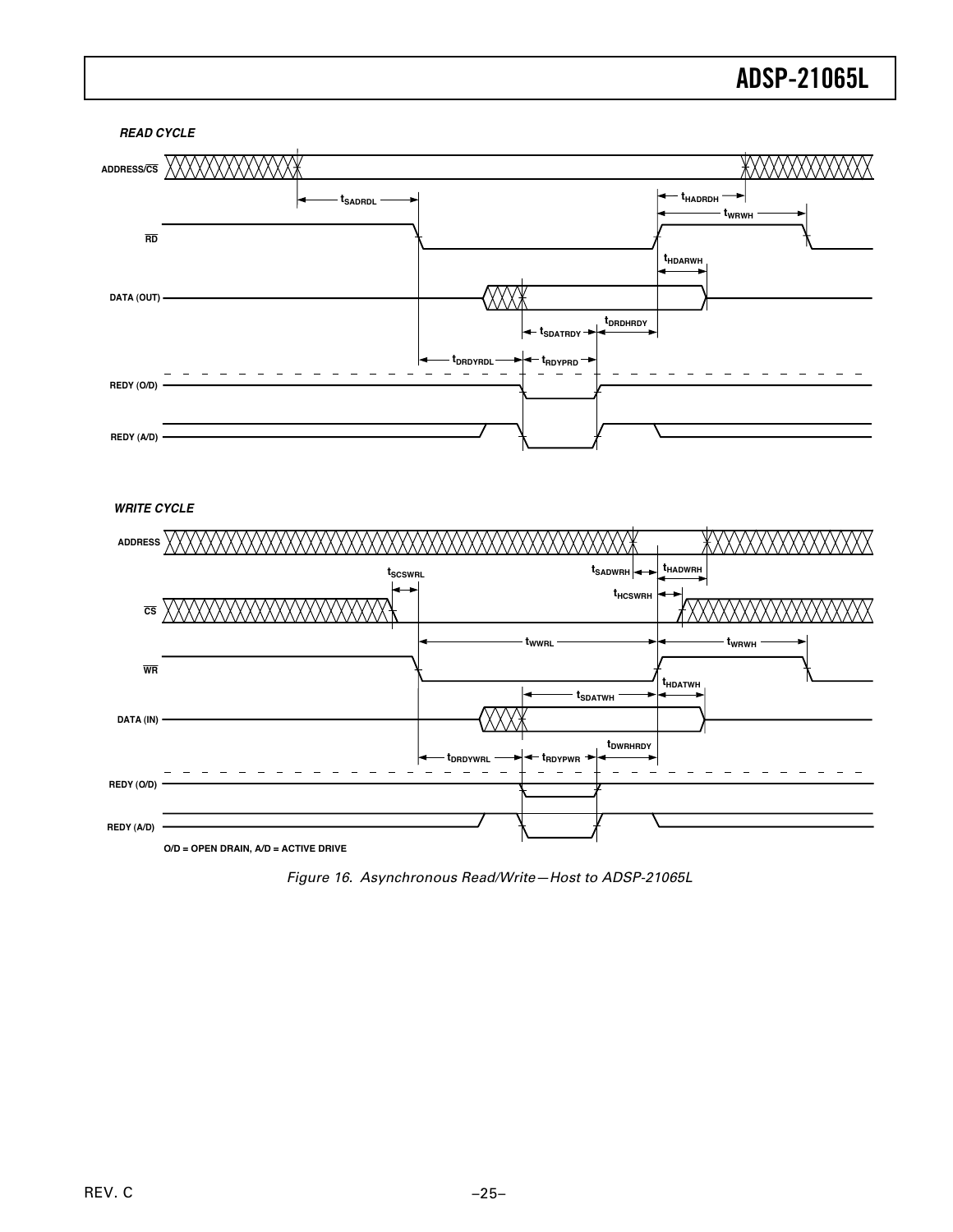### **Three-State Timing—Bus Master, Bus Slave, HBR, SBTS**

These specifications show how the memory interface is disabled (stops driving) or enabled (resumes driving) relative to CLKIN and the *SBTS* pin. This timing is applicable to bus master transition cycles (BTC) and host transition cycles (HTC) as well as the *SBTS* pin.

| Parameter                  |                                                      | Min           | Max          | Unit |
|----------------------------|------------------------------------------------------|---------------|--------------|------|
| Timing Requirements:       |                                                      |               |              |      |
| $t_{STSCK}$                | SBTS Setup Before CLKIN                              | $7.0 + 8$ DT  |              | ns   |
| $t_{HTSCK}$                | <b>SBTS Hold Before CLKIN</b>                        |               | $1.0 + 8$ DT | ns   |
| Switching Characteristics: |                                                      |               |              |      |
| $t_{\text{MIFNA}}$         | Address/Select Enable After CLKIN                    | $1.0 - 2DT$   |              | ns   |
| $t_{\text{MIENS}}$         | Strobes Enable After CLKIN <sup>1</sup>              | $-0.5 - 2DT$  |              | ns   |
| $t_{\text{MIENHG}}$        | <b>HBG Enable After CLKIN</b>                        | $2.0 - 2DT$   |              | ns   |
| $t_{\text{MITRA}}$         | Address/Select Disable After CLKIN                   |               | $3.0 - 4$ DT | ns   |
| $t_{\text{MITRS}}$         | Strobes Disable After CLKIN <sup>1</sup>             |               | $4.0 - 4DT$  | ns   |
| $t_{\text{MITRHG}}$        | <b>HBG Disable After CLKIN</b>                       |               | $5.5 - 4DT$  | ns   |
| $t_{\text{DATA}}$          | Data Enable After $CLKIN2$                           | $10.0 + 5 DT$ |              | ns   |
| $t_{\text{DATTR}}$         | Data Disable After CLKIN <sup>2</sup>                | $1.0 - 2DT$   | $7.0 - 2DT$  | ns   |
| <b>t</b> <sub>ACKEN</sub>  | ACK Enable After $CLKIN2$                            | $7.5 + 4DT$   |              | ns   |
| $t_{ACKTR}$                | $ACK$ Disable After $CLKIN2$                         | $1.0 - 2DT$   | $6.0 - 2DT$  | ns   |
| $t_{MTRHBG}$               | Memory Interface Disable Before HBG Low <sup>3</sup> | $2.0 + 2 DT$  |              | ns   |
| t <sub>MENHBG</sub>        | Memory Interface Enable After HBG High <sup>3</sup>  | $15.75 + DT$  |              | ns   |

NOTES

1 Strobes = *RD*, *WR*, *SW*, *DMAG*.

<sup>2</sup>In addition to bus master transition cycles, these specs also apply to bus master and bus slave synchronous read/write.<br><sup>3</sup>Memory Interface = Address, <del>RD, WR, MSx, SW, DMAGx</del>, BMS (in EPROM boot mode).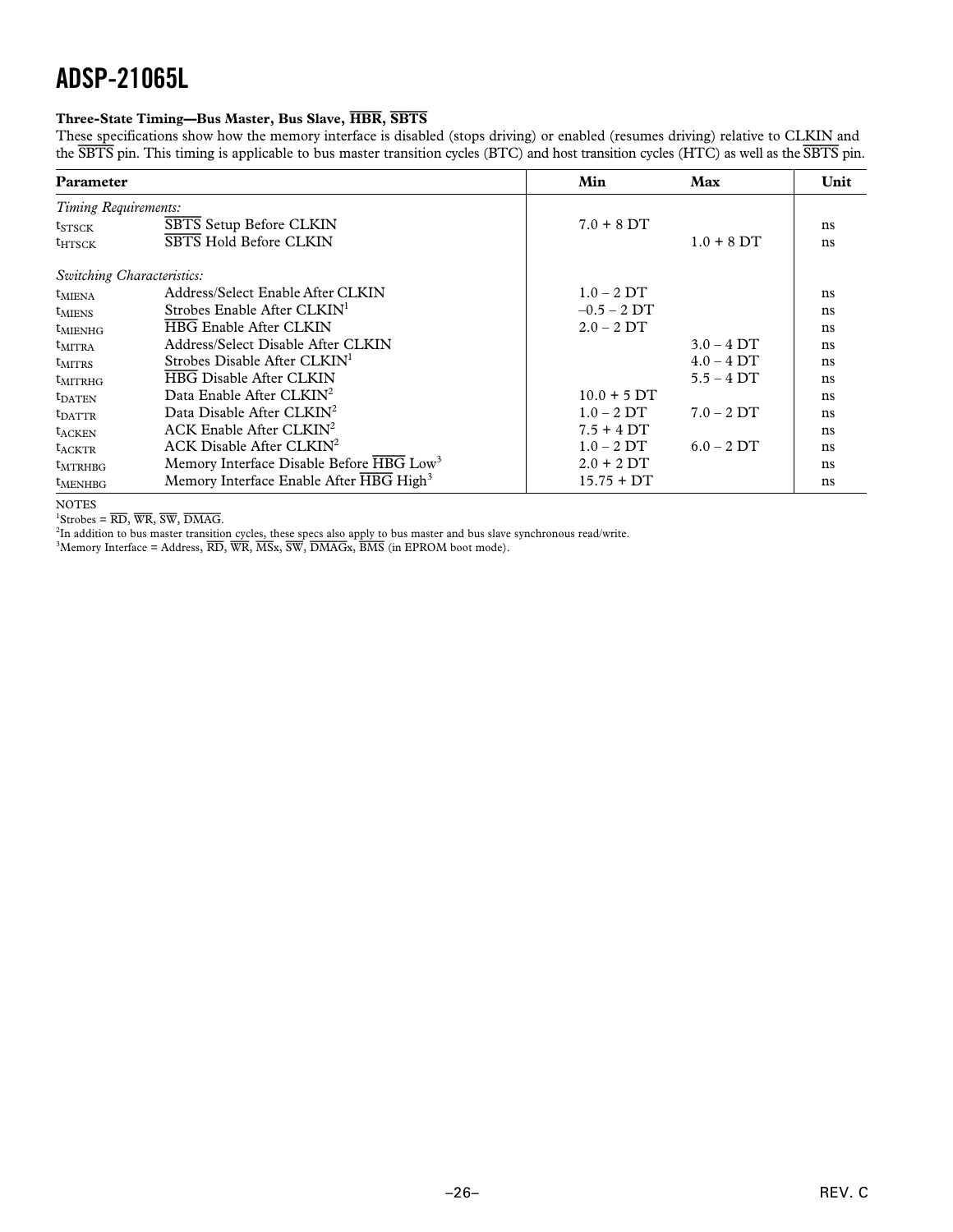

**MEMORY INTERFACE = ADDRESS, RD, WR, MSx, SW, DMAGx. BMS (IN EPROM BOOT MODE)**

Figure 17. Three-State Timing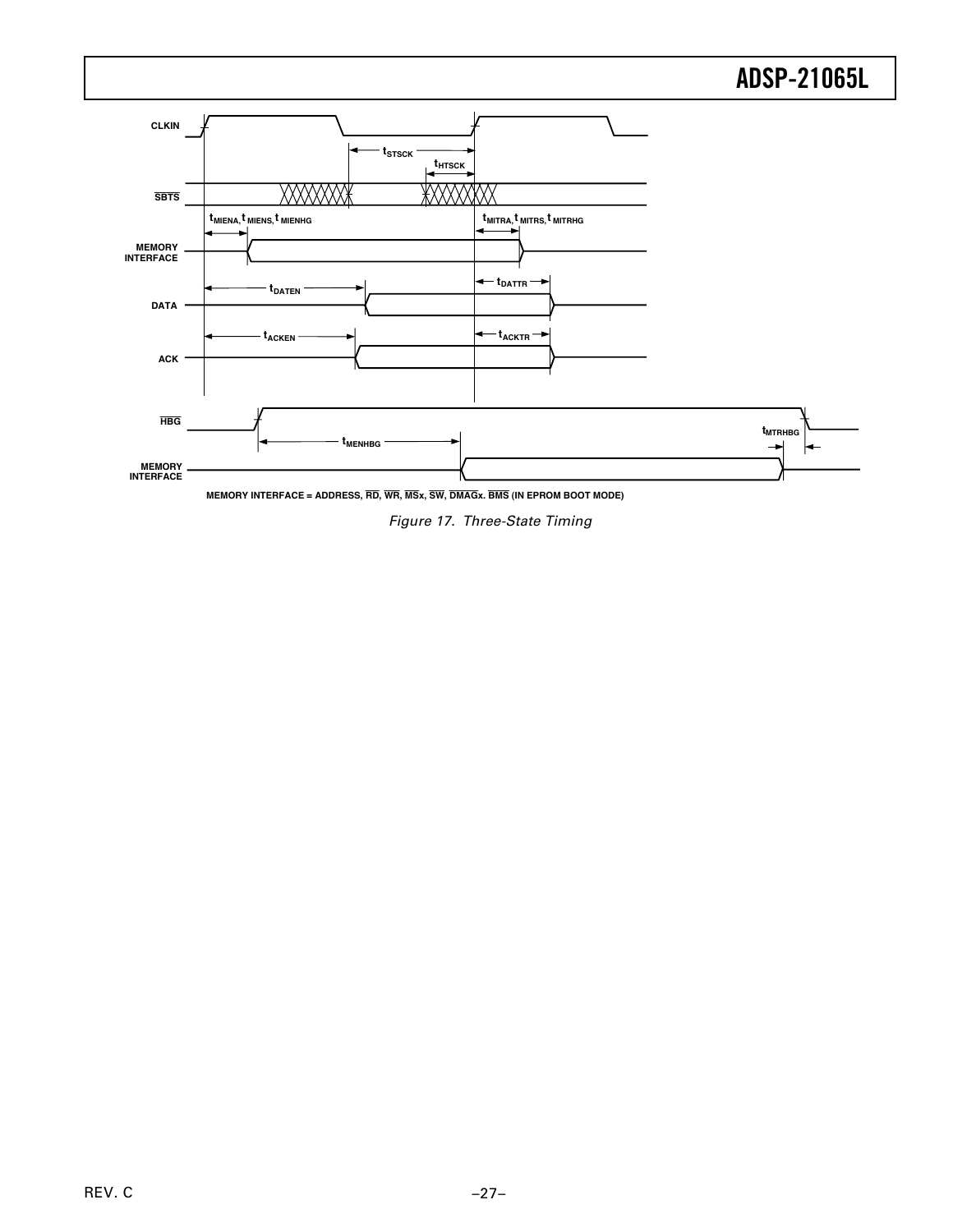### **DMA Handshake**

These specifications describe the three DMA handshake modes. In all three modes DMAR is used to initiate transfers. For handshake mode, *DMAG* controls the latching or enabling of data externally. For external handshake mode, the data transfer is controlled by the ADDR23-0, *RD*, *WR*, *SW*, *MS*3-0, ACK, and *DMAG* signals. External mode cannot be used for transfers with SDRAM. For Paced Master mode, the data transfer is controlled by ADDR<sub>23-0</sub>,  $\overline{RD}$ ,  $\overline{WR}$ ,  $\overline{MS}$ <sub>3-0</sub>, and ACK (not  $\overline{DMAG}$ ). For Paced Master mode, the Memory Read-Bus Master, Memory Write-Bus Master, and Synchronous Read/Write-Bus Master timing specifications for ADDR23-0, *RD*, *WR*, *MS*3-0, *SW*, DATA31-0, and ACK also apply.

| Parameter                  |                                                                                    | Min                 | Max            | Unit |
|----------------------------|------------------------------------------------------------------------------------|---------------------|----------------|------|
| Timing Requirements:       |                                                                                    |                     |                |      |
| $t_{SDRLC}$                | DMARx Low Setup Before CLKIN <sup>1</sup>                                          | 5.0                 |                | ns   |
| $t_{SDRHC}$                | DMARx High Setup Before CLKIN <sup>1</sup>                                         | 5.0                 |                | ns   |
| $t_{\text{WDR}}$           | DMARx Width Low (Nonsynchronous)                                                   | 6.0                 |                | ns   |
| $t_{SDATDGL}$              | Data Setup After DMAGx Low <sup>2</sup>                                            |                     | $15.0 + 20$ DT | ns   |
| $t_{HDATIDG}$              | Data Hold After DMAGx High                                                         | 0.0                 |                | ns   |
| <b>t</b> DATDRH            | Data Valid After DMARx High <sup>2</sup>                                           |                     | $25.0 + 14$ DT | ns   |
| $t_{DMARLL}$               | DMARx Low Edge to Low Edge                                                         | $18.0 + 14$ DT      |                | ns   |
| $t_{DMARH}$                | DMARx Width High                                                                   | 6.0                 |                | ns   |
| Switching Characteristics: |                                                                                    |                     |                |      |
| $t_{\rm DDGI}$             | DMAGx Low Delay After CLKIN                                                        | $14.0 + 10$ DT      | $20.0 + 10$ DT | ns   |
| $t_{WDGH}$                 | DMAGx High Width                                                                   | $10.0 + 12 DT + HI$ |                | ns   |
| $t_{WDGL}$                 | DMAGx Low Width                                                                    | $16.0 + 20$ DT      |                | ns   |
| $t_{\text{HDGC}}$          | DMAGx High Delay After CLKIN                                                       | $0.0 - 2 DT$        | $6.0 - 2DT$    | ns   |
| $t_{\rm DADGH}$            | Address Select Valid to DMAGx High                                                 | $28.0 + 16$ DT      |                | ns   |
| $t_{\text{DDGHA}}$         | Address Select Hold After DMAGx High                                               | $-1.0$              |                | ns   |
| t <sub>VDATDGH</sub>       | Data Valid Before DMAGx High <sup>3</sup>                                          | $16.0 + 20$ DT      |                | ns   |
| <b>t</b> DATRDGH           | Data Disable After DMAGx High <sup>4</sup>                                         | 0.0                 | 4.0            | ns   |
| $t_{DGWRL}$                | $\overline{\text{WR}}$ Low Before $\overline{\text{DMAGx}}$ Low                    | $5.0 + 6$ DT        | $8.0 + 6$ DT   | ns   |
| $t_{DGWRH}$                | DMAGx Low Before WR High                                                           | $18.0 + 19 DT + W$  |                | ns   |
| $t_{DGWRR}$                | WR High Before DMAGx High                                                          | $0.75 + 1DT$        | $3.0 + 1 DT$   | ns   |
| $t_{DGRDL}$                | RD Low Before DMAGx Low                                                            | 5.0                 | 8.0            | ns   |
| $t_{DRDGH}$                | $\overline{\text{RD}}$ Low Before $\overline{\text{DMAGx}}$ High                   | $24.0 + 26 DT + W$  |                | ns   |
| $t_{DGRDR}$                | RD High Before DMAGx High                                                          | 0.0                 | 2.0            | ns   |
| $t_{\rm DGWR}$             | $\overline{\text{DMAGx}}$ High to $\overline{\text{WR}}, \overline{\text{RD}}$ Low | $5.0 + 6 DT + HI$   |                | ns   |

W = (number of wait states specified in WAIT register)  $\times$  t<sub>CK</sub>.

HI = t<sub>CK</sub> (if an address hold cycle or bus idle cycle occurs, as specified in WAIT register; otherwise HI = 0).

NOTES

<sup>1</sup>Only required for recognition in the current cycle.

2 tSDATDGL is the data setup requirement if *DMAR*x is not being used to hold off completion of a write. Otherwise, if *DMAR*x low holds off completion of the write, the data can be driven t<sub>DATDRH</sub> after  $\overline{\text{DMAR}}$ x is brought high.

 $^3$ <sub>UDATDGH</sub> is valid if  $\overline{DMAR}$ x is not being used to hold off completion of a read. If  $\overline{DMAR}$ x is used to prolong the read, then t<sub>VDATDGH</sub> = 8 + 9 DT + (n × t<sub>CK</sub>) where *n* equals the number of extra cycles that the access is prolonged.

4 See System Hold Time Calculation under Test Conditions for calculation of hold times given capacitive and dc loads.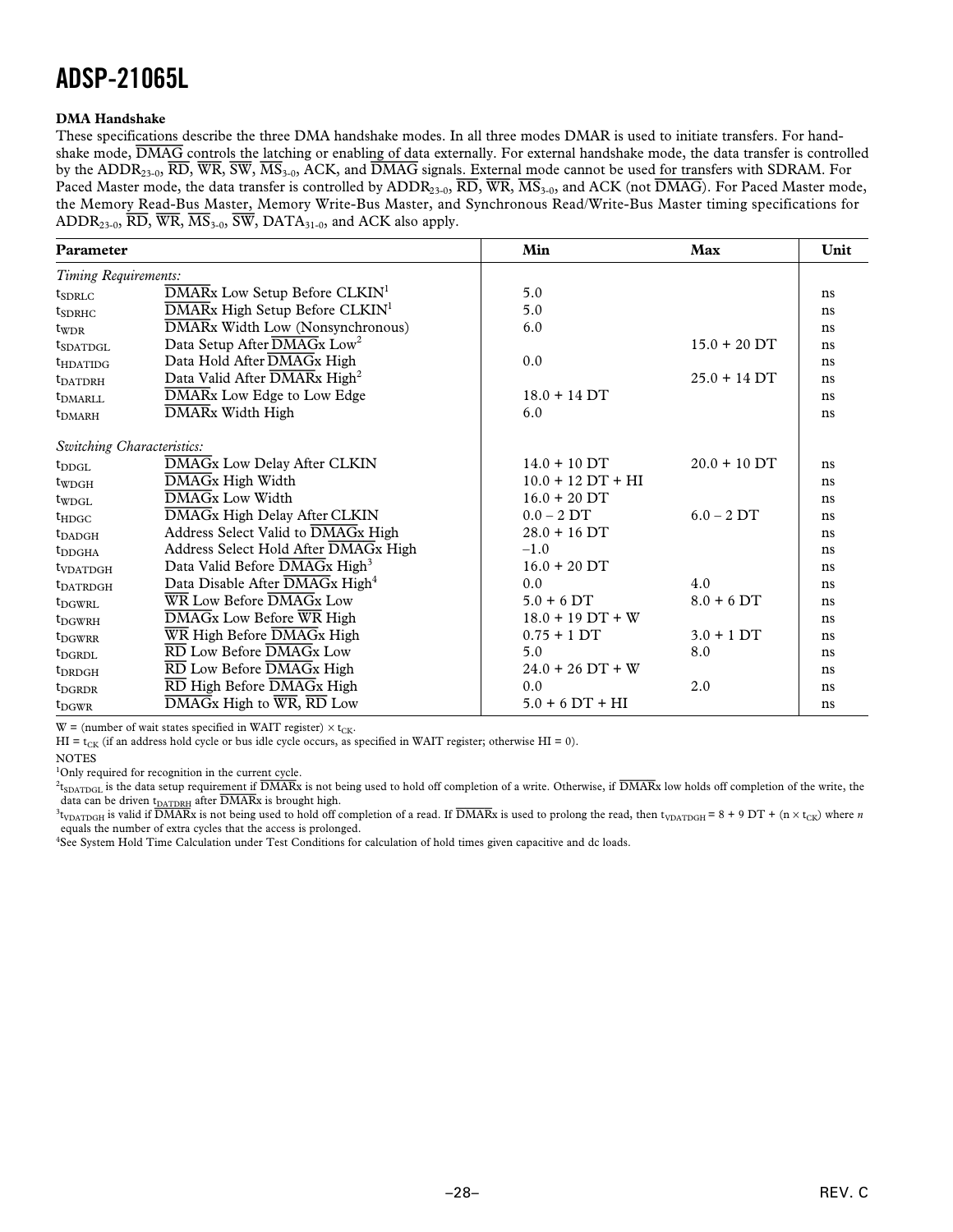

**\*"MEMORY READ – BUS MASTER," "MEMORY WRITE – BUS MASTER," AND "SYNCHRONOUS READ/WRITE – BUS MASTER" TIMING SPECIFICATIONS FOR ADDR23–0, RD, WR, SW, MS3–0, AND ACK ALSO APPLY HERE.** 

Figure 18. DMA Handshake Timing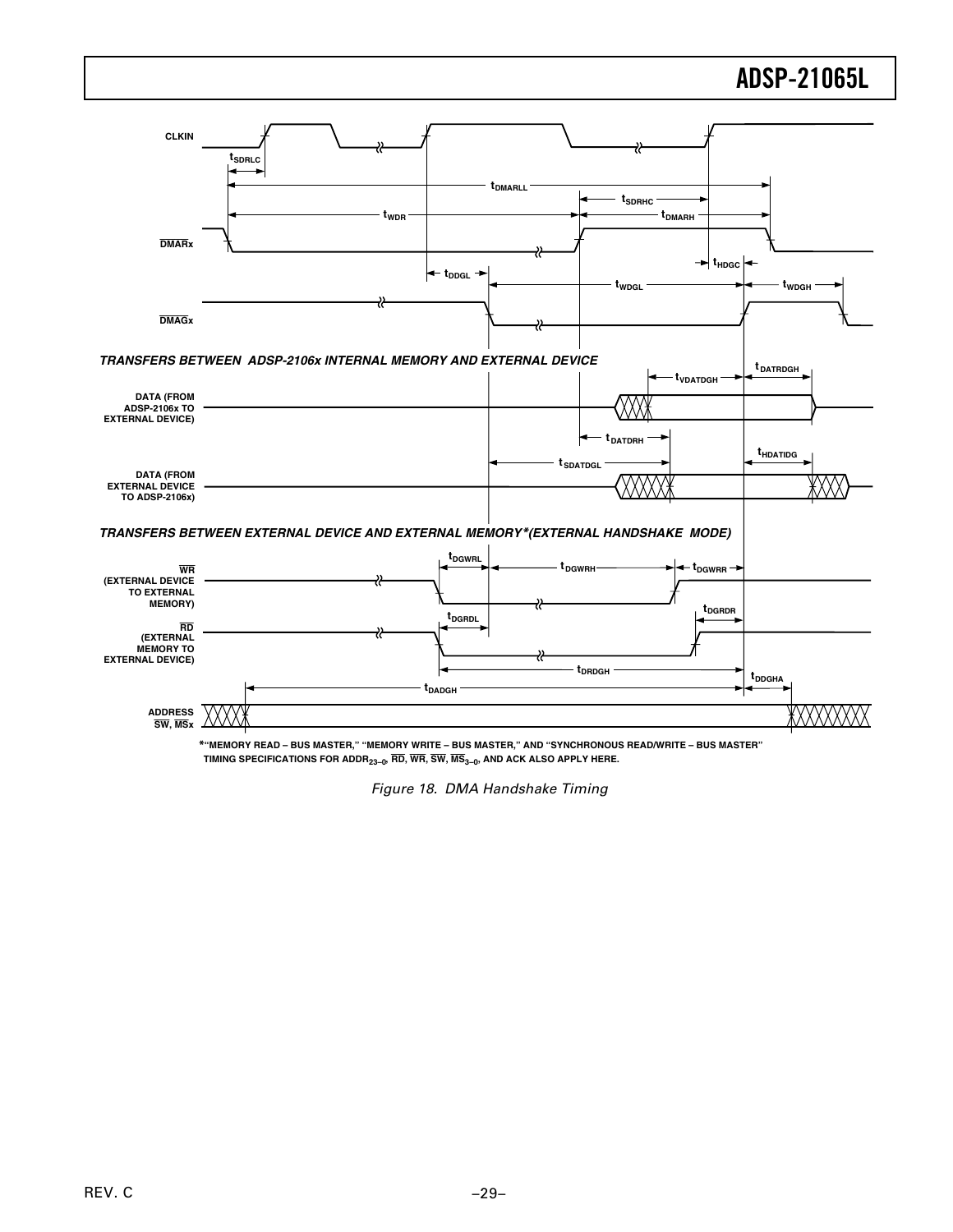### **SDRAM Interface—Bus Master**

Use these specifications for ADSP-21065L bus master accesses of SDRAM.

| <b>Parameter</b>            |                                                        | Min            | Max             | Unit |
|-----------------------------|--------------------------------------------------------|----------------|-----------------|------|
| Timing Requirements:        |                                                        |                |                 |      |
| $t_{SDSDK}$                 | Data Setup Before SDCLK                                | 2.0            |                 | ns   |
| $t_{\text{HDSDK}}$          | Data Hold After SDCLK                                  | 1.25           |                 | ns   |
| Switching Characteristics:  |                                                        |                |                 |      |
| $t_{\rm DSDK1}$             | First SDCLK Rise Delay After CLKIN                     | $9.0 + 6$ DT   | $12.75 + 6$ DT  | ns   |
| $t_{\rm DSDK2}$             | Second SDCLK Rise Delay After CLKIN                    | $25.5 + 22$ DT | $29.25 + 22$ DT | ns   |
| $t_{SDK}$                   | <b>SDCLK Period</b>                                    | 16.67          | $t_{CK}/2$      | ns   |
| $t_{SDKH}$                  | <b>SDCLK Width High</b>                                | $7.5 + 8$ DT   |                 | ns   |
| t <sub>SDKI</sub>           | <b>SDCLK Width Low</b>                                 | $6.5 + 8$ DT   |                 | ns   |
| <b>t</b> DCADSDK            | Command, Address, Data, Delay After SDCLK <sup>1</sup> |                | $10.0 + 5$ DT   | ns   |
| $t_{HCADSDK}$               | Command, Address, Data, Hold After SDCLK <sup>1</sup>  | $4.5 + 5DT$    |                 | ns   |
| <b>t</b> <sub>SDTRSDK</sub> | Data Three-State After SDCLK                           |                | $9.5 + 5DT$     | ns   |
| $t_{S$ DENSDK               | Data Enable After SDCLK <sup>2</sup>                   | $6.0 + 5$ DT   |                 | ns   |
| $t_{SDCTR}$                 | SDCLK, Command Three-State After CLKIN <sup>1</sup>    | $5.0 + 3$ DT   | $9.75 + 3$ DT   | ns   |
| $t_{\text{SDCEN}}$          | SDCLK, Command Enable After CLKIN <sup>1</sup>         | $5.0 + 2 DT$   | $10.0 + 2 DT$   | ns   |
| $t_{SDATR}$                 | Address Three-State After CLKIN                        | $-1.0 - 4$ DT  | $3.0 - 4DT$     | ns   |
| $t_{SDAEN}$                 | Address Enable After CLKIN                             | $1.0 - 2DT$    | $7.0 - 2DT$     | ns   |

NOTES

1 Command = SDCKE, *MS*x, *RAS*, *CAS*, *SDWE*, DQM, and SDA10.

 $^2$ SDRAM controller adds one SDRAM CLK three-stated cycle delay (t $_{\rm CK}/2)$  on a Read followed by a Write.

### **SDRAM Interface—Bus Slave**

These timing requirements allow a bus slave to sample the bus master's SDRAM command and detect when a refresh occurs.

| Parameter            |                               | Min            | Max            | Unit |
|----------------------|-------------------------------|----------------|----------------|------|
| Timing Requirements: |                               |                |                |      |
| $t_{SSDKC1}$         | First SDCLK Rise After CLKIN  | $6.50 + 16$ DT | $17.5 + 16$ DT | ns   |
| $t_{SSDKC2}$         | Second SDCLK Rise After CLKIN | 23.25          | 34.25          | ns   |
| $t_{SCSDK}$          | Command Setup Before SDCLK*   | 0.0            |                | ns   |
| $t_{HCSDK}$          | Command Hold After SDCLK*     | 2.0            |                | ns   |

NOTE

\*Command = SDCKE, *RAS*, *CAS*, and *SDWE*.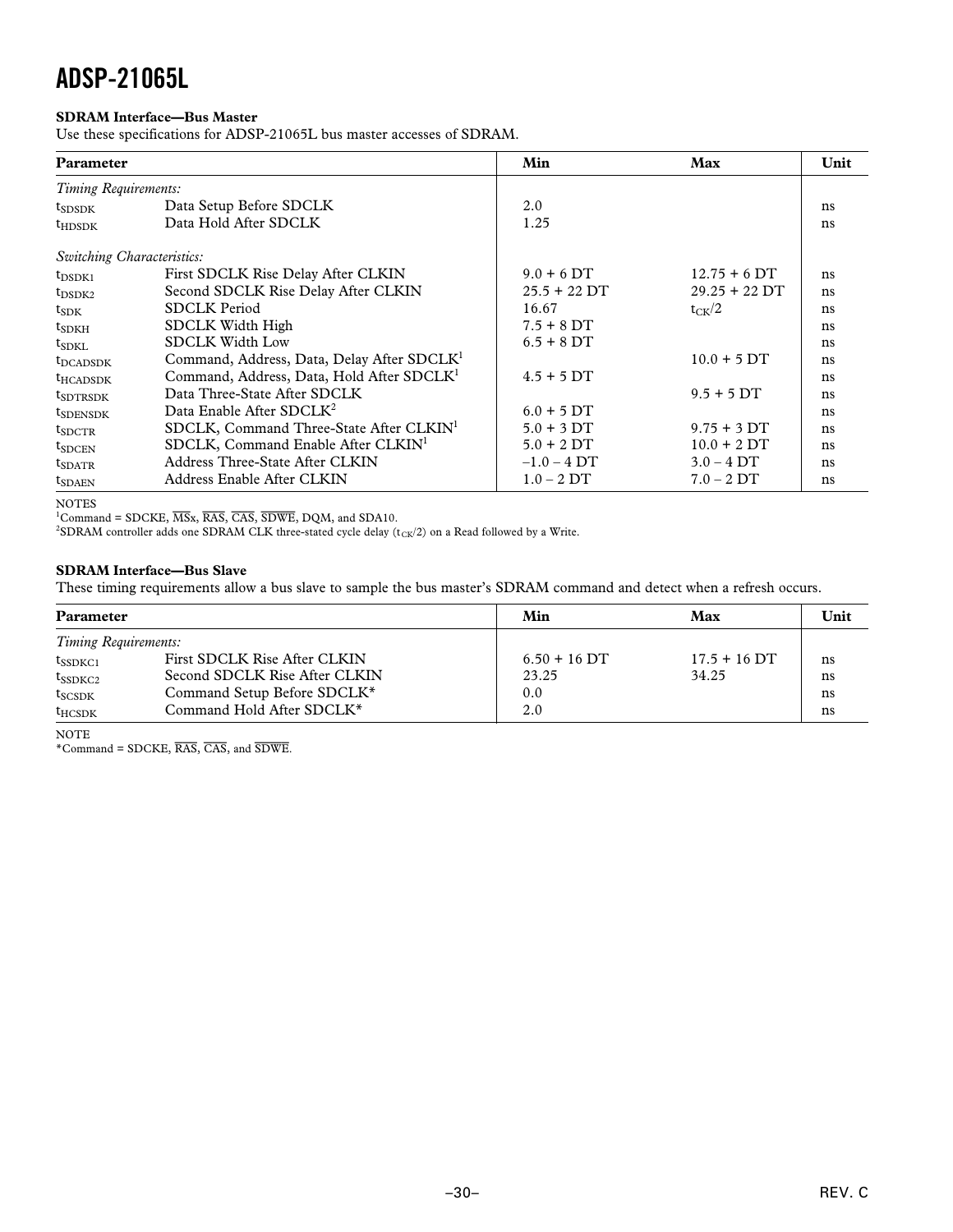

**NOTES 1COMMAND = SDCKE, MSX, RAS, CAS, SDWE, DQM, AND SDA10.** <sup>2</sup>SDRAM CONTROLLER ADDS ONE SDRAM CLK THREE-STATED CYCLE DELAY ( $t_{CK}/2$ ) ON A READ FOLLOWED BY A WRITE.

Figure 19. SDRAM Interface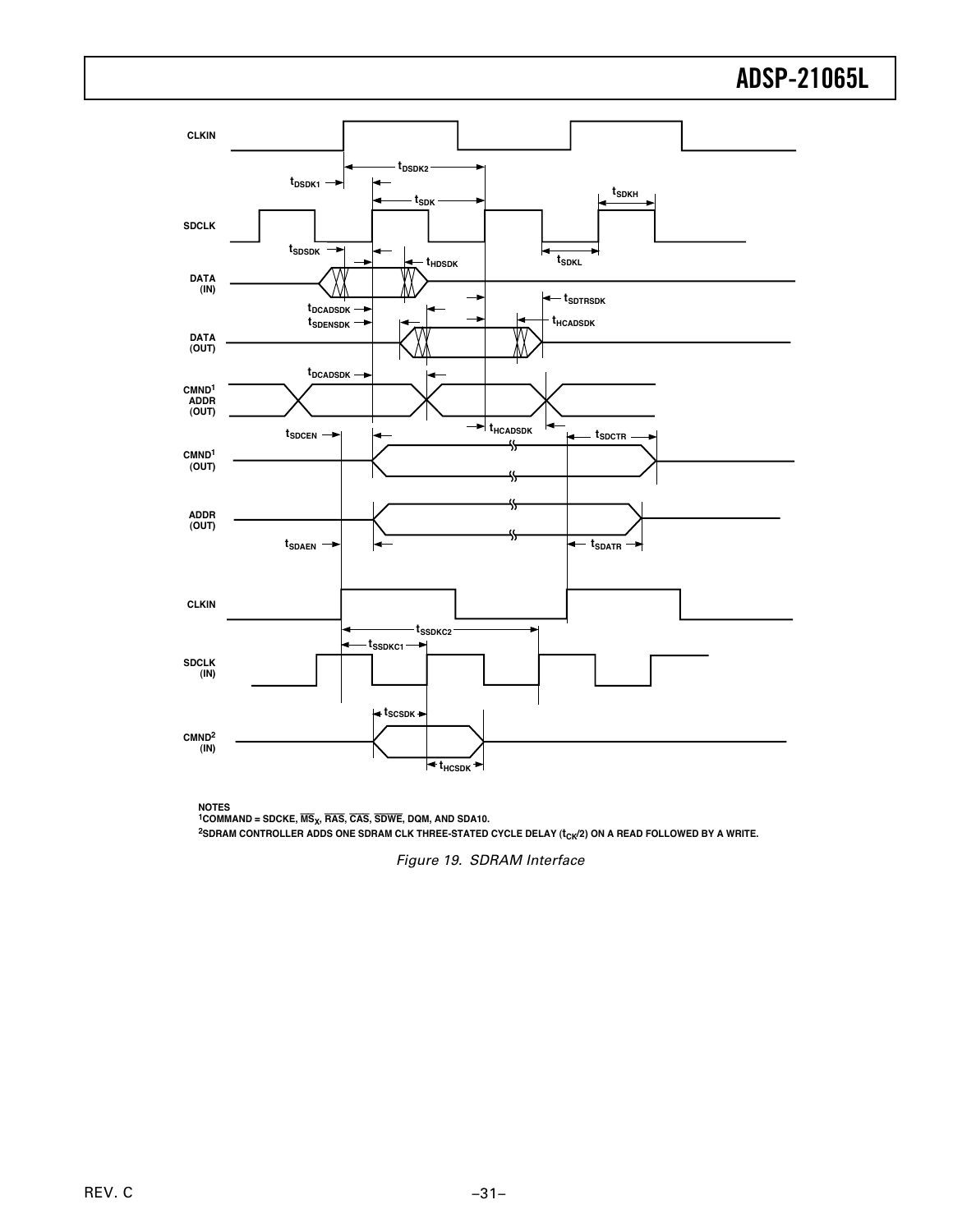### **Serial Ports**

| Parameter                         |                                                                         | Min                  | Max                  | Unit |
|-----------------------------------|-------------------------------------------------------------------------|----------------------|----------------------|------|
| <b>External Clock</b>             |                                                                         |                      |                      |      |
| Timing Requirements:              |                                                                         |                      |                      |      |
| $\mathsf{t}_{\text{SFSE}}$        | TFS/RFS Setup Before TCLK/RCLK <sup>1</sup>                             | 4.0                  |                      | ns   |
| $t_{\rm HFSE}$                    | TFS/RFS Hold After TCLK/RCLK <sup>1</sup>                               | 4.0                  |                      | ns   |
| $\mathfrak{r}_{\mathrm{SDRE}}$    | Receive Data Setup Before RCLK <sup>1</sup>                             | 1.5                  |                      | ns   |
| $t_{\rm HDRE}$                    | Receive Data Hold After RCLK <sup>1</sup>                               | 4.0                  |                      | ns   |
| t <sub>sclkw</sub>                | <b>TCLK/RCLK Width</b>                                                  | 9.0                  |                      | ns   |
| $t_{SCLK}$                        | <b>TCLK/RCLK Period</b>                                                 | $t_{CK}$             |                      | ns   |
| <b>Internal Clock</b>             |                                                                         |                      |                      |      |
| Timing Requirements:              |                                                                         |                      |                      |      |
| $t_{\rm SFSI}$                    | TFS Setup Before TCLK <sup>2</sup> ; RFS Setup Before RCLK <sup>1</sup> | 8.0                  |                      | ns   |
| $t_{\rm HFSI}$                    | TFS/RFS Hold After TCLK/RCLK <sup>1</sup>                               | 1.0                  |                      | ns   |
| $t_{SDRI}$                        | Receive Data Setup Before RCLK <sup>1</sup>                             | 3.0                  |                      | ns   |
| $t_{\rm HDRI}$                    | Receive Data Hold After RCLK <sup>1</sup>                               | 3.0                  |                      | ns   |
| <b>External or Internal Clock</b> |                                                                         |                      |                      |      |
| Switching Characteristics:        |                                                                         |                      |                      |      |
| $t_{DFSE}$                        | RFS Delay After RCLK (Internally Generated RFS) <sup>2</sup>            |                      | 13.0                 | ns   |
| $t_{\text{HOFSE}}$                | RFS Hold After RCLK (Internally Generated RFS) <sup>2</sup>             | 3.0                  |                      | ns   |
| <b>External Clock</b>             |                                                                         |                      |                      |      |
| Switching Characteristics:        |                                                                         |                      |                      |      |
| $t_{\rm{DFSE}}$                   | TFS Delay After TCLK (Internally Generated TFS) <sup>2</sup>            |                      | 13.0                 | ns   |
| t <sub>HOFSE</sub>                | TFS Hold After TCLK (Internally Generated TFS) <sup>2</sup>             | 3.0                  |                      | ns   |
| $t_{\rm DDTE}$                    | Transmit Data Delay After TCLK <sup>2</sup>                             |                      | 12.5                 | ns   |
| $t_{\rm HDTE}$                    | Transmit Data Hold After TCLK <sup>2</sup>                              | 4.0                  |                      | ns   |
| <b>Internal Clock</b>             |                                                                         |                      |                      |      |
| Switching Characteristics:        |                                                                         |                      |                      |      |
| $t_{\rm DFSI}$                    | TFS Delay After TCLK (Internally Generated TFS) <sup>2</sup>            |                      | 4.5                  | ns   |
| t <sub>hofsi</sub>                | TFS Hold After TCLK (Internally Generated $TFS$ ) <sup>2</sup>          | $-1.5$               |                      | ns   |
| $t_{\rm DDTI}$                    | Transmit Data Delay After TCLK <sup>2</sup>                             |                      | 7.5                  | ns   |
| $t_{\text{HDTI}}$                 | Transmit Data Hold After TCLK <sup>2</sup>                              | 0.0                  |                      | ns   |
| t <sub>SCLKIW</sub>               | <b>TCLK/RCLK Width</b>                                                  | $(t_{SCLK}/2) - 2.5$ | $(t_{SCLK}/2) + 2.5$ | ns   |
| <b>Enable and Three-State</b>     |                                                                         |                      |                      |      |
| Switching Characteristics:        |                                                                         |                      |                      |      |
| t <sub>DTENE</sub>                | Data Enable from External TCLK <sup>2</sup>                             | 5.0                  |                      | ns   |
| t <sub>DDTTE</sub>                | Data Disable from External RCLK <sup>2</sup>                            |                      | 10.0                 | ns   |
| $t_{DTENI}$                       | Data Enable from Internal TCLK <sup>2</sup>                             | 0.0                  |                      | ns   |
| $t_{\rm DDTTI}$                   | Data Disable from Internal $TCLK2$                                      |                      | 3.0                  | ns   |
| $t_{DCLK}$                        | TCLK/RCLK Delay from CLKIN                                              |                      | $18.0 + 6 DT$        | ns   |
| $t_{\rm DPTR}$                    | SPORT Disable After CLKIN                                               |                      | 14.0                 | ns   |
| <b>External Late Frame Sync</b>   |                                                                         |                      |                      |      |
| <i>t</i> <sub>DDTLFSE</sub>       | Data Delay from Late External TFS or External RFS                       |                      |                      |      |
|                                   | with MCE = 1, MFD = $0^{3, 4}$                                          |                      | 10.5                 | ns   |
| <i>t</i> <sub>DTENLFSE</sub>      | Data Enable from late FS or MCE = 1, MFD = $0^{3, 4}$                   | 3.5                  |                      | ns   |
| t <sub>DDTLSCK</sub>              | Data Delay from TCLK/RCLK for Late External                             |                      |                      |      |
|                                   | TFS or External RFS with MCE = 1, MFD = $0^{3, 4}$                      |                      | 12.0                 | ns   |
| <b>t</b> DTENLSCK                 | Data Enable from RCLK/TCLK for Late External FS or                      |                      |                      |      |
|                                   | $MCE = 1, MFD = 0^{3, 4}$                                               | 4.5                  |                      | ns   |

NOTES

To determine whether communication is possible between two devices at clock speed n, the following specifications must be confirmed: 1) frame sync delay and frame sync setup-and-hold, 2) data delay and data setup-and-hold, and 3) SCLK width.

<sup>1</sup>Referenced to sample edge.

<sup>2</sup>Referenced to drive edge.

 $3MCE = 1$ , TFS enable and TFS valid follow  $t_{\text{DDTENFS}}$  and  $t_{\text{DDTLFSE}}$ .

<sup>4</sup>If external RFS/TFS setup to RCLK/TCLK >  $t_{SCLR}/2$  then  $t_{DDTLSCK}$  and  $t_{DTENLSCK}$  apply; otherwise  $t_{DDTLTESE}$  and  $t_{DTENLES}$  apply.

\*Word selected timing for  $I^2S$  mode is the same as TFS/RFS timing (normal framing only).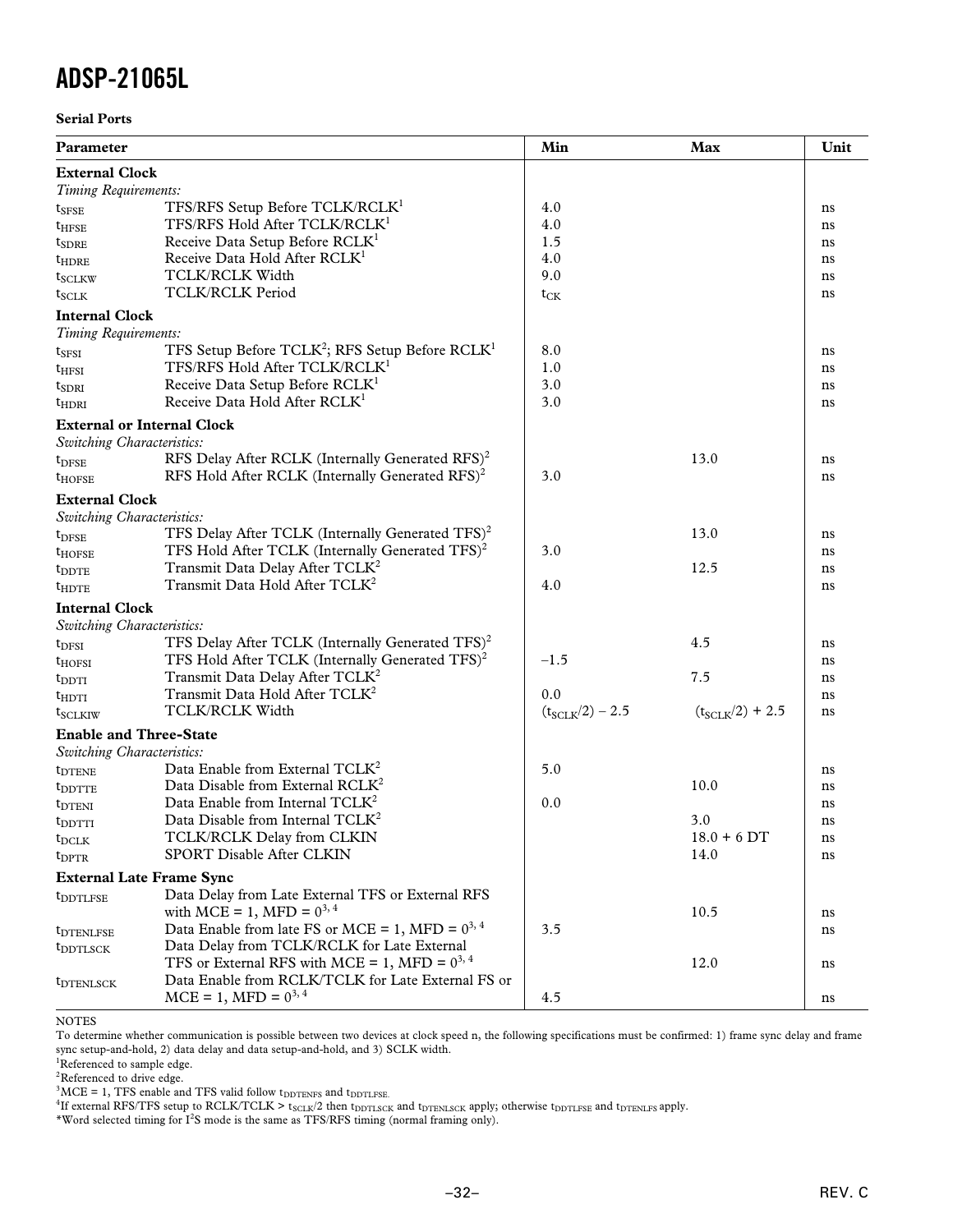

**NOTE: EITHER THE RISING EDGE OR FALLING EDGE OF RCLK, TCLK CAN BE USED AS THE ACTIVE SAMPLING EDGE.**



**NOTE: EITHER THE RISING EDGE OR FALLING EDGE OF RCLK OR TCLK CAN BE USED AS THE ACTIVE SAMPLING EDGE.**



Figure 20. Serial Ports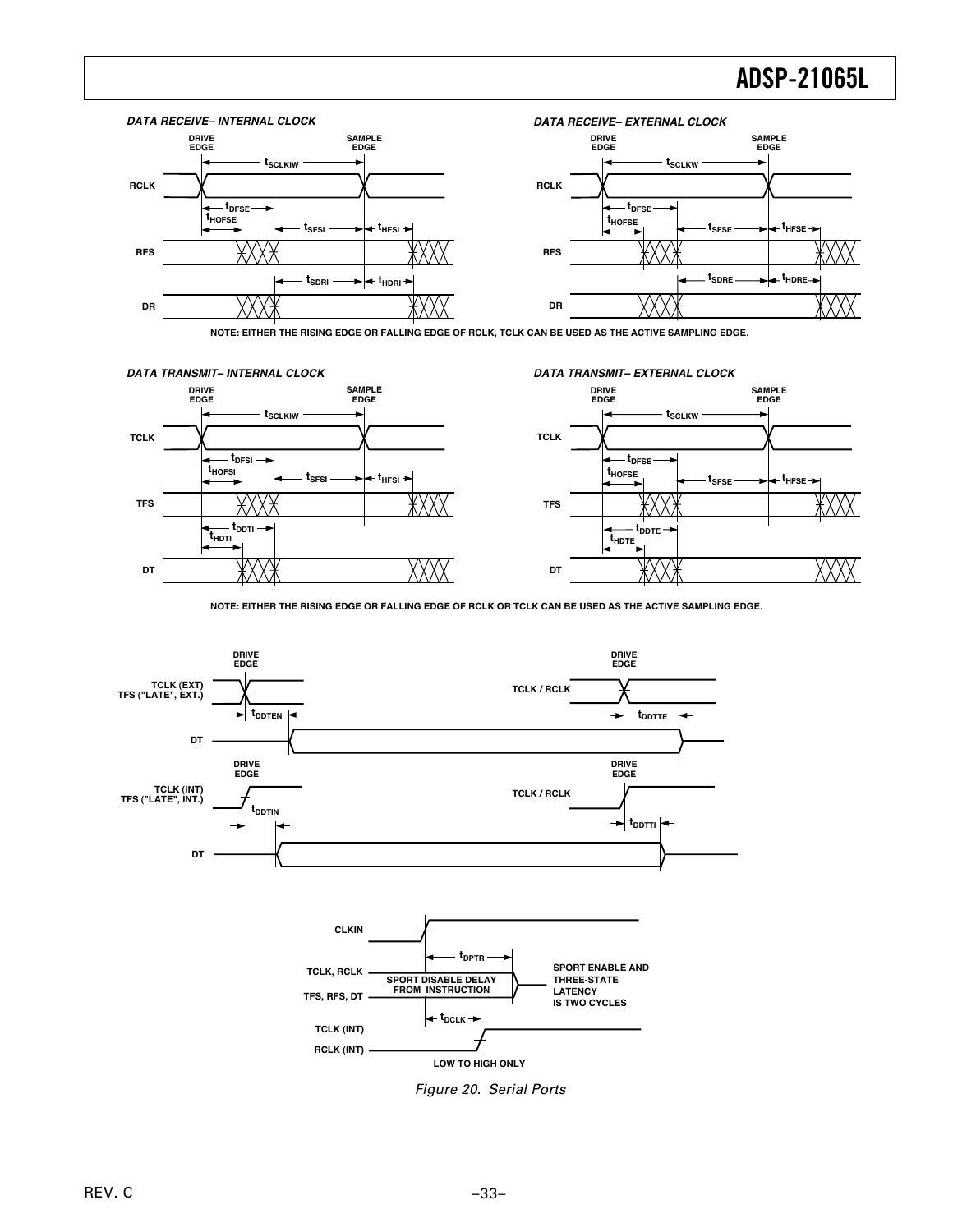### **tSFSE/I DRIVE SAMPLE DRIVE tDTENLFSE tDDTLFSE** *EXTERNAL RFS with MCE = 1, MFD = 0* **1ST BIT 2ND BIT DT RCLK RFS t** t<sub>HOFSE/I</sub> ▶  $\leftarrow$  t<sub>HDTE/I</sub> $\rightarrow$  **tDDTE/I**





Figure 21. External Late Frame Sync (Frame Sync Setup <  $t_{SCLK}/2$ )



*EXTERNAL RFS with MCE = 1, MFD = 0*





Figure 22. External Late Frame Sync (Frame Sync Setup >  $t_{SCLK}/2$ )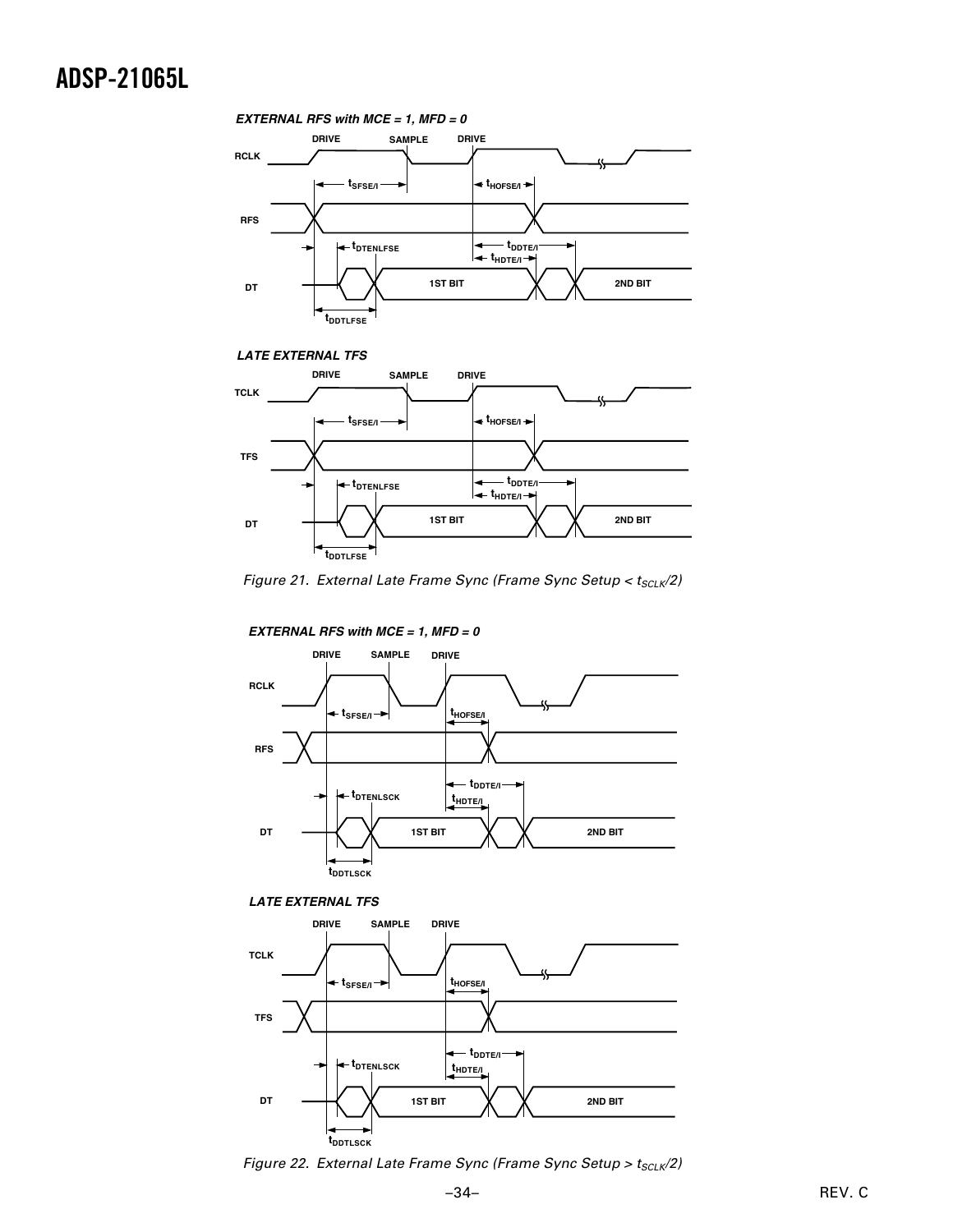### **JTAG Test Access Port and Emulation**

| <b>Parameter</b><br>Timing Requirements: |                                                 | Min                          | Max  | Unit |
|------------------------------------------|-------------------------------------------------|------------------------------|------|------|
|                                          |                                                 |                              |      |      |
| $t_{\text{TCK}}$                         | <b>TCK Period</b>                               | $\mathfrak{t}_{\mathrm{CK}}$ |      | ns   |
| $t_{STAP}$                               | TDI, TMS Setup Before TCK High                  | 3.0                          |      | ns   |
| $t_{HTAP}$                               | TDI, TMS Hold After TCK High                    | 3.0                          |      | ns   |
| $t_{SSYS}$                               | System Inputs Setup Before TCK Low <sup>1</sup> | 7.0                          |      | ns   |
| $t_{HSYS}$                               | System Inputs Hold After TCK Low <sup>1</sup>   | 12.0                         |      | ns   |
| t <sub>TRSTW</sub>                       | <b>TRST Pulsewidth</b>                          | $4 t_{CK}$                   |      | ns   |
|                                          | Switching Characteristics:                      |                              |      |      |
| $t_{\text{DTDO}}$                        | TDO Delay from TCK Low                          |                              | 11.0 | ns   |
| $t_{DSYS}$                               | System Outputs Delay After TCK Low <sup>2</sup> |                              | 15.0 | ns   |

### NOTES

1 System Inputs = DATA31-0, ADDR23-0, *RD*, *WR*, ACK, *SBTS*, *SW*, *HBR*, *HBG*, *CS*, *DMAR*1, *DMAR*2, *BR*2-1, ID1-0, *IRQ*2-0, FLAG11-0, DR0x, DR1x, TCLK0, TCLK1, RCLK0, RCLK1, TFS0, TFS1, RFS0, RFS1, BSEL, BMS, CLKIN, RESET, SDCLK<sub>0</sub>, RAS, CAS, SDWE, SDCKE, PWM\_EVENTx.<br><sup>2</sup>System Outputs = DATA<sub>31-0</sub>, ADDR<sub>23-0</sub>, MS<sub>3-0</sub>, RD, WR, ACK, SW, HBG, REDY, DMAG1<sub>,</sub> DMAG2, BR<sub>2-1</sub>, C TCLK0, TCLK1, RCLK0, RCLK1, TFS0, TFS1, RFS0, RFS1, *BMS*, SDCLK0, SDCLK1, DQM, SDA10, *RAS*, *CAS*, *SDWE*, SDCKE, BM, XTAL.



Figure 23. JTAG Test Access Port and Emulation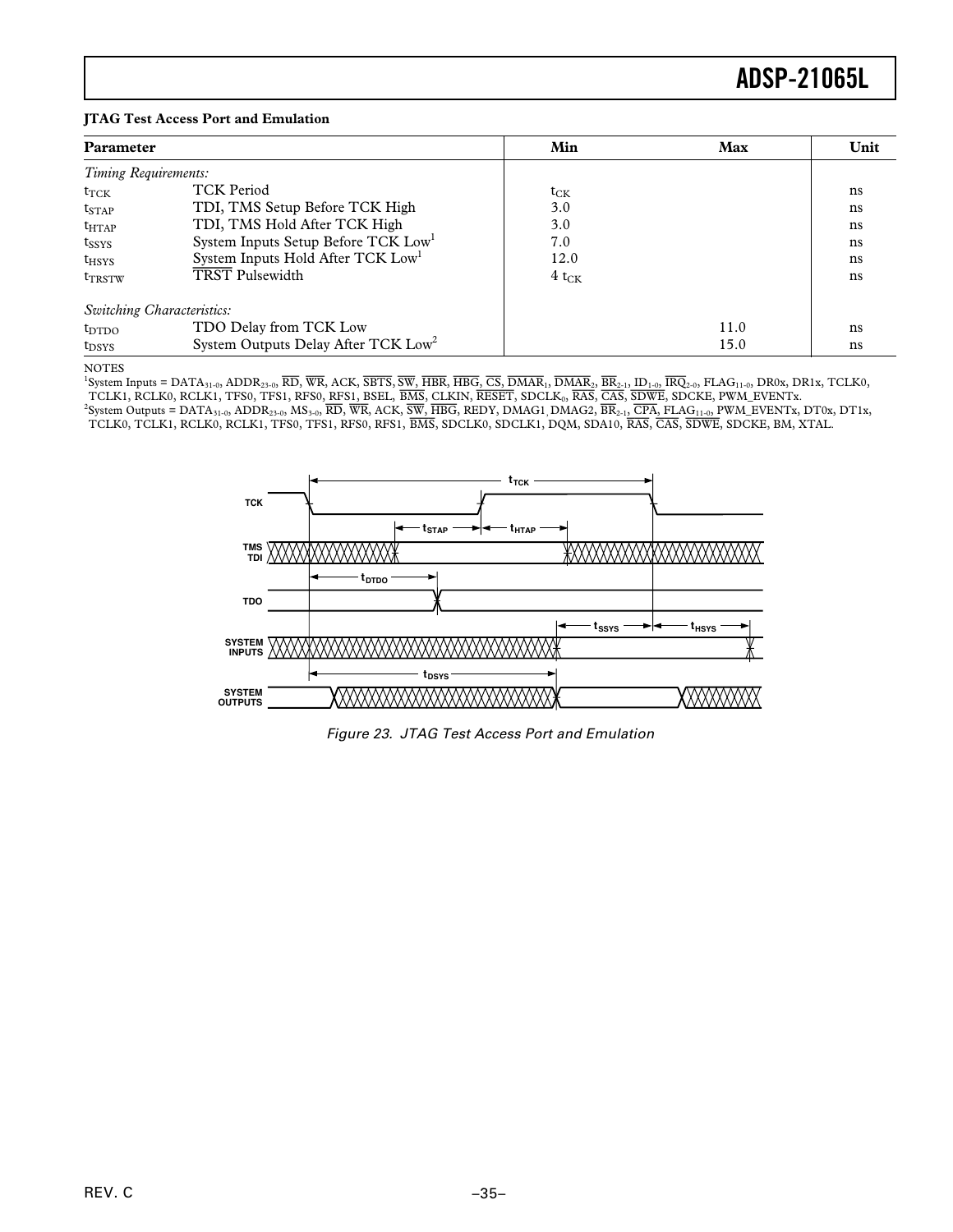### **OUTPUT DRIVE CURRENT**



Figure 24. Typical Drive Currents

### **TEST CONDITIONS**

### **Output Disable Time**

Output pins are considered to be disabled when they stop driving, go into a high impedance state, and start to decay from their output high or low voltage. The time for the voltage on the bus to decay by  $\Delta V$  is dependent on the capacitive load,  $C_L$  and the load current,  $I_L$ . This decay time can be approximated by the following equation:

$$
t_{DECAY} = \frac{C_L \times \Delta V}{I_L}
$$

The output disable time  $t_{DIS}$  is the difference between  $t_{MEASURED}$ and  $t_{\text{DECAY}}$  as shown in Figure 26. The time  $t_{\text{MEASURED}}$  is the interval from when the reference signal switches to when the output voltage decays  $\Delta V$  from the measured output high or output low voltage.  $t_{DECAY}$  is calculated with test loads  $C_L$  and  $I_L$ , and with  $\Delta V$  equal to 0.5 V.

### **Output Enable Time**

Output pins are considered to be enabled when they have made a transition from a high impedance state to when they start driving. The output enable time  $t_{ENA}$  is the interval from when a reference signal reaches a high or low voltage level to when the output has reached a specified high or low trip point, as shown in the Output Enable/Disable diagram. If multiple pins (such as the data bus) are enabled, the measurement value is that of the first pin to start driving.

#### **Example System Hold Time Calculation**

To determine the data output hold time in a particular system, first calculate  $t_{\text{DECAY}}$  using the equation given above. Choose  $\Delta V$ to be the difference between the ADSP-21065L's output voltage and the input threshold for the device requiring the hold time. A typical  $\Delta V$  will be 0.4 V.  $C_L$  is the total bus capacitance (per data line), and  $I_L$  is the total leakage or three-state current (per data line). The hold time will be t<sub>DECAY</sub> plus the minimum disable time (i.e., t<sub>DATRWH</sub> for the write cycle).





Figure 26. Equivalent Device Loading for AC Measurements (Includes All Fixtures)



Figure 27. Voltage Reference Levels for AC Measurements (Except Output Enable/Disable)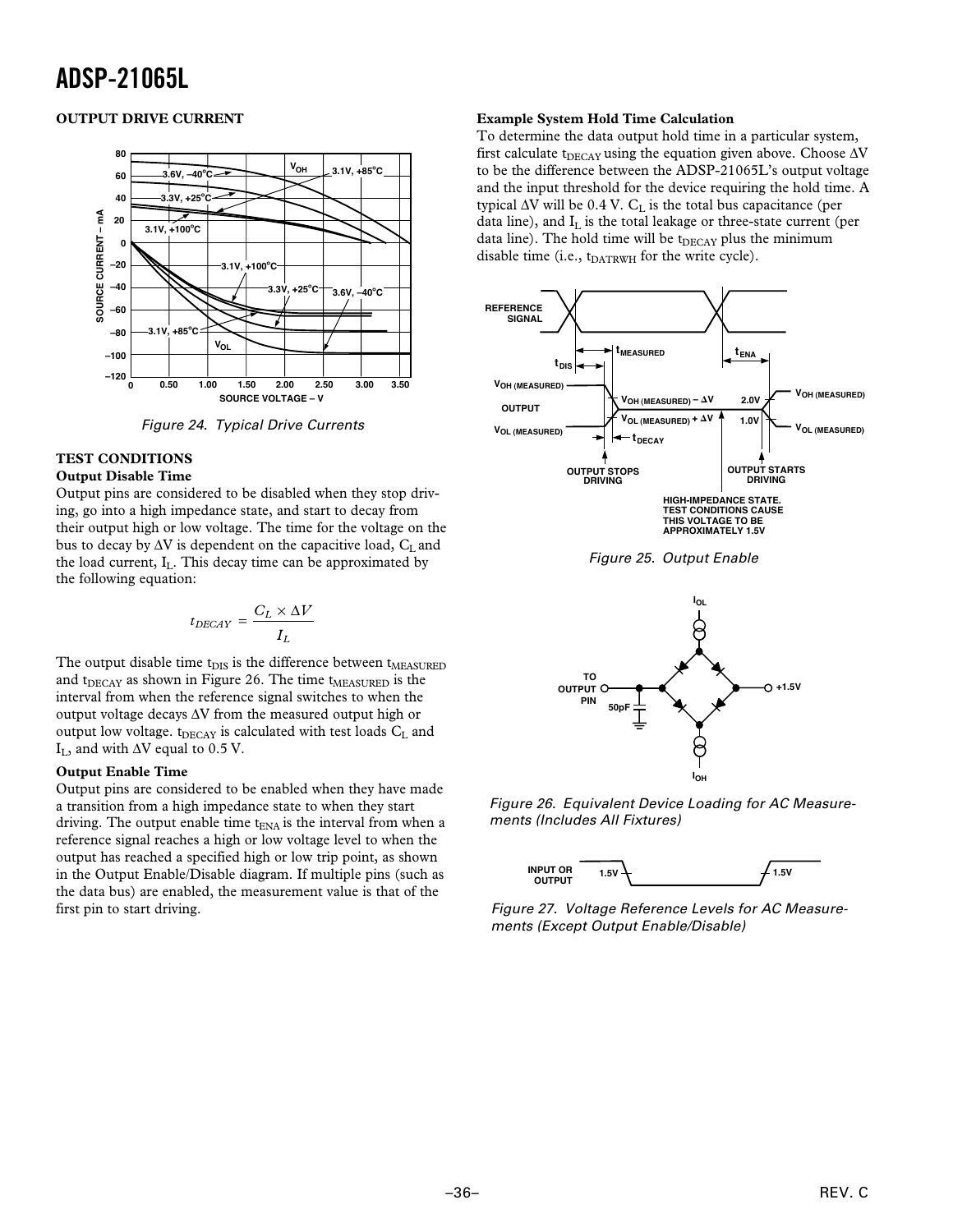### **Capacitive Loading**

Output delays and holds are based on standard capacitive loads: 50 pF on all pins. The delay and hold specifications given should be derated by a factor of l.8 ns/50 pF for loads other than the nominal value of 50 pF. Figure 28 and Figure 29 show how output rise time varies with capacitance. Figure 30 shows graphically how output delays and hold vary with load capacitance. (Note that this graph or derating does not apply to output disable delays; see the previous section Output Disable time under Test Conditions.) The graphs of Figure 28, Figure 29, and Figure 30 may not be linear outside the ranges shown.



Figure 28. Typical Rise and Fall Time (10%–90%  $V_{DD}$ )



Figure 29. Typical Rise and Fall Time (0.8 V–2.0 V)



Figure 30. Typical Output Delay or Hold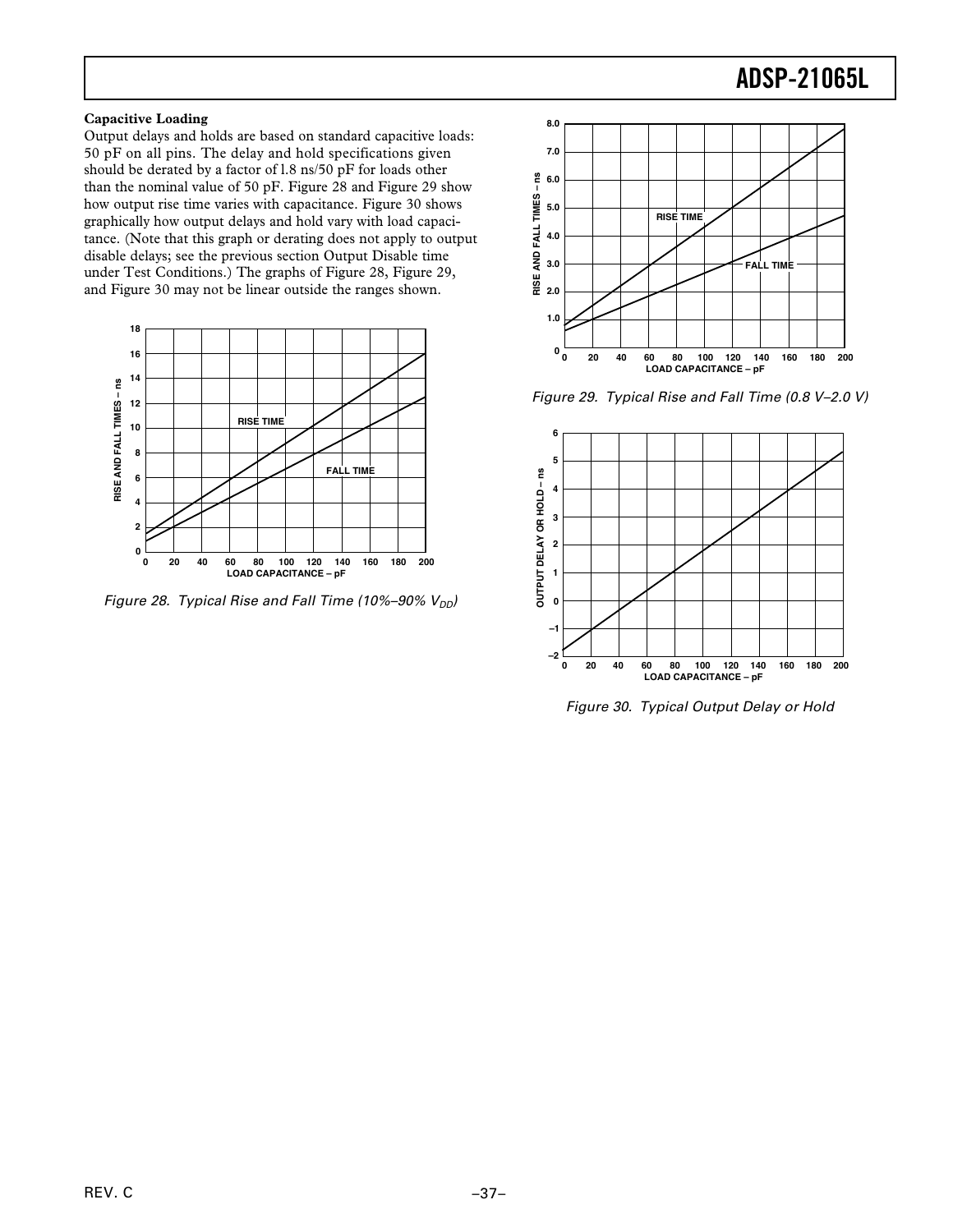### **POWER DISSIPATION**

Total power dissipation has two components: one due to internal circuitry and one due to the switching of external output drivers. Internal power dissipation depends on the sequence in which instructions execute and the data operands involved. See I<sub>DDIN</sub> calculation in Electrical Characteristics section. Internal power dissipation is calculated this way:

$$
P_{INT} = I_{DDIN} \times V_{DD}
$$

The external component of total power dissipation is caused by the switching of output pins. Its magnitude depends on:

- the number of output pins that switch during each cycle (O)
- the maximum frequency at which the pins can switch (f)
- the load capacitance of the pins (C)
- the voltage swing of the pins  $(V_{DD})$ .

The external component is calculated using:

$$
P_{EXT} = O \times C \times V_{DD}^2 \times f
$$

The load capacitance should include the processor's package capacitance  $(C_{\text{IN}})$ . The frequency f includes driving the load high and then back low. Address and data pins can drive high and low at a maximum rate of  $1/t_{CK}$  while in SDRAM burst mode.

### *Example:*

Estimate  $P_{\text{EXT}}$  with the following assumptions:

- a system with one bank of external memory (32-bit)
- two  $1M \times 16$  SDRAM chips, each with a control signal load of 3 pF and a data signal load of 4 pF
- external data writes occur in burst mode, two every  $1/t_{CK}$ cycles, a potential frequency of  $1/t_{CK}$  cycles/s. Assume 50% pin switching
- the external SDRAM clock rate is 60 MHz ( $2/t_{CK}$ ).

The  $P_{\text{EXT}}$  equation is calculated for each class of pins that can drive:

**Table V. External Power Calculations**

| Pin<br><b>Type</b>                  | # of<br>Pins | $\%$<br>Switching  | $\times C$                     | $\times f$      | $\times$ $V_{DD}^2$                | $=$ $P_{\text{EXT}}$       |
|-------------------------------------|--------------|--------------------|--------------------------------|-----------------|------------------------------------|----------------------------|
| Address<br>$\overline{\text{MS}}_0$ | 11           | 50<br>$\mathbf{0}$ | $\times$ 10.7<br>$\times$ 10.7 | $\times$ 30 MHz | $\times$ 10.9 V<br>$\times$ 10.9 V | $= 0.019 W$<br>$= 0.000 W$ |
| <b>SDWE</b>                         |              | $\mathbf{0}$       | $\times$ 10.7                  |                 | $\times$ 10.9 V                    | $= 0.000 W$                |
| Data                                | 32           | 50                 | $\times 7.7$                   | $\times$ 30 MHz | $\times$ 10.9 V                    | $= 0.042 W$                |
| <b>SDRAM CLK</b>                    |              |                    | $\times$ 10.7                  | $\times$ 30 MHz | $\times$ 10.9 V                    | $= 0.007 W$                |

 $P_{\text{EXT}} = 0.068 \text{ W}$ 

A typical power consumption can now be calculated for these conditions by adding a typical internal power dissipation. (I<sub>DDIN</sub> see calculation in Electrical Characteristics section):

$$
P_{TOTAL} = P_{EXT} + (I_{DDIN} \times V_{DD})
$$

Note that the conditions causing a worst-case  $P_{\text{EXT}}$  differ from those causing a worst-case  $P_{INT}$ . Maximum  $P_{INT}$  cannot occur while 100% of the output pins are switching from all ones (1s) to all zeros (0s). Note also that it is not common for an application to have 100% or even 50% of the outputs switching simultaneously.

### **ENVIRONMENTAL CONDITIONS Thermal Characteristics**

The ADSP-21065L is offered in a 208-lead MQFP and a 196 ball Mini-BGA package.

The ADSP-21065L is specified for a case temperature  $(T_{\text{CASE}})$ . To ensure that  $T_{\text{CASE}}$  is not exceeded, an air flow source may be used.

$$
T_{CASE} = T_{AMB} + (PD \times \theta_{CA})
$$

 $T_{CASE}$  = Case temperature (measured on top surface of package)

*PD* = Power Dissipation in W (this value depends upon the specific application; a method for calculating PD is shown under Power Dissipation)

 $\theta_{JC}$  = 7.1<sup>o</sup>C/W for 208-lead MQFP<br> $\theta_{JC}$  = 5.1<sup>o</sup>C/W for 196-ball Mini-B

5.1℃/W for 196-ball Mini-BGA

#### **Airflow**

### **Table VI. Thermal Characteristics (208-Lead MQFP)**

| (Linear Ft./Min.)                       |    | 100 | 200 | 400 | 600 |
|-----------------------------------------|----|-----|-----|-----|-----|
| $(^{\circ}C/W)$<br>$\theta_{\text{CA}}$ | 24 |     | ۱۵  |     |     |

### **Table VII. 196-Ball Mini-BGA**

| (Linear Ft./Min.)    |    | 200 | 400 |
|----------------------|----|-----|-----|
| $\theta_{CA}$ (°C/W) | າດ |     |     |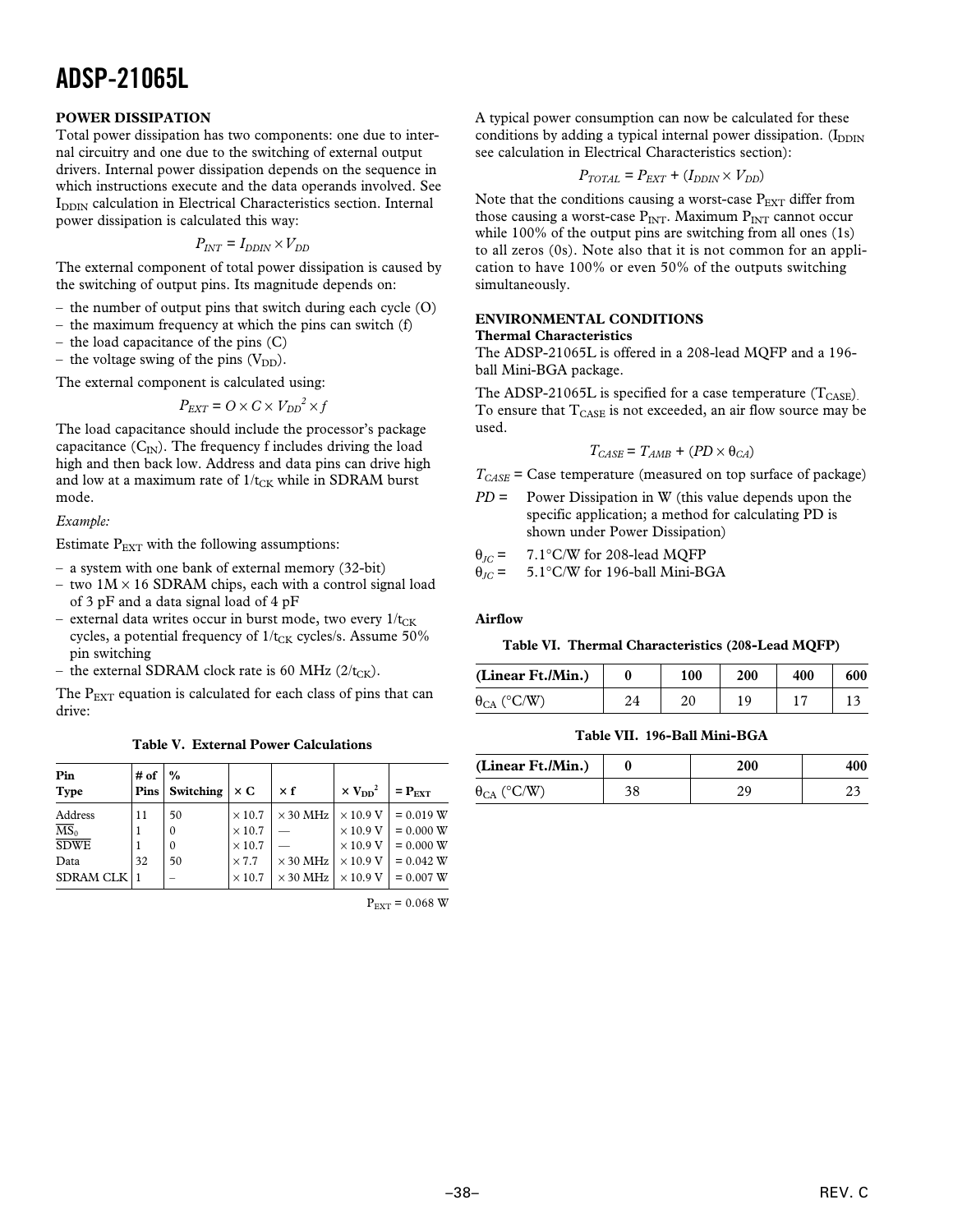| Pin<br>No.              | Pin<br>Name                 | Pin<br>No. | Pin<br>Name                | Pin<br>No. | Pin<br>Name                 | Pin<br>No. | Pin<br>Name                 | Pin<br>No. | Pin<br>Name                          |
|-------------------------|-----------------------------|------------|----------------------------|------------|-----------------------------|------------|-----------------------------|------------|--------------------------------------|
| $\mathbf{1}$            | $\ensuremath{\mathrm{VDD}}$ | 43         | $\overline{\text{CAS}}$    | 85         | $\ensuremath{\mathrm{VDD}}$ | 127        | DATA28                      | 169        | ADDR17                               |
| $\sqrt{2}$              | RFS0                        | $\bf 44$   | <b>SDWE</b>                | 86         | DATA3                       | 128        | DATA29                      | 170        | ADDR16                               |
| $\overline{\mathbf{3}}$ | <b>GND</b>                  | 45         | <b>VDD</b>                 | $\bf 87$   | DATA4                       | 129        | <b>GND</b>                  | 171        | ADDR15                               |
| $\bf 4$                 | RCLK0                       | 46         | <b>DQM</b>                 | 88         | DATA5                       | 130        | $\ensuremath{\mathrm{VDD}}$ | 172        | $\ensuremath{\mathrm{VDD}}$          |
| $\sqrt{5}$              | DR0A                        | 47         | <b>SDCKE</b>               | 89         | $\operatorname{GND}$        | 131        | $\ensuremath{\mathrm{VDD}}$ | 173        | ADDR14                               |
| $\boldsymbol{6}$        | <b>DR0B</b>                 | 48         | SDA10                      | 90         | DATA6                       | 132        | DATA30                      | 174        | ADDR13                               |
| $\sqrt{ }$              | TFS0                        | 49         | <b>GND</b>                 | 91         | DATA7                       | 133        | DATA31                      | 175        | ADDR12                               |
| $\,8\,$                 | TCLK0                       | 50         | $\overline{\text{DMAG}}$ 1 | 92         | DATA8                       | 134        | FLAG7                       | 176        | $\ensuremath{\mathrm{VDD}}$          |
| 9                       | $\ensuremath{\mathrm{VDD}}$ | 51         | $\overline{\text{DMAG}}$ 2 | 93         | <b>VDD</b>                  | 135        | $\operatorname{GND}$        | 177        | $\operatorname{GND}$                 |
| 10                      | $\operatorname{GND}$        | 52         | $\overline{\text{HBG}}$    | 94         | <b>GND</b>                  | 136        | FLAG6                       | 178        | ADDR11                               |
| 11                      | DT0A                        | 53         | <b>BMSTR</b>               | 95         | <b>VDD</b>                  | 137        | FLAG5                       | 179        | ADDR10                               |
| 12                      | DT0B                        | 54         | <b>VDD</b>                 | 96         | DATA9                       | 138        | FLAG4                       | 180        | ADDR9                                |
| 13                      | RFS1                        | 55         | $\overline{\text{CS}}$     | 97         | DATA10                      | 139        | <b>GND</b>                  | 181        | <b>GND</b>                           |
| 14                      | $\operatorname{GND}$        | 56         | <b>SBTS</b>                | 98         | DATA11                      | 140        | $\ensuremath{\mathrm{VDD}}$ | 182        | $\ensuremath{\mathrm{VDD}}$          |
| 15                      | RCLK1                       | 57         | <b>GND</b>                 | 99         | <b>GND</b>                  | 141        | $\ensuremath{\mathrm{VDD}}$ | 183        | ADDR8                                |
| 16                      | DR1A                        | 58         | $\overline{\text{WR}}$     | 100        | DATA12                      | 142        | NC                          | 184        | ADDR7                                |
| $17\,$                  | DR1B                        | 59         | $\overline{RD}$            | 101        | DATA13                      | 143        | ID1                         | 185        | ADDR6                                |
| $18\,$                  | TFS1                        | 60         | <b>GND</b>                 | 102        | $_{\mathrm{NC}}$            | 144        | ID0                         | 186        | GND                                  |
| 19                      | TCLK1                       | 61         | <b>VDD</b>                 | 103        | NC                          | 145        | $\overline{\text{EMU}}$     | 187        | $\operatorname{GND}$                 |
| $20\,$                  | <b>VDD</b>                  | 62         | $\operatorname{GND}$       | 104        | DATA14                      | 146        | <b>TDO</b>                  | 188        | ADDR5                                |
| $21\,$                  | $\ensuremath{\mathrm{VDD}}$ | 63         | <b>REDY</b>                | 105        | <b>VDD</b>                  | 147        | <b>TRST</b>                 | 189        | ADDR4                                |
| 22                      | DT1A                        | 64         | $\overline{\text{SW}}$     | 106        | <b>GND</b>                  | 148        | TDI                         | 190        | ADDR3                                |
| $23\,$                  | DT1B                        | 65         | CPA                        | 107        | DATA15                      | 149        | <b>TMS</b>                  | 191        | $\ensuremath{\mathrm{VDD}}$          |
| 24                      | PWM_EVENT1                  | 66         | <b>VDD</b>                 | 108        | DATA16                      | 150        | <b>GND</b>                  | 192        | <b>VDD</b>                           |
| 25                      | <b>GND</b>                  | 67         | <b>VDD</b>                 | 109        | DATA17                      | 151        | <b>TCK</b>                  | 193        | ADDR2                                |
| 26                      | PWM_EVENT0                  | 68         | <b>GND</b>                 | 110        | <b>VDD</b>                  | 152        | <b>BSEL</b>                 | 194        | ADDR1                                |
| 27                      | BR1                         | 69         | ${\rm ACK}$                | 111        | DATA18                      | 153        | $\overline{BMS}$            | 195        | ADDR <sub>0</sub>                    |
| 28                      | $\overline{BR2}$            | 70         | $\overline{\text{MS}}$ 0   | 112        | DATA19                      | 154        | $\operatorname{GND}$        | 196        | <b>GND</b>                           |
| 29                      | <b>VDD</b>                  | 71         | $\overline{\text{MS}}$ 1   | 113        | DATA20                      | 155        | $\operatorname{GND}$        | 197        | FLAG0                                |
| 30                      | <b>CLKIN</b>                | 72         | <b>GND</b>                 | 114        | <b>GND</b>                  | 156        | <b>VDD</b>                  | 198        | FLAG1                                |
| 31                      | <b>XTAL</b>                 | 73         | <b>GND</b>                 | 115        | $_{\mathrm{NC}}$            | 157        | <b>RESET</b>                | 199        | FLAG2                                |
| 32                      | $\ensuremath{\mathrm{VDD}}$ | 74         | $\overline{\text{MS}}$ 2   | 116        | DATA21                      | 158        | $\ensuremath{\mathrm{VDD}}$ | 200        | $\ensuremath{\mathrm{VDD}}$          |
| 33                      | <b>GND</b>                  | 75         | $\overline{\text{MS}}$ 3   | 117        | DATA22                      | 159        | <b>GND</b>                  | 201        | FLAG3                                |
| 34                      | SDCLK1                      | 76         | FLAG11                     | 118        | DATA23                      | 160        | ADDR23                      | 202        | $_{\mathrm{NC}}$                     |
| 35                      | <b>GND</b>                  | 77         | <b>VDD</b>                 | 119        | <b>GND</b>                  | 161        | ADDR22                      | 203        | NC                                   |
| 36                      | <b>VDD</b>                  | 78         | FLAG10                     | 120        | <b>VDD</b>                  | 162        | ADDR21                      | 204        | <b>GND</b>                           |
| 37                      | SDCLK0                      | 79         | FLAG9                      | 121        | DATA24                      | 163        | $\ensuremath{\mathrm{VDD}}$ | 205        | $\overline{\text{IRQ}}$ <sup>0</sup> |
| 38                      | $\overline{\text{DMAR}}$ 1  | 80         | FLAG8                      | 122        | DATA25                      | 164        | ADDR20                      | 206        | IRQ1                                 |
| 39                      | $\overline{\text{DMAR}}$ 2  | 81         | <b>GND</b>                 | 123        | DATA26                      | 165        | ADDR19                      | 207        | IRQ2                                 |
| $40\,$                  | $\overline{\text{HBR}}$     | 82         | DATA0                      | 124        | <b>VDD</b>                  | 166        | ADDR18                      | 208        | $_{\mathrm{NC}}$                     |
| 41                      | <b>GND</b>                  | 83         | DATA1                      | 125        | <b>GND</b>                  | 167        | <b>GND</b>                  |            |                                      |
| $42\,$                  | <b>RAS</b>                  | $\bf 84$   | DATA2                      | 126        | DATA27                      | 168        | $\operatorname{GND}$        |            |                                      |

### **208-LEAD MQFP PIN CONFIGURATION**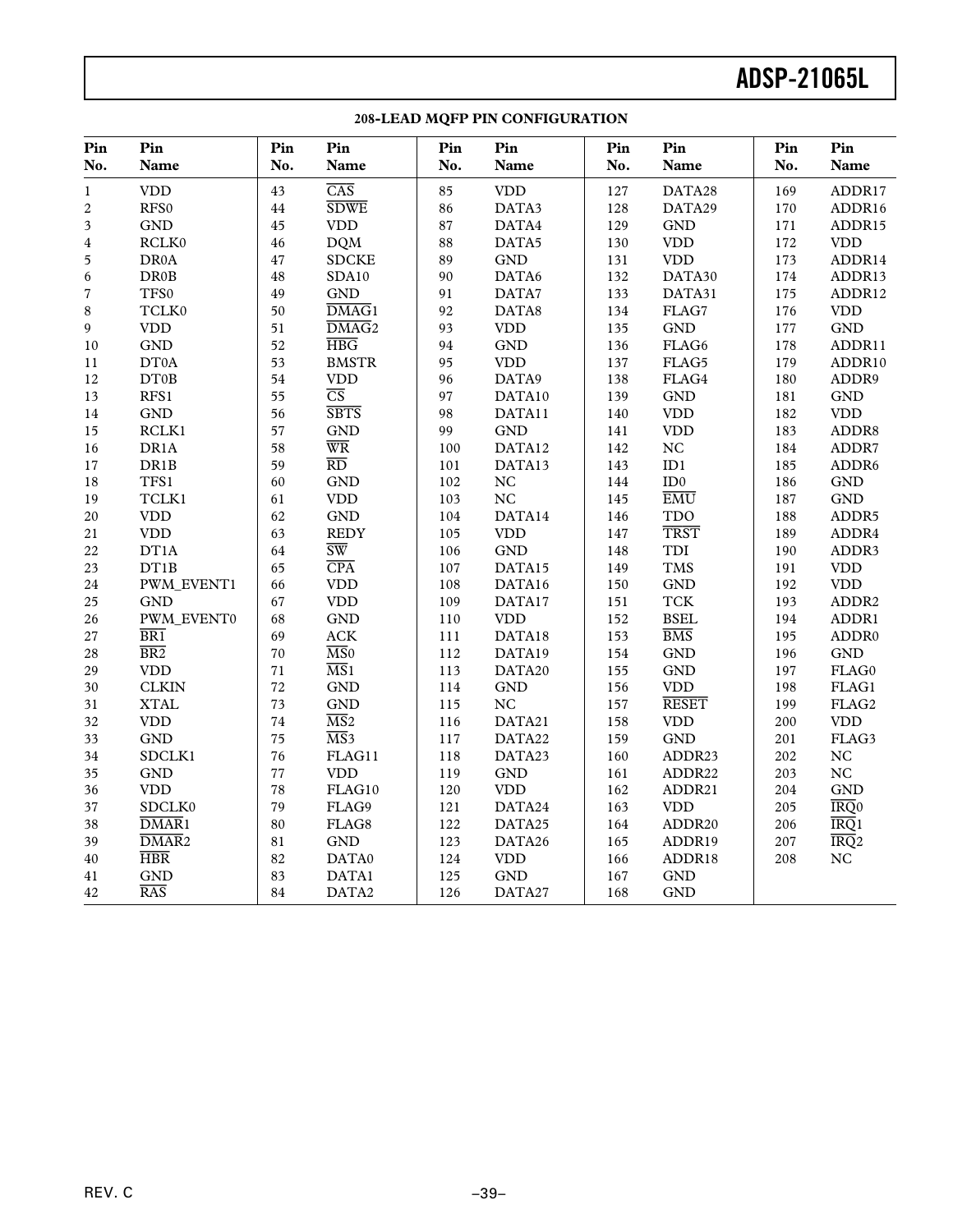### **208-LEAD MQFP PIN**



REV. C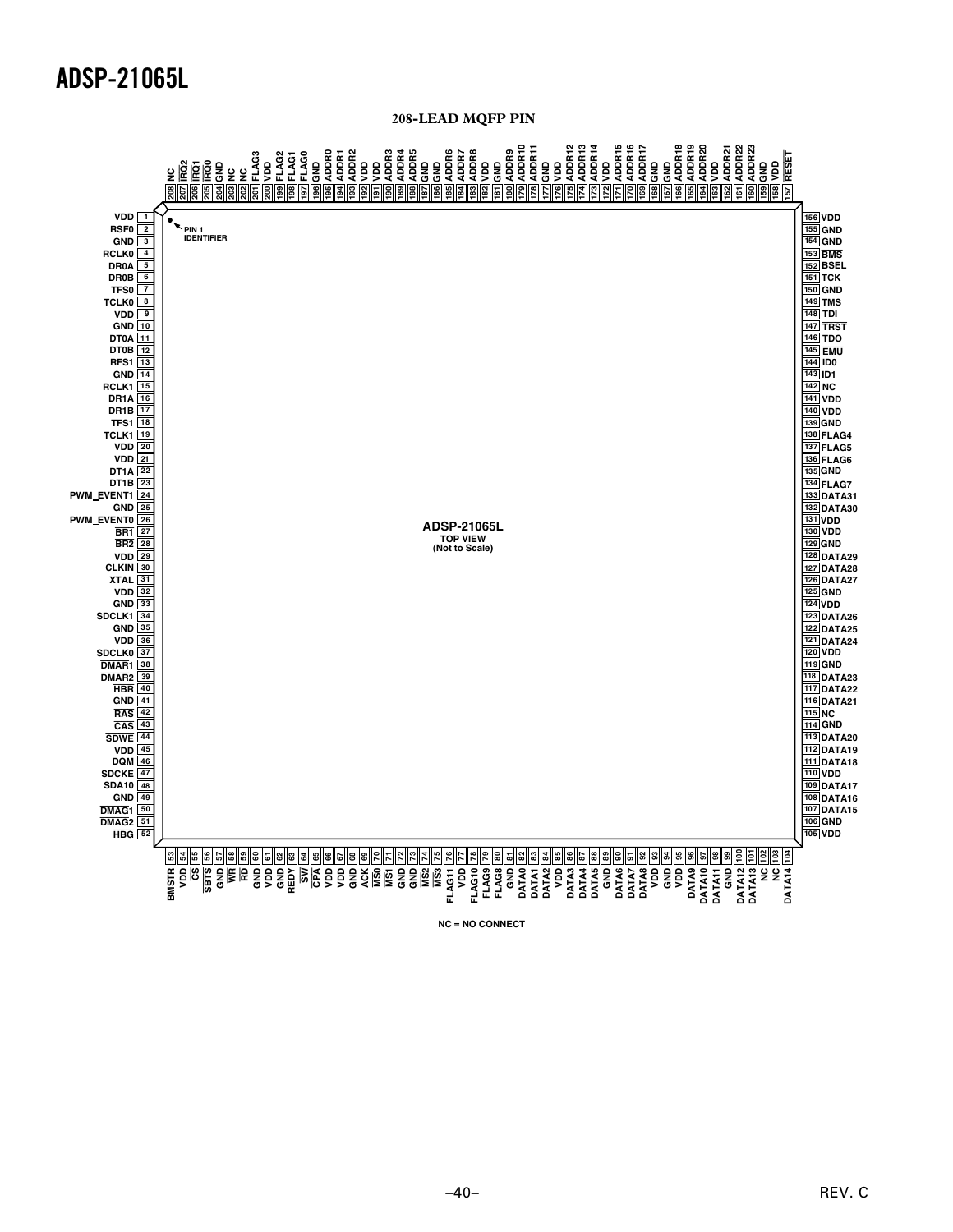#### **OUTLINE DIMENSIONS**

### **208-Lead Metric Quad Flat Package [MQFP]**

**(S-208-2)**

Dimensions shown in millimeters



**2. CENTER DIMENSIONS ARE NOMINAL.**

**3. DIMENSIONS ARE IN MILLIMETERS AND COMPLY WITH JEDEC STANDARD MS-029, FA-1.**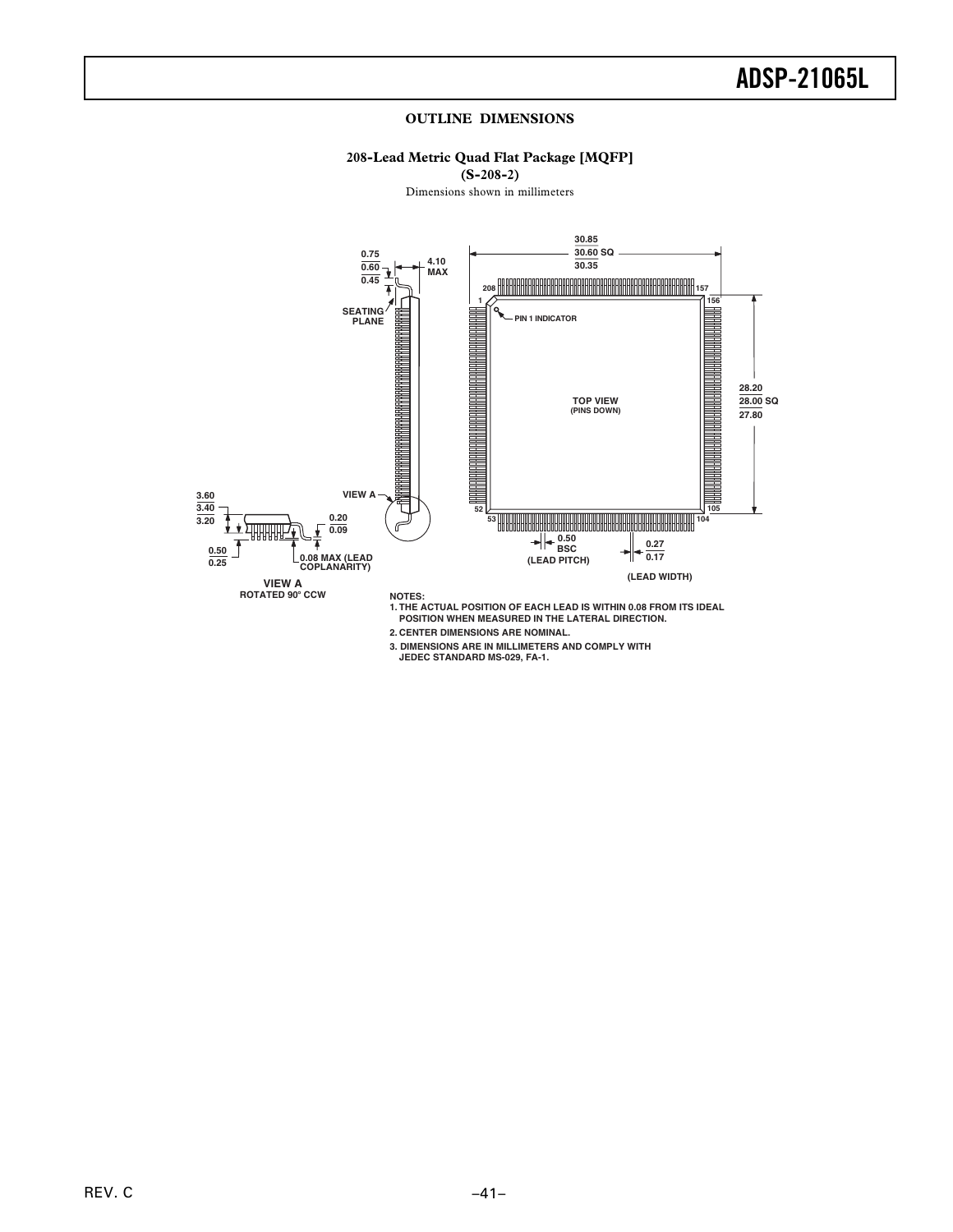### **196-BALL MINI-BGA PIN CONFIGURATION**

| Ball #                 | Name                        | Ball #         | Name                   | Ball #         | Name             | Ball #         | Name                        |            | Name                 |
|------------------------|-----------------------------|----------------|------------------------|----------------|------------------|----------------|-----------------------------|------------|----------------------|
| A1                     | NC1                         | B1             | DR0A                   | C1             | TCLK0            | D1             | RCLK1                       |            | TFS1                 |
| A2                     | NC2                         | $\mathbf{B}2$  | RFS0                   | C <sub>2</sub> | RCLK0            | D2             | TFS0                        | $\rm E2$   | DT0B                 |
| A3                     | FLAG2                       | B <sub>3</sub> | IRQ0                   | C <sub>3</sub> | IRQ2             | D <sub>3</sub> | <b>DR0B</b>                 | E3         | DT0A                 |
| A4                     | ADDR0                       | $\mathbf{B}4$  | FLAG0                  | C <sub>4</sub> | FLAG3            | $\mathbf{D}4$  | IRQ1                        | $\rm E4$   | RFS1                 |
| $\rm A5$               | ADDR3                       | B <sub>5</sub> | ADDR <sub>2</sub>      | C <sub>5</sub> | ADDR1            | D <sub>5</sub> | FLAG1                       | $\rm E5$   | <b>VDD</b>           |
| A6                     | ADDR6                       | ${\bf B6}$     | ADDR5                  | C6             | ADDR4            | D6             | <b>VDD</b>                  | ${\rm E6}$ | <b>GND</b>           |
| $\rm A7$               | ADDR7                       | $\mathbf{B}7$  | ADDR9                  | $\mathbf{C}7$  | ADDR10           | $\mathbf{D}7$  | <b>VDD</b>                  | $\rm E7$   | $\operatorname{GND}$ |
| $\rm A8$               | ADDR8                       | $\mathbf{B}8$  | ADDR12                 | C8             | ADDR13           | $\mathbf{D}8$  | <b>VDD</b>                  | E8         | <b>GND</b>           |
| A9                     | ADDR11                      | B9             | ADDR15                 | C9             | ADDR16           | D <sub>9</sub> | <b>VDD</b>                  | $\rm E9$   | <b>GND</b>           |
| A10                    | ADDR14                      | B10            | ADDR19                 | C10            | ADDR20           | D10            | $\ensuremath{\mathrm{VDD}}$ | E10        | <b>VDD</b>           |
| A11                    | ADDR17                      | <b>B11</b>     | ADDR21                 | C11            | ADDR22           | D11            | $\overline{BMS}$            | E11        | ID0                  |
| A12                    | ADDR18                      | <b>B12</b>     | ADDR23                 | C12            | <b>RESET</b>     | D12            | <b>TMS</b>                  | E12        | TDI                  |
| A13                    | NC8                         | <b>B13</b>     | <b>GND</b>             | C13            | <b>BSEL</b>      | D13            | <b>TRST</b>                 | E13        | ID1                  |
| A14                    | NC7                         | <b>B14</b>     | <b>TCK</b>             | C14            | <b>TDO</b>       | D14            | EMU                         | E14        | $\rm{FLAG4}$         |
| ${\rm F}1$             | TCLK1                       | G1             | PWM_                   | H1             | PWM_             | J <sub>1</sub> | <b>CLKIN</b>                | K1         | DMAR <sub>1</sub>    |
|                        |                             |                | EVENT1                 |                | EVENT0           |                |                             |            |                      |
| F <sub>2</sub>         | DR1B                        | G <sub>2</sub> | DT1B                   | H2             | $\overline{BR1}$ | J <sub>2</sub> | <b>XTAL</b>                 | K2         | SDCLK0               |
| $\rm F3$               | DR1A                        | G <sub>3</sub> | DT1A                   | H <sub>3</sub> | $\overline{BR2}$ | J3             | SDCLK1                      | K3         | <b>HBR</b>           |
| ${\rm F}4$             | <b>VDD</b>                  | G4             | <b>VDD</b>             | $\rm H4$       | <b>VDD</b>       | J4             | $\ensuremath{\mathrm{VDD}}$ | $\rm K4$   | <b>SDWE</b>          |
| ${\rm F}5$             | <b>GND</b>                  | G <sub>5</sub> | <b>GND</b>             | H <sub>5</sub> | <b>GND</b>       | J <sub>5</sub> | $\operatorname{GND}$        | K5         | <b>VDD</b>           |
| ${\rm F6}$             | <b>GND</b>                  | G <sub>6</sub> | GND                    | H6             | <b>GND</b>       | J <sub>6</sub> | $\operatorname{GND}$        | K6         | <b>GND</b>           |
| ${\rm F}7$             | <b>GND</b>                  | G7             | $\operatorname{GND}$   | $\rm H7$       | <b>GND</b>       | J7             | <b>GND</b>                  | $\rm K7$   | $\operatorname{GND}$ |
| ${\rm F}8$             | <b>GND</b>                  | G8             | <b>GND</b>             | H8             | <b>GND</b>       | J8             | $\operatorname{GND}$        | $\rm K8$   | $\operatorname{GND}$ |
| ${\rm F}9$             | <b>GND</b>                  | G9             | $\operatorname{GND}$   | H9             | <b>GND</b>       | J <sub>9</sub> | $\operatorname{GND}$        | K9         | $\operatorname{GND}$ |
| F10                    | <b>GND</b>                  | G10            | <b>GND</b>             | H10            | <b>GND</b>       | J10            | <b>GND</b>                  | K10        | <b>VDD</b>           |
| F11                    | <b>VDD</b>                  | G11            | <b>VDD</b>             | H11            | <b>VDD</b>       | J11            | <b>VDD</b>                  | K11        | DATA19               |
| ${\rm F}12$            | $\rm{FLAG6}$                | G12            | DATA31                 | H12            | DATA28           | J12            | DATA24                      | $\rm K12$  | DATA21               |
| F13                    | FLAG5                       | G13            | DATA30                 | H13            | DATA27           | J13            | DATA25                      | K13        | DATA20               |
| F14                    | $\rm{FLAG7}$                | G14            | DATA29                 | H14            | DATA26           | J14            | DATA23                      | K14        | DATA22               |
| $\mathop{\mathrm{L}1}$ | DMAR <sub>2</sub>           | $\mathbf{M}1$  | RAS                    | N1             | <b>DQM</b>       | P1             | NC3                         |            |                      |
| L2                     | $\overline{\text{CAS}}$     | M <sub>2</sub> | <b>SDCKE</b>           | N2             | HBG              | P <sub>2</sub> | NC4                         |            |                      |
| L <sub>3</sub>         | SDA10                       | M <sub>3</sub> | DMAG1                  | N <sub>3</sub> | <b>BMSTR</b>     | P <sub>3</sub> | $\operatorname{GND}$        |            |                      |
| $\operatorname{L4}$    | DMAG <sub>2</sub>           | M4             | $\overline{\text{CS}}$ | ${\bf N}4$     | <b>SBTS</b>      | $\mathbf{P}4$  | $\overline{\text{WR}}$      |            |                      |
| L <sub>5</sub>         | <b>VDD</b>                  | M <sub>5</sub> | $\overline{RD}$        | N <sub>5</sub> | <b>REDY</b>      | P <sub>5</sub> | $\overline{\text{SW}}$      |            |                      |
| L6                     | <b>VDD</b>                  | M6             | CPA                    | N6             | <b>GND</b>       | P <sub>6</sub> | $\overline{\text{MS0}}$     |            |                      |
| $\mathbf{L}7$          | <b>VDD</b>                  | M <sub>7</sub> | ACK                    | ${\bf N7}$     | $\overline{MS1}$ | P7             | $\overline{\text{MS2}}$     |            |                      |
| $\operatorname{L8}$    | <b>VDD</b>                  | ${\bf M8}$     | FLAG10                 | ${\bf N}8$     | FLAG11           | $\mathbf{P}8$  | $\overline{MS3}$            |            |                      |
| $\;$ L9 $\;$           | $\ensuremath{\mathrm{VDD}}$ | M <sub>9</sub> | DATA2                  | ${\bf N}9$     | DATA1            | $\mathbf{P}9$  | FLAG9                       |            |                      |
| L10                    | DATA8                       | M10            | DATA5                  | N10            | DATA4            | P10            | FLAG8                       |            |                      |
| L11                    | DATA13                      | M11            | DATA9                  | N11            | DATA7            | P11            | DATA0                       |            |                      |
| L12                    | DATA16                      | M12            | DATA12                 | N12            | DATA10           | P12            | DATA3                       |            |                      |
| L13                    | DATA17                      | M13            | DATA14                 | N13            | DATA11           | P13            | DATA6                       |            |                      |
| L14                    | DATA18                      | M14            | DATA15                 | N14            | NC <sub>6</sub>  | P14            | NC <sub>5</sub>             |            |                      |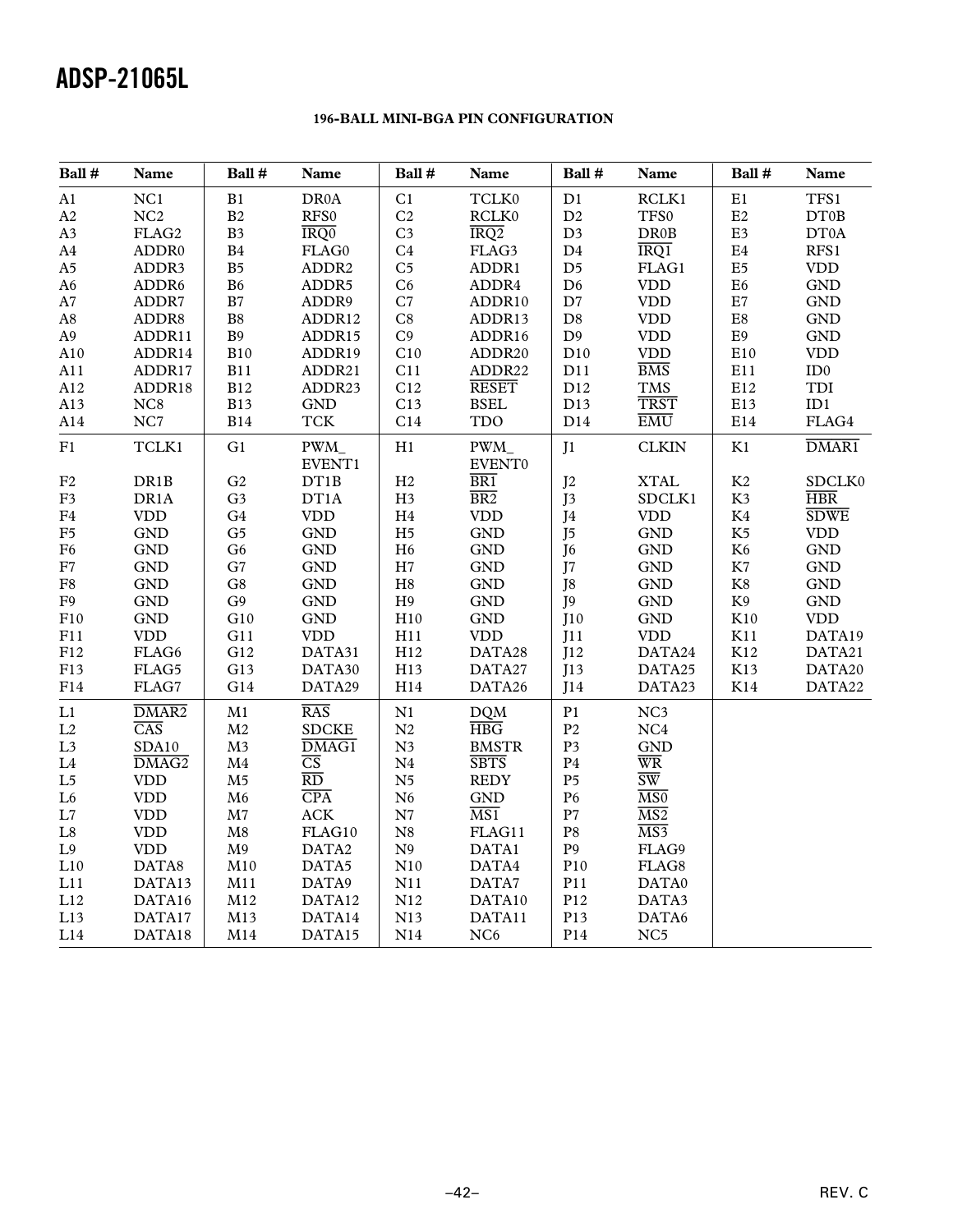| 14                 | 13              | 12           | 11              | 10           | 9                 | 8          | 7               | 6          | 5                      | 4                      | 3                 | 2                 | 1                           |   |
|--------------------|-----------------|--------------|-----------------|--------------|-------------------|------------|-----------------|------------|------------------------|------------------------|-------------------|-------------------|-----------------------------|---|
| NC7                | NC8             | ADDR18       | ADDR17          | ADDR14       | ADDR11            | ADDR8      | ADDR7           | ADDR6      | ADDR3                  | ADDR0                  | FLAG <sub>2</sub> | NC <sub>2</sub>   | NC <sub>1</sub>             | A |
| TCK                | <b>GND</b>      | ADDR23       | ADDR21          | ADDR19       | ADDR15            | ADDR12     | ADDR9           | ADDR5      | ADDR2                  | FLAG0                  | <b>IRQ0</b>       | RFS0              | DR0A                        | B |
| <b>TDO</b>         | <b>BSEL</b>     | <b>RESET</b> | ADDR22          | ADDR20       | ADDR16            | ADDR13     | ADDR10          | ADDR4      | ADDR1                  | FLAG3                  | IRQ <sub>2</sub>  | <b>RCLK0</b>      | <b>TCLK0</b>                | C |
| <b>EMU</b>         | <b>TRST</b>     | <b>TMS</b>   | <b>BMS</b>      | <b>VDD</b>   | <b>VDD</b>        | <b>VDD</b> | <b>VDD</b>      | <b>VDD</b> | FLAG1                  | IRQ1                   | <b>DR0B</b>       | <b>TFS0</b>       | RCLK1                       | D |
| FLAG4              | ID <sub>1</sub> | TDI          | ID <sub>0</sub> | <b>VDD</b>   | <b>GND</b>        | <b>GND</b> | <b>GND</b>      | <b>GND</b> | <b>VDD</b>             | RFS1                   | <b>DT0A</b>       | <b>DT0B</b>       | TFS1                        | E |
| FLAG7              | FLAG5           | FLAG6        | <b>VDD</b>      | <b>GND</b>   | <b>GND</b>        | <b>GND</b> | <b>GND</b>      | <b>GND</b> | <b>GND</b>             | <b>VDD</b>             | DR <sub>1</sub> A | DR <sub>1</sub> B | TCLK1                       | F |
| DATA29             | DATA30          | DATA31       | <b>VDD</b>      | <b>GND</b>   | <b>GND</b>        | <b>GND</b> | <b>GND</b>      | <b>GND</b> | <b>GND</b>             | <b>VDD</b>             | DT <sub>1</sub> A | DT <sub>1</sub> B | <b>PWM</b><br><b>EVENT1</b> | G |
| DATA26             | DATA27          | DATA28       | <b>VDD</b>      | <b>GND</b>   | <b>GND</b>        | <b>GND</b> | <b>GND</b>      | <b>GND</b> | <b>GND</b>             | <b>VDD</b>             | BR <sub>2</sub>   | BR <sub>1</sub>   | <b>PWM</b><br><b>EVENTO</b> | H |
| DATA23             | DATA25          | DATA24       | <b>VDD</b>      | <b>GND</b>   | <b>GND</b>        | <b>GND</b> | <b>GND</b>      | <b>GND</b> | <b>GND</b>             | <b>VDD</b>             | SDCLK1            | <b>XTAL</b>       | <b>CLKIN</b>                | J |
| DATA22             | DATA20          | DATA21       | DATA19          | <b>VDD</b>   | <b>GND</b>        | <b>GND</b> | <b>GND</b>      | <b>GND</b> | <b>VDD</b>             | <b>SDWE</b>            | <b>HBR</b>        | <b>SDCLK0</b>     | DMAR1                       | Κ |
| DATA <sub>18</sub> | DATA17          | DATA16       | DATA13          | DATA8        | <b>VDD</b>        | <b>VDD</b> | <b>VDD</b>      | <b>VDD</b> | VDD                    | DMAG <sub>2</sub>      | SDA10             | CAS               | DMAR <sub>2</sub>           | L |
| DATA15             | DATA14          | DATA12       | DATA9           | DATA5        | DATA <sub>2</sub> | FLAG10     | <b>ACK</b>      | <b>CPA</b> | RD                     | $\overline{\text{cs}}$ | DMAG1             | <b>SDCKE</b>      | <b>RAS</b>                  | M |
| NC6                | DATA11          | DATA10       | DATA7           | DATA4        | DATA1             | FLAG11     | MS <sub>1</sub> | <b>GND</b> | <b>REDY</b>            | <b>SBTS</b>            | <b>BMSTR</b>      | <b>HBG</b>        | <b>DQM</b>                  | N |
| NC5                | DATA6           | DATA3        | DATA0           | <b>FLAG8</b> | FLAG9             | MS3        | MS2             | <b>MSO</b> | $\overline{\text{sw}}$ | <b>WR</b>              | <b>GND</b>        | NC4               | NC3                         | Ρ |

#### **196-BALL MINI-BGA PIN CONFIGURATION**